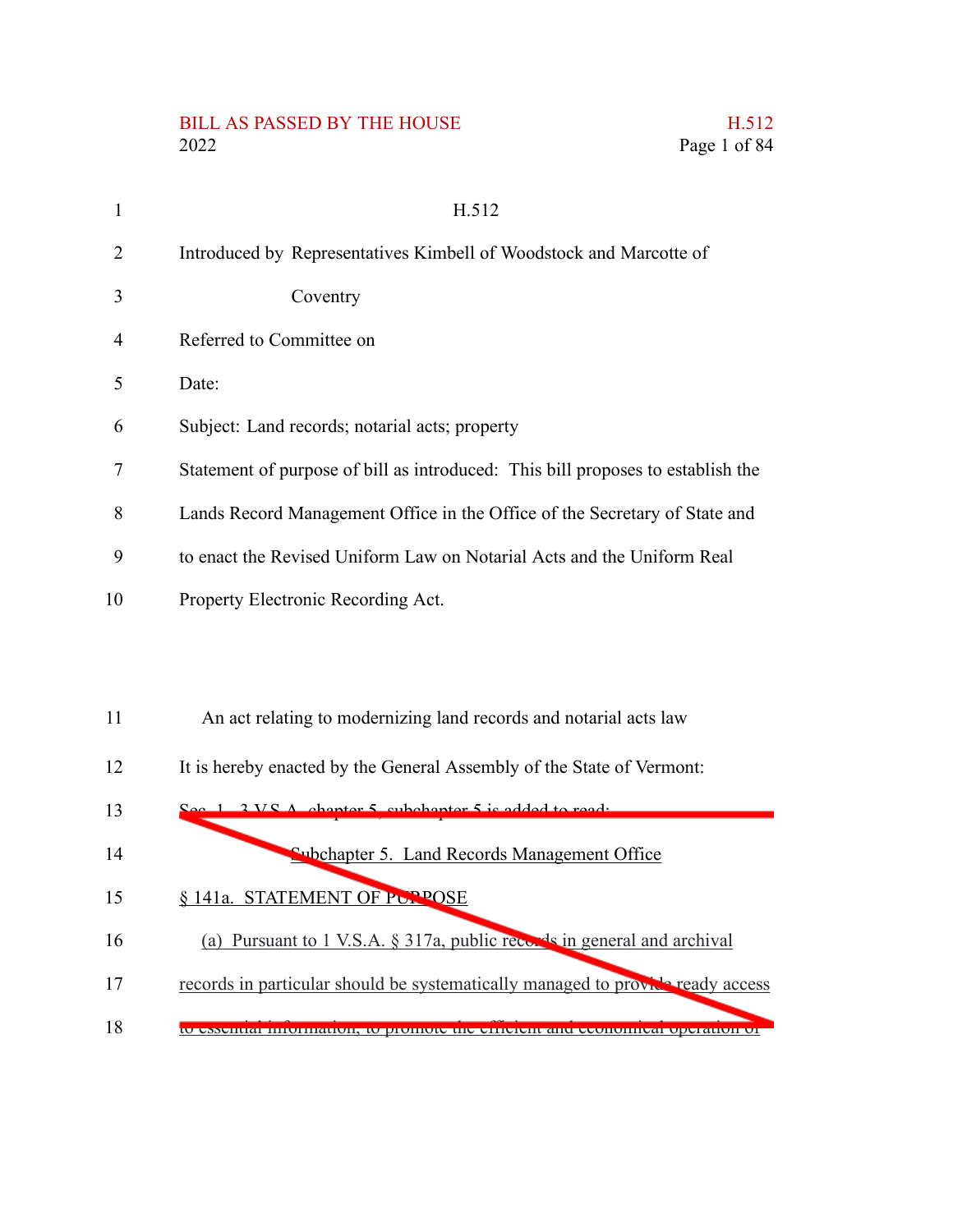| 1  | compute their local edministrative and informational                           |
|----|--------------------------------------------------------------------------------|
| 2  | valle.                                                                         |
| 3  | (b) Municipal land records are of vital importance to the economy and          |
| 4  | history of Wymont. Vermont's municipal clerks are dedicated to                 |
| 5  | implementing so und management practices and providing the best possible       |
| 6  | assistance to those who depend on their services.                              |
| 7  | (c) In order to model size the existing system and to create consistency in    |
| 8  | recording and indexing practices, this subchapter establishes a municipal Land |
| 9  | Records Management Office to oversee the management of Vermont's               |
| 10 | municipal land records. The Office shall be responsible for overseeing the     |
| 11 | implementation and utilization of modern methods, techniques, equipment,       |
| 12 | documentation, and training that will improve the quality of public service    |
| 13 | with respect to land records and help to achieve a high degree of              |
| 14 | standardization throughout the State. The Office shall provide technical       |
| 15 | assistance to municipal officials in their efforts to further nhance their     |
| 16 | abilities to provide the best possible service to their public.                |
| 17 | § 141b. DEFINITIONS                                                            |
| 18 | As used in this chapter:                                                       |
| 19 | (1) "Clerk" means a municipal or county clerk, whether elected or              |
| 20 | appomicu.                                                                      |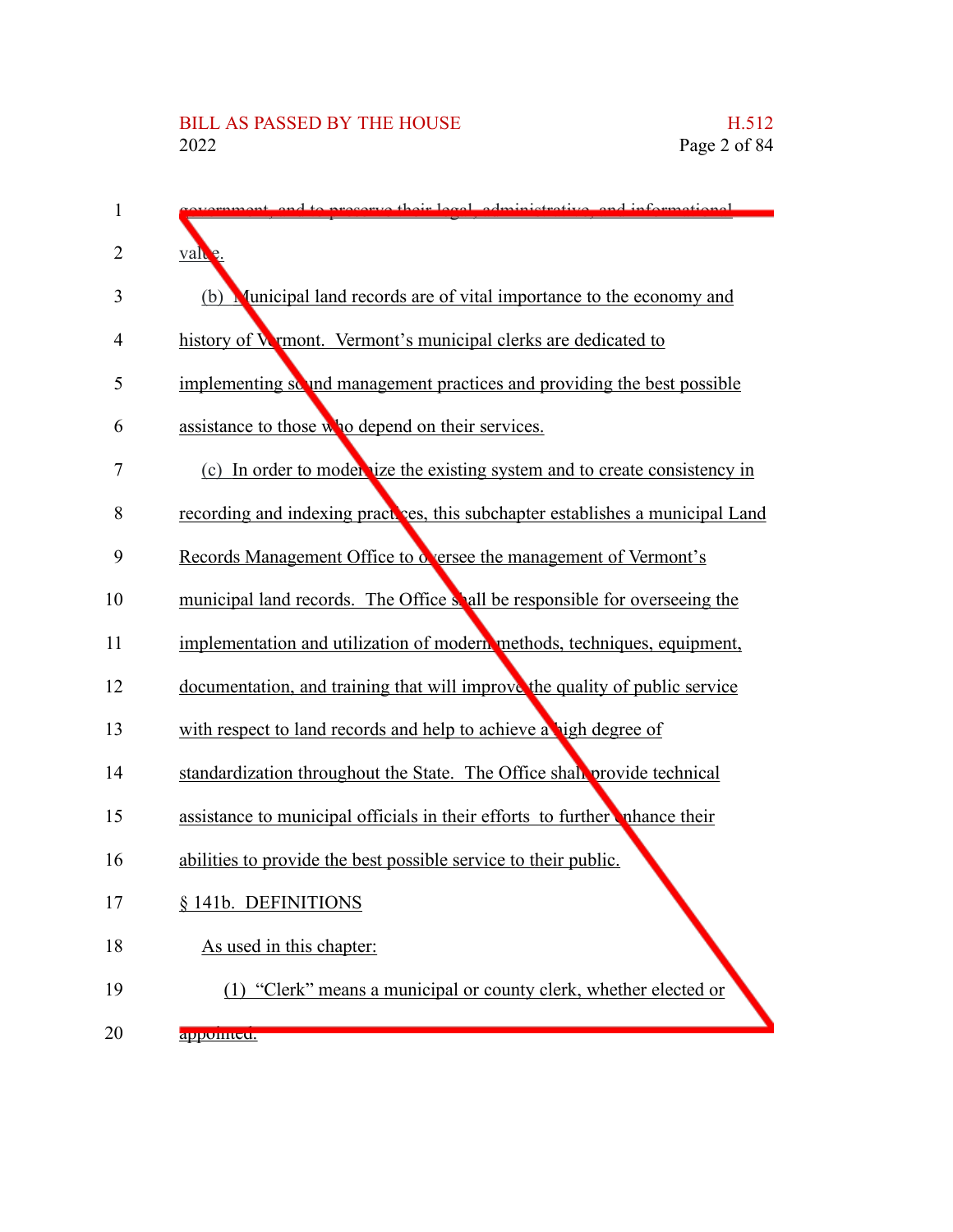| 1  | (2) "Minimum Indoving Standards" means minimum indoving standards            |
|----|------------------------------------------------------------------------------|
| 2  | established by statute or rule.                                              |
| 3  | "Municipal land record" means:                                               |
| 4  | a document recorded by a municipal official pursuant to<br>(A                |
| 5  | 24 V.S.A. § 11.4;                                                            |
| 6  | (B) a survey plat recorded pursuant to section 27 V.S.A. § 1401; or          |
| 7  | any instrument filed with or produced by the municipal zoning<br>(C)         |
| 8  | office.                                                                      |
| 9  | (4) "Municipal land records office" means the place or places where          |
| 10 | municipal land records are recorded filed, or stored and includes the        |
| 11 | municipal clerk's office and the municipal zoning office.                    |
| 12 | (5) "Municipal official" means a clerk, a municipal zoning                   |
| 13 | administrator, or any person or body in charge of maintaining municipal land |
| 14 | records.                                                                     |
| 15 | (6) "Municipality" means a Vermont city, town, norganized town, or           |
| 16 | gore.                                                                        |
| 17 | "Office of Land Records Management" means the office created to              |
| 18 | oversee land records management pursuant to this subchapter.                 |
| 19 | § 141c. LAND RECORDS MANAGEMENT OFFICE AND PROGRAM                           |
| 20 | (a) The Office of Land Records Management is created within the Office       |
| 21 | or the Secretary of State to are municipal governments in utilizing modern   |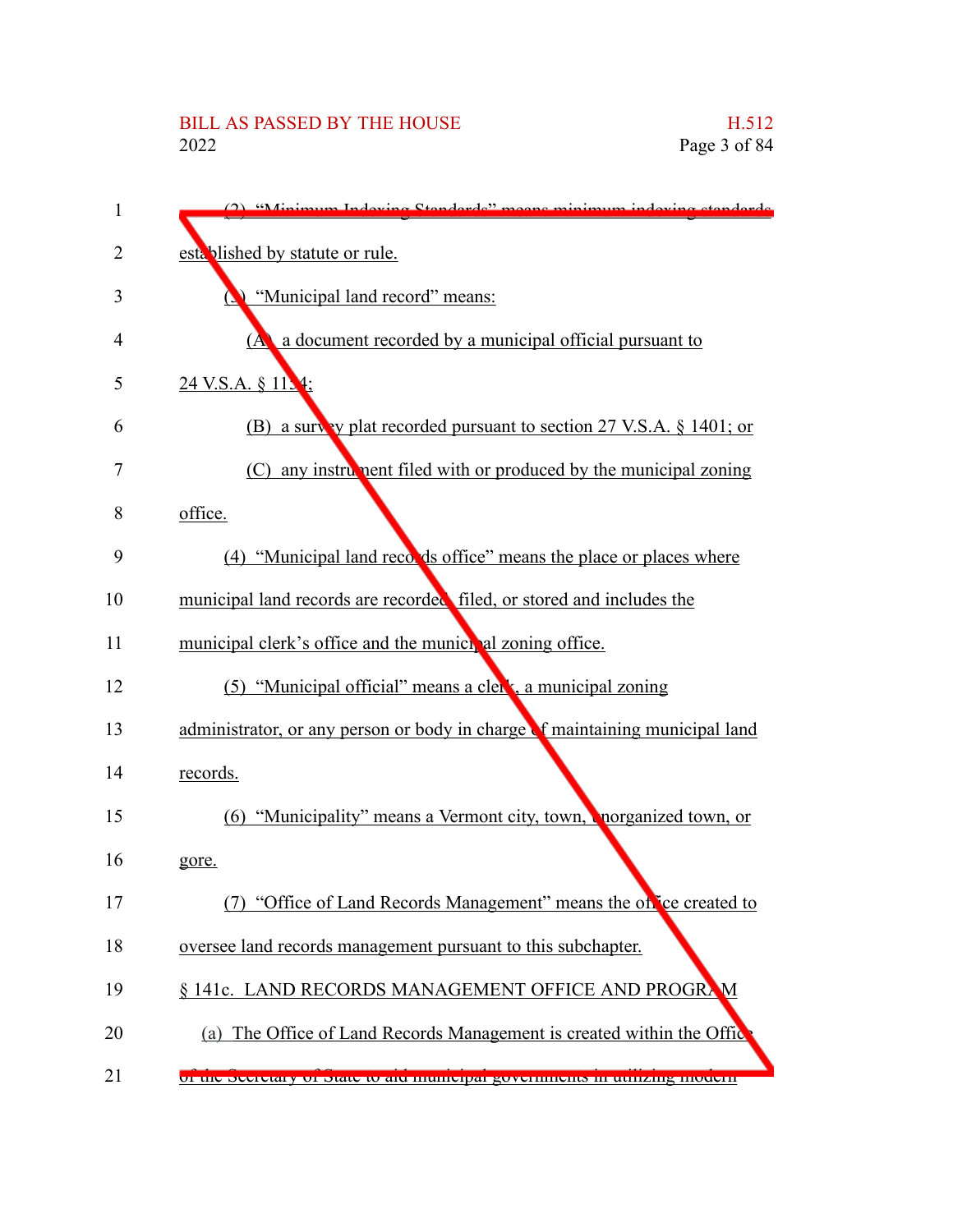| 1  | thode techniques equipment and decumentation that will improve the                  |
|----|-------------------------------------------------------------------------------------|
| 2  | quality of public services with respect to land records and achieve a high          |
| 3  | degree f standardization throughout the State. The Office shall create and          |
| 4  | administer land records management program for the purposes of:                     |
| 5  | (1) consulting with and advising municipal officials, tax officials, and            |
| 6  | planning and zoning officials about sound management practices and                  |
| 7  | establishing greater uniformity in the municipal land records system;               |
| 8  | overseeing allocation of funding to manage the municipal land<br>(2)                |
| 9  | records; and                                                                        |
| 10 | (3) creating and enforcing rules and regulations.                                   |
| 11 | (b) The management program shall consist of the activities provided for in          |
| 12 | this section and other related activities essertial to the effective conduct of the |
| 13 | management program.                                                                 |
| 14 | (c) The Office, in accordance with Vermont statutes, shall provide advice           |
| 15 | and technical assistance to municipal governments in exabishing,                    |
| 16 | implementing, and maintaining minimum standards regarding all aspects of            |
| 17 | municipal records management, including:                                            |
| 18 | (1) uniform recording and indexing practices and procedures, and                    |
| 19 | ensuring that low-cost, secure repositories and systems for public<br>(2)           |
| 20 | records, regardless of format, are available at an enterprise or statewide level    |
| 21 | and managed and operated in a manner that supports compirance with                  |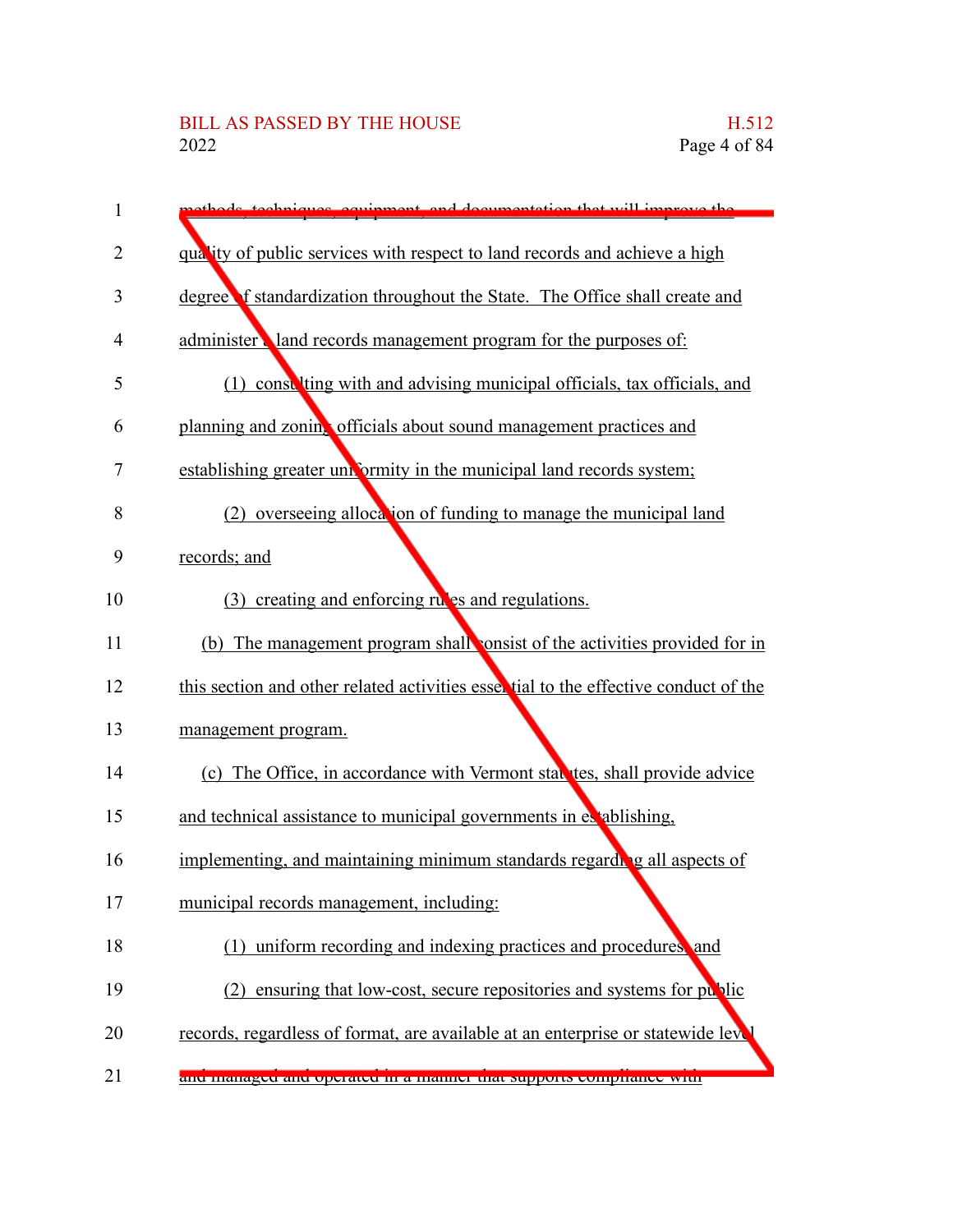| 1  | lly accorded record keeping principles industry standards best                |
|----|-------------------------------------------------------------------------------|
| 2  | practices, the Public Records Act, and this chapter.                          |
| 3  | The Office shall undertake research and provide advice and technical<br>(d)   |
| 4  | assistance and services on all aspects of land records management, including: |
| 5  | (1) centralized recording systems;                                            |
| 6  | (2) imaging, N ming, filing, and recording techniques and equipment;          |
| 7  | computerized and records systems;<br>(3)                                      |
| 8  | (4) storage and retrieval of land records;                                    |
| 9  | access to records by the general public;<br>(5)                               |
| 10 | (6) use of technology, including use, implementation, and purchase of         |
| 11 | hardware and software;                                                        |
| 12 | fiscal management, including applications for grants and other<br>(7)         |
| 13 | funding from the Office; and                                                  |
| 14 | (8) education and training.                                                   |
| 15 | (e) On or before July 1, 2023, the Office shall adopt rules specifying the    |
| 16 | minimum standards established pursuant to this section, procee ures for       |
| 17 | complying with the minimum standards in land records management, and          |
| 18 | enforcement mechanisms to ensure compliance. A copy of the rules and          |
| 19 | standards adopted shall be posted in the clerk's office in each municipal     |
| 20 | recording office and made available on the Office's website.                  |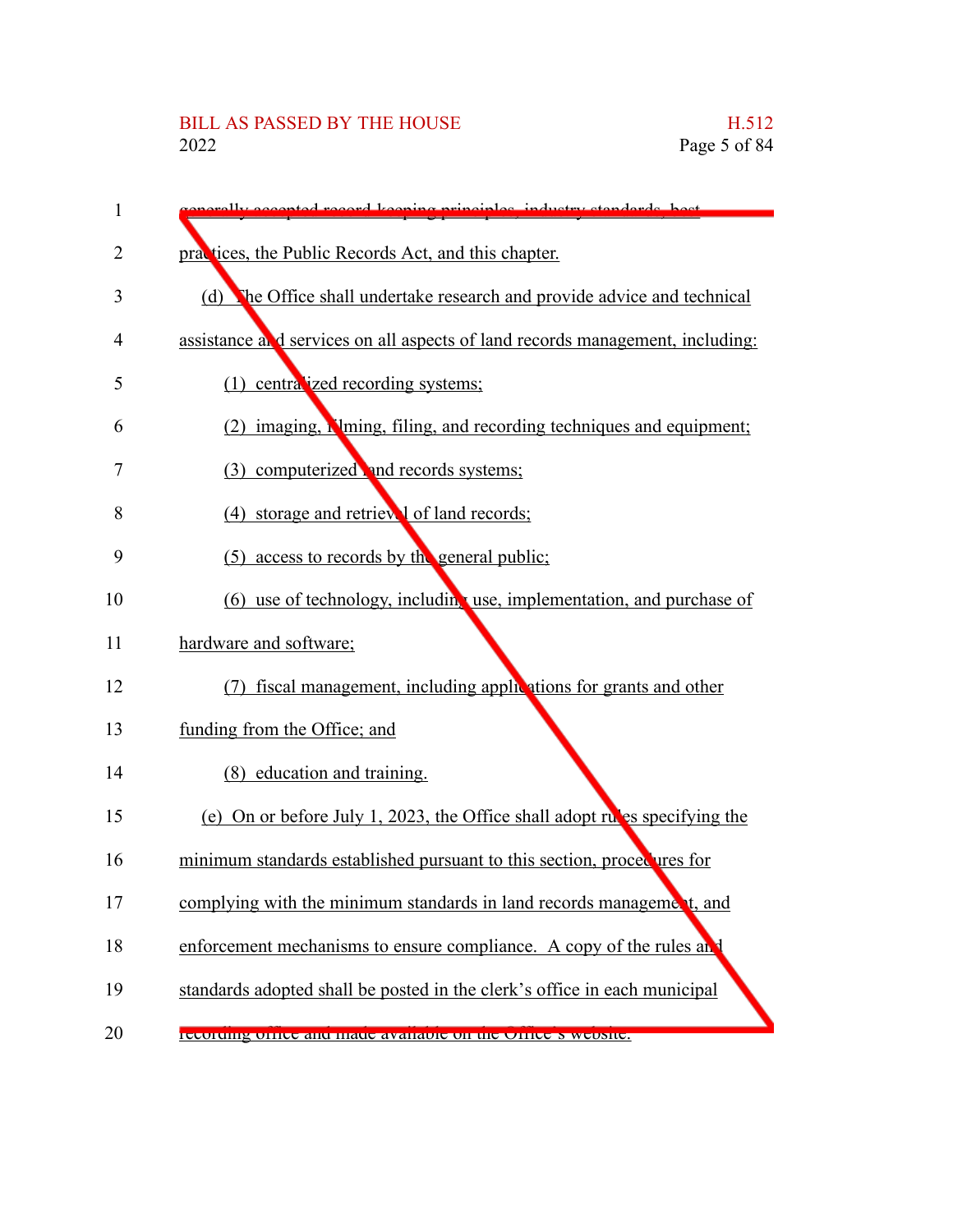# BILL AS PASSED BY THE HOUSE H.512<br>2022 Page 6 of 84

| $\mathbf{1}$   | $f(1)$ The Land Records Advisory Committee is are<br>$\frac{1}{1}$ thin the Office        |
|----------------|-------------------------------------------------------------------------------------------|
| $\overline{2}$ | to p ovide assistance in administering the land records management program.               |
| 3              | The Con mittee shall consist of not more than 12 members appointed by the                 |
| 4              | Office.                                                                                   |
| 5              | $(2)(A)$ Each of the following organizations shall submit a slate of                      |
| 6              | nominations to the $Ok$ fice, and the Office shall make an appointment to the             |
| 7              | Committee from each slat                                                                  |
| 8              | (i) the Vermont Assessors and Listers Association;                                        |
| 9              | (ii) the Vermont Society of Professional Engineers;                                       |
| 10             | (iii) the Vermont Society of Land Surveyors;                                              |
| 11             | (iv) the Vermont Center for Geveraphic Information;                                       |
| 12             | (v) the Vermont Municipal Clerks and Treasurers Association;                              |
| 13             | (vi) the Real Property Section of the Vermont Bar Association;                            |
| 14             | (vii) the Vermont Association of Planning and Development                                 |
| 15             | Agencies;                                                                                 |
| 16             | (viii) the Vermont State Archivist identified in $3 \text{ V.S.}$ , $8 \text{ 117}$ ; and |
| 17             | (ix) the Vermont Paralegal Organization.                                                  |
| 18             | (B) The Office shall appoint up to three public members from                              |
| 19             | applications solicited and received by the Office.                                        |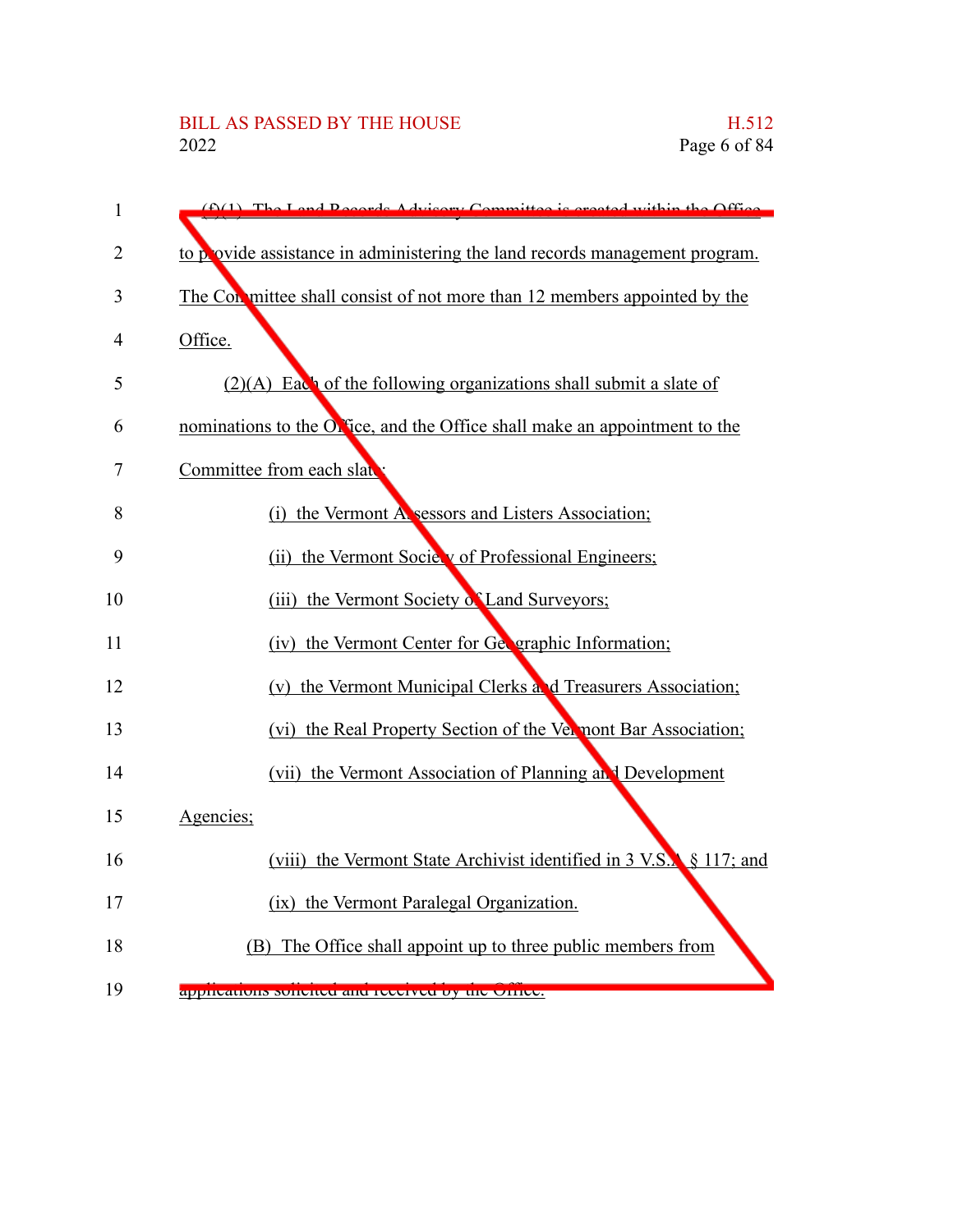| $\mathbf{1}$   | (2) Mombors of the committee shall be appointed for four year torms.              |
|----------------|-----------------------------------------------------------------------------------|
| 2              | except that the initial terms of the members listed in subdivisions $(2)(A)(i)$ - |
| 3              | (iii) of his subsection and of two of the public members shall be two years.      |
| $\overline{4}$ | (4) The Office shall appoint a chair of the Committee, and the                    |
| 5              | Committee shall meet at the call of the Chair. The initial meeting shall occur    |
| 6              | not later than 60 days after the effective date of this act.                      |
| 7              | $(5)(A)$ When maxing public appointments, the Office shall make                   |
| 8              | reasonable efforts to achieve geographical and population balance on the          |
| 9              | Committee by seeking to appoint one-third of the members from the most            |
| 10             | populous counties in the State, one hird from the least populous counties, and    |
| 11             | one-third from the remaining moderater populous counties.                         |
| 12             | (B) An organization making nominations pursuant to subdivision                    |
| 13             | $(2)(A)$ of this subsection (f) shall nominate one nominee each from the more     |
| 14             | populous, moderately populous, and less populous counties of the State.           |
| 15             | (6) Members of the Panel who are not State employees or whose                     |
| 16             | participation is not supported through their employment or ssociation shall       |
| 17             | receive per diem compensation and reimbursement of expenses pursuant to           |
| 18             | 32 V.S.A. § 1010, to be provided by the Office of the Secretary of Nate.          |
| 19             | § 141d. DIRECTOR                                                                  |
| 20             | (a) The Office shall have a director who shall be be qualified by education       |
| 21             | and professional experience to perform the duttes of the position. The Director   |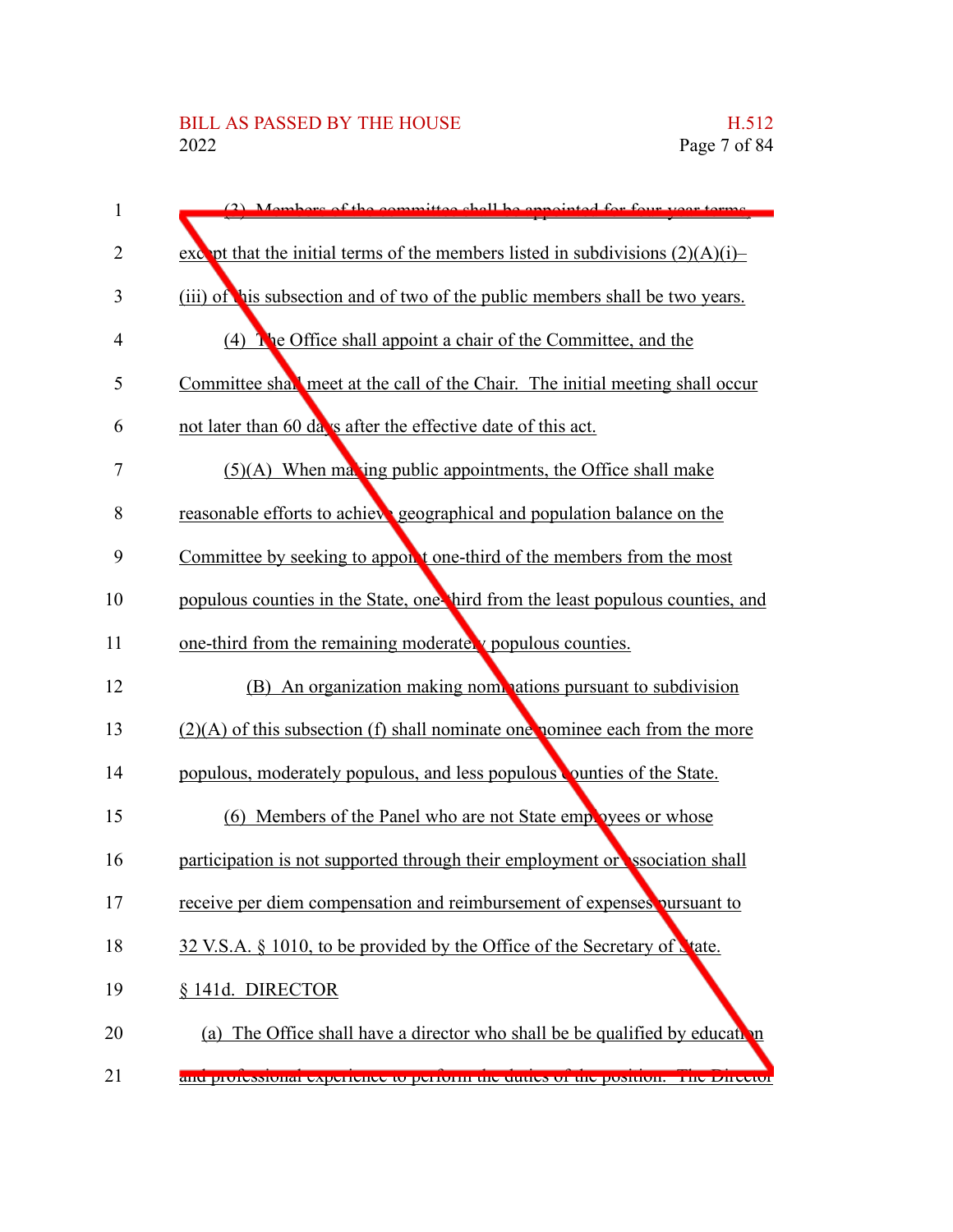| 1  | f Land Reserve Management shall be a classified position within the Office               |
|----|------------------------------------------------------------------------------------------|
| 2  | of the Secretary of State.                                                               |
| 3  | (b) The Director shall have the following duties:                                        |
| 4  | $(1)$ to issue policies, standards, guidelines, and procedures necessary to              |
| 5  | carry out the provisions of this chapter;                                                |
| 6  | (2) to adminiter and maintain a program for the efficient and                            |
| 7  | systematic control of monicipal land records;                                            |
| 8  | (3) to approve record schedules governing the life cycle management,                     |
| 9  | retention, and disposition of municipal land records;                                    |
| 10 | (4) to receive and disburse grants, gifts, aid, or assistance, of any kind,              |
| 11 | from any source, public or private, for the purpose of administering the                 |
| 12 | program; and                                                                             |
| 13 | (5) to be a member of the Vermont Historical Records Advisory Board                      |
| 14 | pursuant to 36 C.F.R. Part 1206 for the purposes of improving public access              |
| 15 | to, and engagement with, Vermont historical records and encouraging and                  |
| 16 | facilitating collaborative efforts among Vermont historical <b>P</b> cords repositories. |
| 17 | § 141e. MUNICIPAL LAND RECORDS SPECIAL FUND                                              |
| 18 | (a) There is hereby created the Municipal Land Records Special Fund to                   |
| 19 | support the operation and management of the Office. The Fund shall be                    |
| 20 | administered as a special fund pursuant to 32 V.S.A. chapter 7, subchapter               |
| 21 | ани ман соным от гесерв понгонет government agencies, grant money,                       |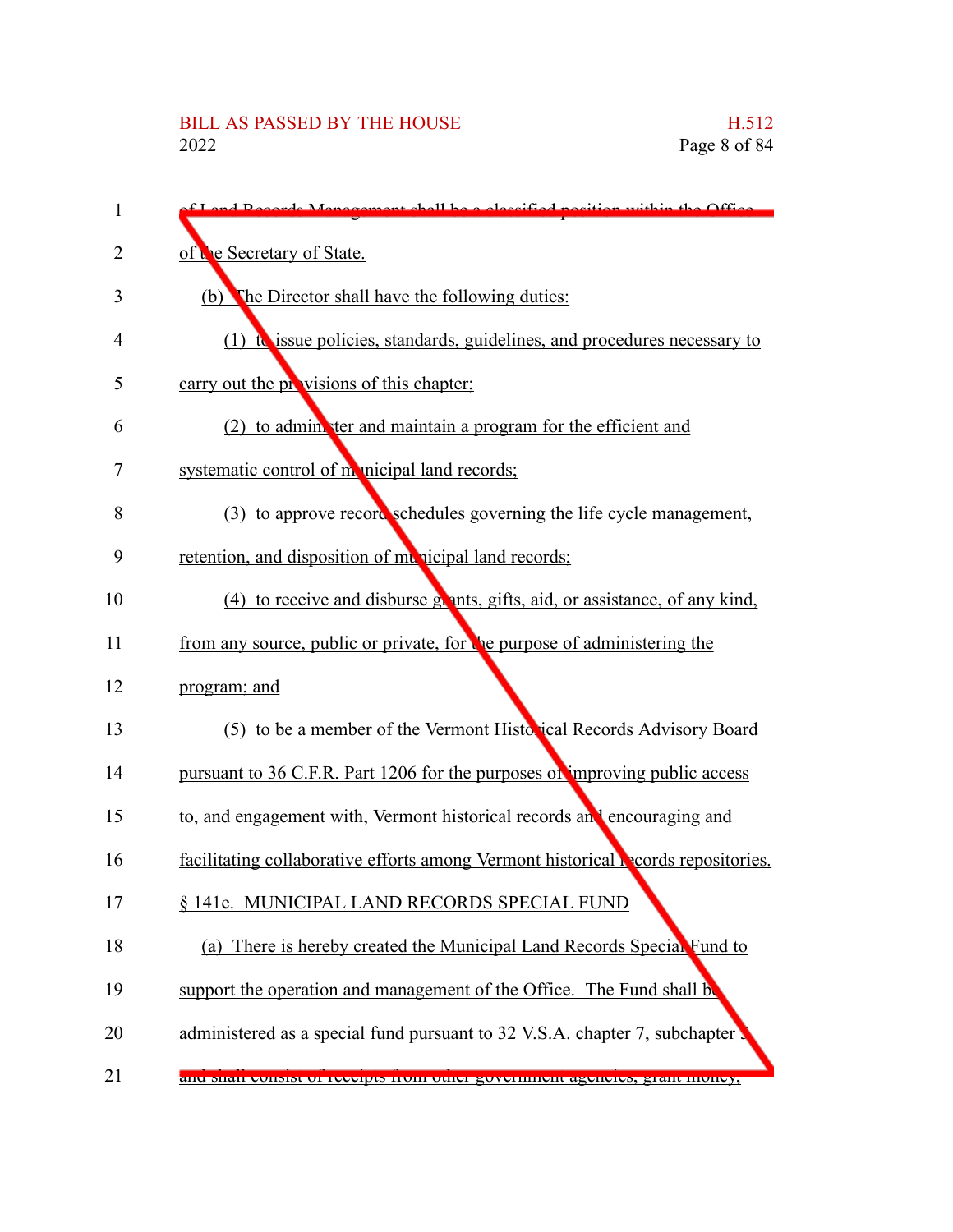# BILL AS PASSED BY THE HOUSE H.512<br>2022 Page 9 of 84

| 1  | nos aivil nongltigs, and all other revenue of whetever sou                         |
|----|------------------------------------------------------------------------------------|
| 2  | collected by the Office pursuant to rules and pursuant to the provisions of this   |
| 3  | subcha <sub>k</sub> ter.                                                           |
| 4  | (b) Mon es from the Fund shall only be appropriated for the purposes of            |
| 5  | implementation, administration, and enforcement of this chapter.                   |
| 6  | § 141f. FEES AND REVENUE                                                           |
| 7  | (a) The Office shall have the authority to charge and collect fees as              |
| 8  | provided under this subchapter and by rule.                                        |
| 9  | (b) The Office shall deposit all revenues it receives into the Municipal           |
| 10 | Land Records Special Fund.                                                         |
| 11 | § 141g. VERMONT STATE ARCHIVES AND RECORDS                                         |
| 12 | <b>ADMINISTRATION</b>                                                              |
| 13 | The Vermont State Archives and Records Administration established by               |
| 14 | section 117 of this chapter shall cooperate and work collaboratively with the      |
| 15 | Office.                                                                            |
| 16 | § 141h. GRANTS                                                                     |
| 17 | (a)<br>Eligible projects. Grants are available for projects that constitute one or |
| 18 | more phases of a plan to standardize municipal land records management             |
| 19 | systems, including mandates by the Office relating to digitization and copital     |
| 20 | improvements. Any such plan must describe the work to be undertaken in             |
| 21 | relation to the municipality is senedule and shall be shown to be a part of a      |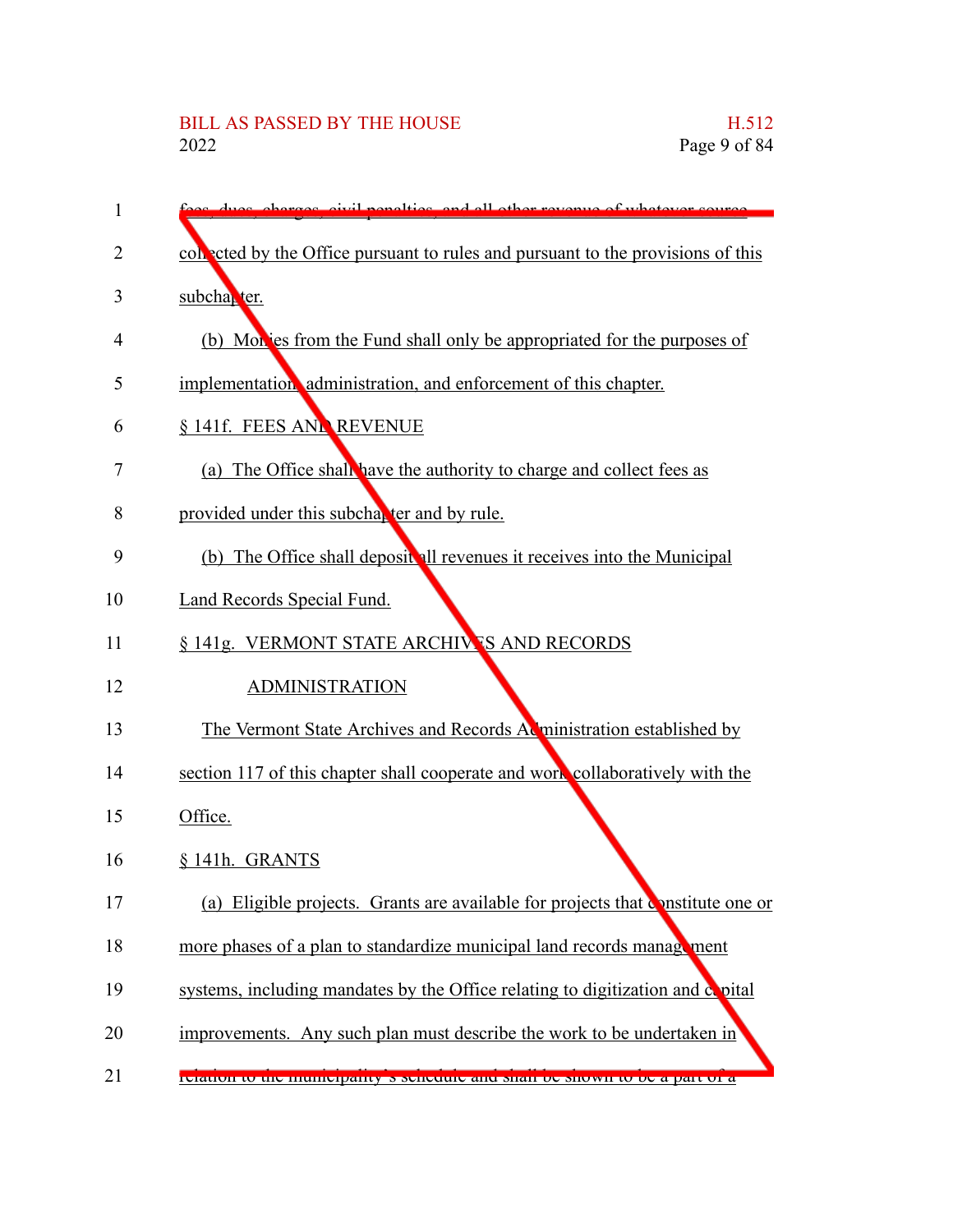| 1              | reex undertaking for achieving ultimate long term improvement in the land        |
|----------------|----------------------------------------------------------------------------------|
| $\overline{2}$ | records maintained by the municipal clerk or other municipal offices.            |
| 3              | (b) Description of projects. Projects may include any matter related to          |
| 4              | improvement of the municipality's land records management.                       |
| 5              | (c) Eligible pplicants. The clerk, or the municipality's governing body,         |
| 6              | shall be eligible to upply for grants to assist in the financing of projects.    |
| 7              | (d) Qualifications. No applicant shall be eligible for the award of a grant      |
| 8              | unless it demonstrates to the satisfaction of the Office that the applicant is   |
| 9              | eligible and that the applicant h s complied or will comply with all applicable  |
| 10             | State and local laws, rules, and ordenances.                                     |
| 11             | (e) Grant limitations. Grants shall be made in an amount that the Office         |
| 12             | deems necessary or appropriate under the coventum can of the grant               |
| 13             | application.                                                                     |
| 14             | (f) Supplemental grants. Supplemental grants in ay be made for those             |
| 15             | approved projects for which a grant has already been a arded if the Office       |
| 16             | determines that the supplemental grant is required for contributed improvement   |
| 17             | in the land records management program.                                          |
| 18             | (g) Eligible project costs. Eligible costs are costs approved by the Office      |
| 19             | and may include the cost of purchase or acquisition of capital equipment or      |
| 20             | interests therein. Eligible costs are limited to the actual costs of the work of |
| 21             | works described in the project grant application out may, upon approval,         |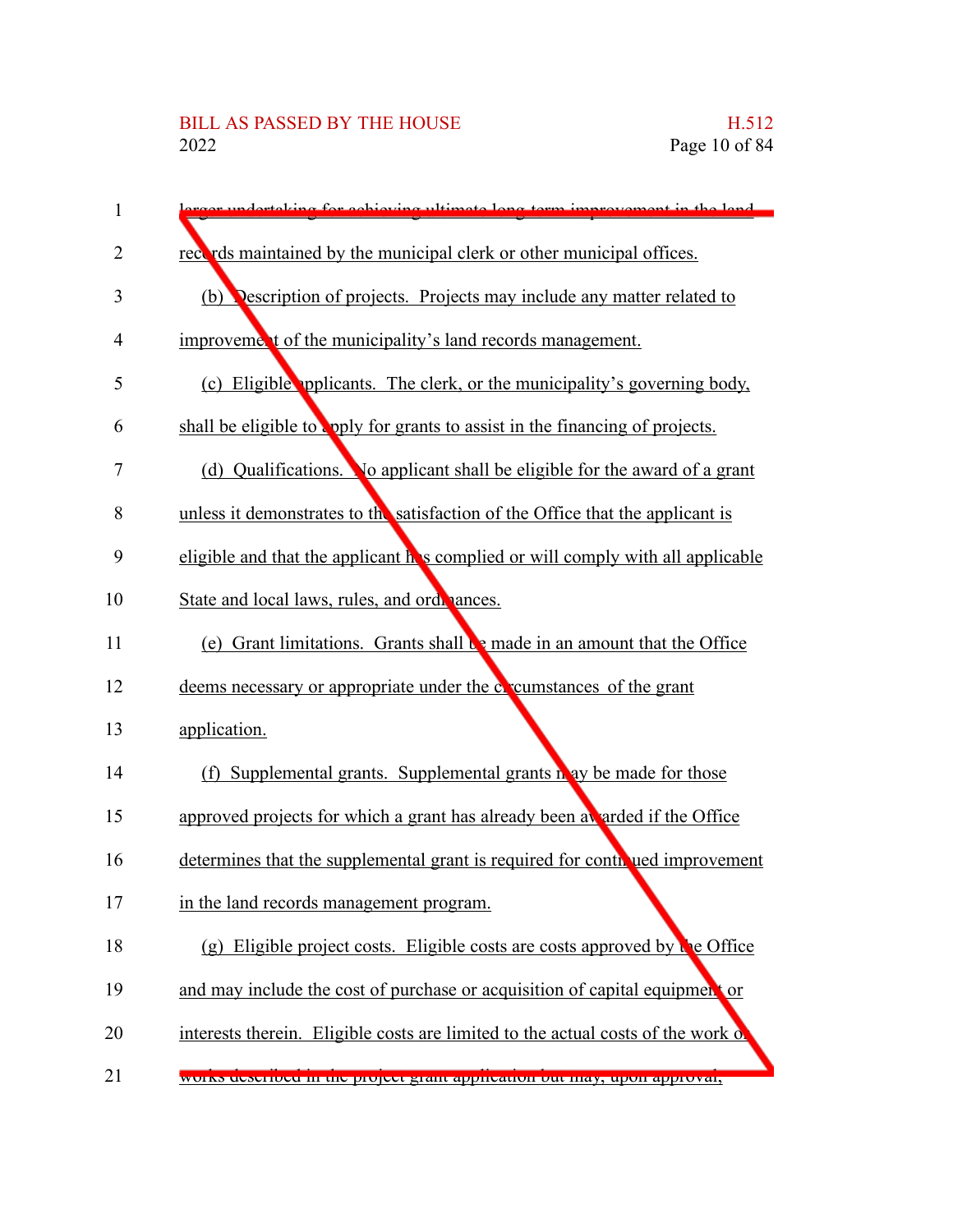| $\mathbf{1}$   | odministration repairs<br>لمتتمومه<br>raditurga for                               |
|----------------|-----------------------------------------------------------------------------------|
| $\overline{2}$ | and maintenance of any land records management systems.                           |
| 3              | (h) Applications. Applications for project grants for improvement or              |
| 4              | expansion of and records management systems shall be submitted to the             |
| 5              | Office on a Land Records Management Grant Application form approved by            |
| 6              | the Office. The Office may require supporting documentation with                  |
| 7              | applications. Any application that does not contain information sufficient to     |
| 8              | permit the Office to determine either the eligibility of the applicant or the     |
| 9              | assignment of a priority shall not be deemed as received until such               |
| 10             | information is furnished by the applicant to the Office. An applicant shall       |
| 11             | furnish information supplemental to the information contained in its              |
| 12             | application and supporting documentation upon equest by the Office. An            |
| 13             | applicant may amend a pending application to include additional data or           |
| 14             | information in support of its original application at any to me prior to the date |
| 15             | on which the final priority to be assigned to the application is determined.      |
| 16             | (i) Eligible applications.                                                        |
| 17             | (1) Each application and supporting documents shall be reviewed by                |
| 18             | the Office to determine if it contains all required information and meets         |
| 19             | <u>згані спзіонну геспігеність.</u>                                               |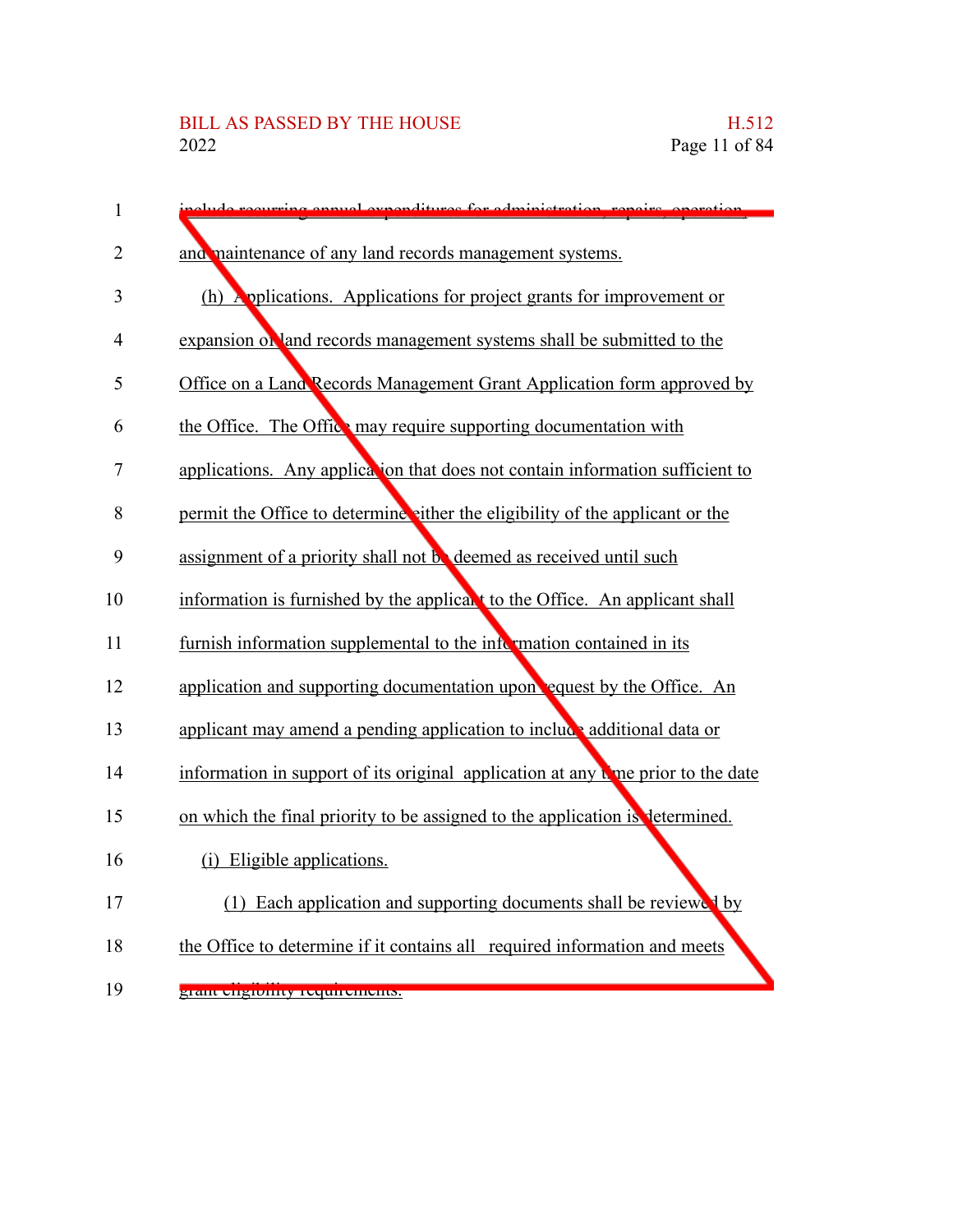| 1              | (2) Each engligent will be notified by the Office within 20 days often            |
|----------------|-----------------------------------------------------------------------------------|
| $\overline{2}$ | the ctual date of receipt of the application of its eligibility for consideration |
| 3              | for a project grant award.                                                        |
| 4              | $(3)$ <b>E</b> ligible applications will be processed for priority determination  |
| 5              | for a grant awald in accordance with rules established by the Office.             |
| 6              | § 141i. CRITERIA FOR EVALUATION OF ELIGIBLE APPLICATIONS                          |
| 7              | (a) Each eligible application shall be assigned a priority for grant funds        |
| 8              | through use of the point system outlined in this section.                         |
| 9              | (b) In determining the prior ty to be assigned to each eligible application,      |
| 10             | the Office shall consider the following:                                          |
| 11             | $(1)$ Primary consideration shall $\mathbf{b}$ given to those municipalities with |
| 12             | long-range plans for the modernization of their land records.                     |
| 13             | (2) Consideration shall be given to those municipalities that                     |
| 14             | demonstrate a willingness to cooperate with all municipal offices involved        |
| 15             | with land records.                                                                |
| 16             | (3) Consideration shall be given to those municipalities that have                |
| 17             | allocated funds for the modernization of land records.                            |
| 18             | § 141j. REQUESTS FOR PAYMENT OF GRANTS                                            |
| 19             | Requests for payment of any grant funds awarded shall be made by                  |
| 20             | grant recipient to the Office. Following review, inspection, or audit, the        |
| 21             | United share determine whether the grant payment should be made.                  |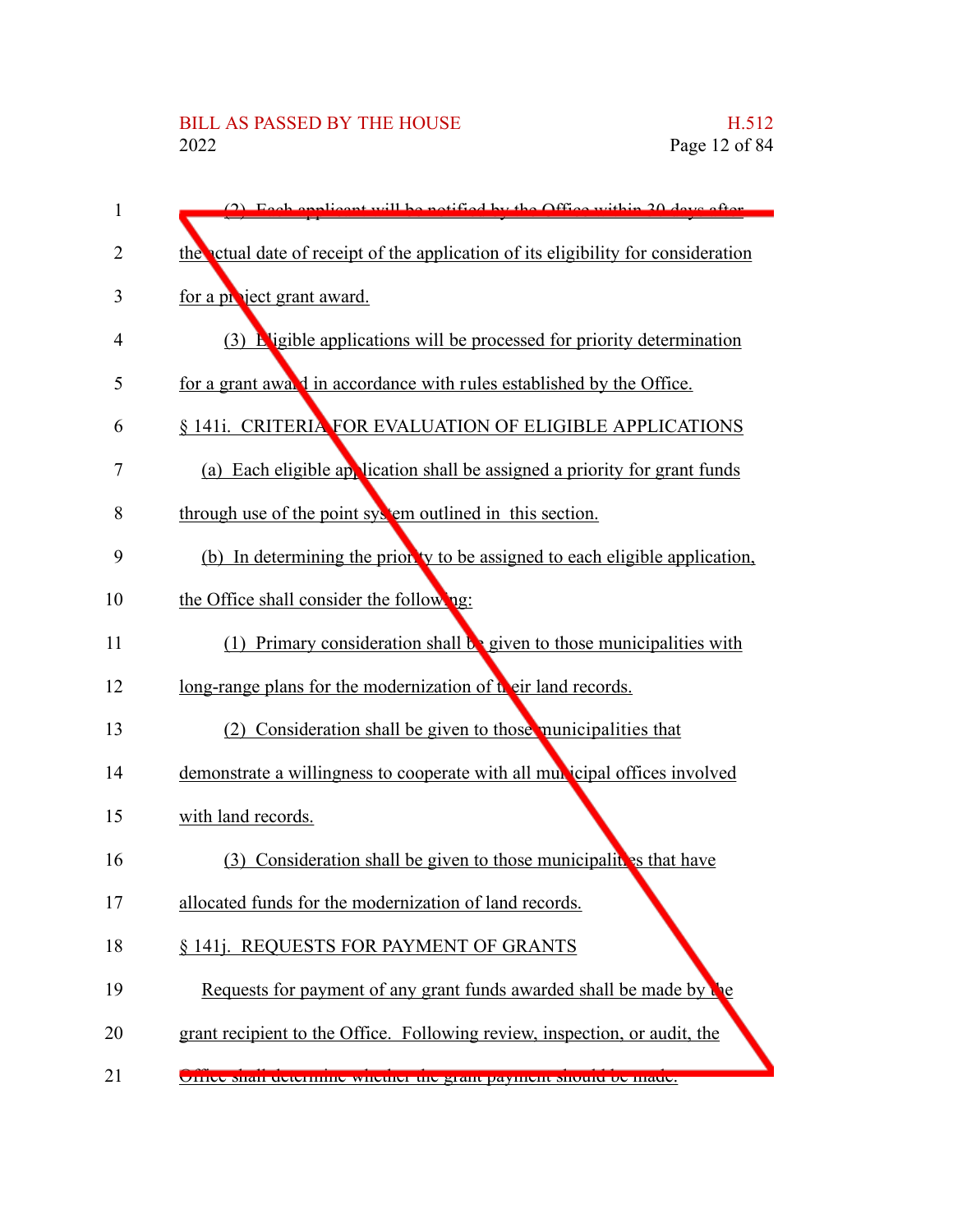| $\mathbf{1}$ | 8.1411 INCOECTION OF DROIECT                                                     |
|--------------|----------------------------------------------------------------------------------|
| 2            | A project for which a grant has been made may be inspected by the                |
| 3            | Office to determine the degree of completion of the project and compliance       |
| 4            | with applical le laws and rules.                                                 |
| 5            | (b) Inspection's shall be made by Office personnel or by other persons           |
| 6            | who are approved by the Office to make inspections.                              |
| 7            | § 1411. AUDIT OF PRONECTS                                                        |
| 8            | An audit shall be required <b>b</b> reach project that has received a grant from |
| 9            | the Office.                                                                      |
| 10           | § 141m. MINIMUM INDEXING STANDARDS                                               |
| 11           | The Office shall enforce the minimum in lexing standards set forth in            |
| 12           | 24 V.S.A. § 1154 and applicable rules.                                           |
| 13           | § 141n. TECHNICAL ASSISTANCE                                                     |
| 14           | The Office shall make every reasonable effort, subject to available              |
| 15           | resources, to assist any clerk in making the transition to the momentum          |
| 16           | indexing standards set forth in 24 V.S.A. § 1154. Requests for assistance        |
| 17           | from municipal clerks shall be submitted in writing to the Office and hall       |
| 18           | describe in detail the problems encountered and types of assistance needed in    |
| 19           | шакину ию и анхнон.                                                              |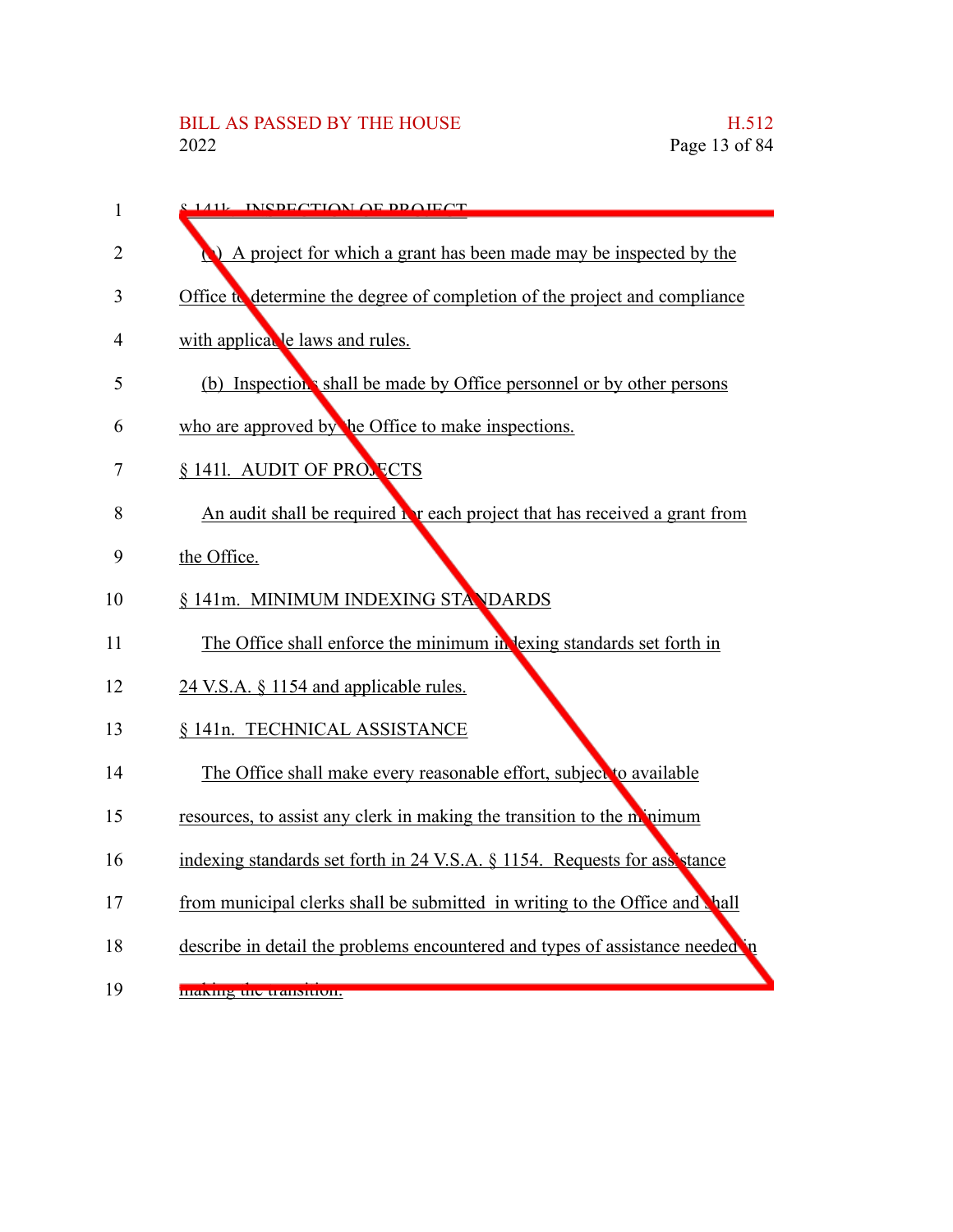| 1              | 8.141. COMPLIANCE DEVIEWS                                                          |
|----------------|------------------------------------------------------------------------------------|
| $\overline{2}$ | To determine and ensure that full statewide compliance with the minimum            |
| 3              | indexing standards set forth in 24 V.S.A. § 1154 has been accomplished and         |
| 4              | to assess ad litional needs of assistance, the Office shall periodically make on-  |
| 5              | site visits to multiplated clerks' operations and advise municipal clerks of their |
| 6              | compliance or noncompliance. The Office shall make on-site visits as it            |
| 7              | deems appropriate and ursuant to rule.                                             |
| 8              | § 141p. REQUEST FOR STUDY                                                          |
| 9              | At the request of a clerk or the governing body of a municipality and              |
| 10             | subject to available resources, the C fice shall conduct a management study of     |
| 11             | the municipal office with the assistance of the Department of Human                |
| 12             | Resources. After conducting the study, the Office shall make nonbinding            |
| 13             | recommendations to the municipality.                                               |
| 14             | Sec. 2. 24 V.S.A. $\S$ 1154 is amended to read:                                    |
| 15             | § 1154. RECORDS; COPIES                                                            |
| 16             | * * *                                                                              |
| 17             | (e) The town clerk, and third-party vendors who provide access to digitized        |
| 18             | records, shall comply with the most current version of the minimum indexing        |
| 19             | standards published by the Property Records Industry Association.                  |
| 20             | (f) Town clerks who maintain digitized records shall make the records              |
| 21             | avanaure un me miemer.                                                             |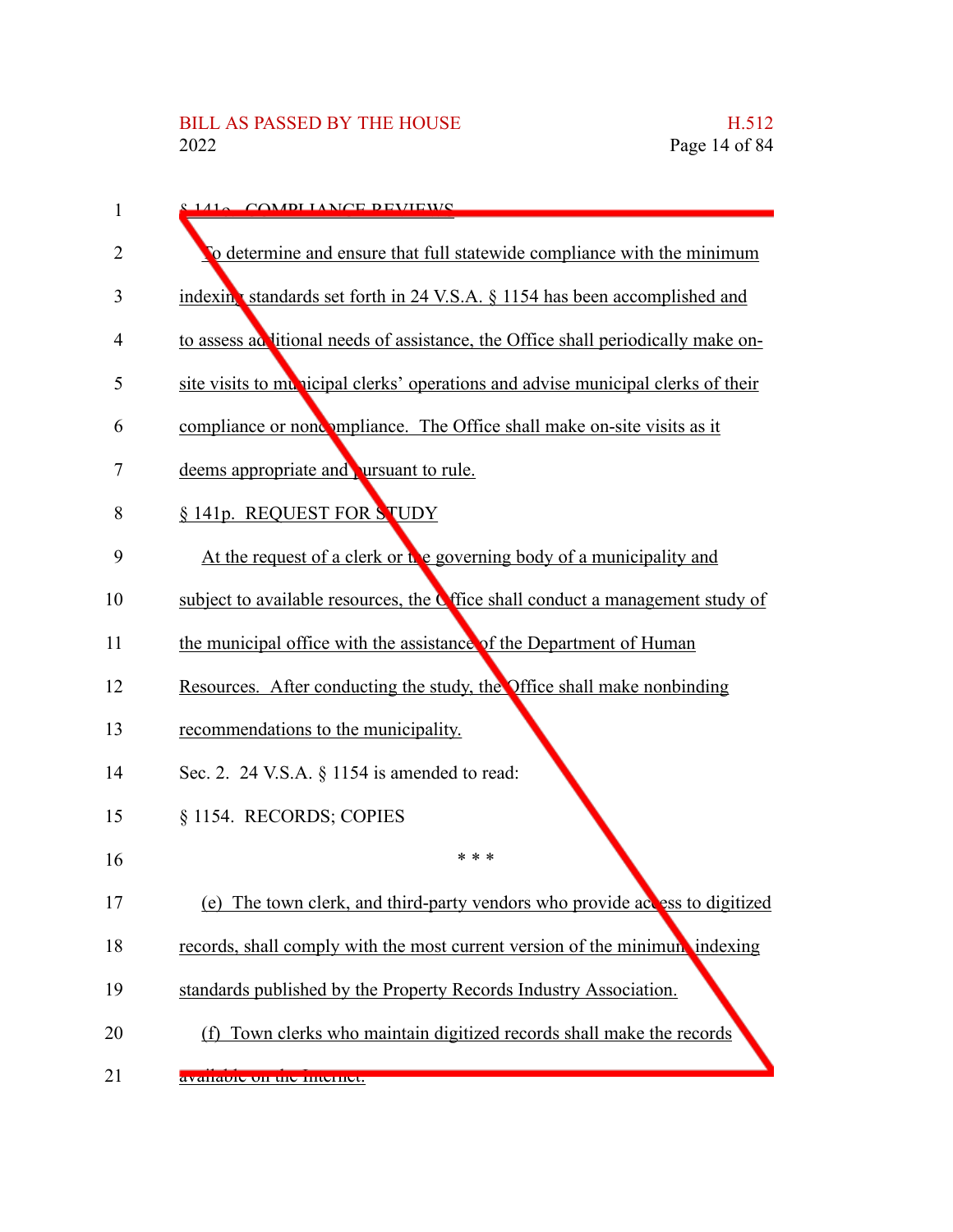| 1  | 2 26 VC A chanter 102 is amonded to read.                                                 |
|----|-------------------------------------------------------------------------------------------|
| 2  | THAPTER 103. NOTARIES PUBLIC REVISED UNIFORM LAW ON                                       |
| 3  | NOTARIAL ACTS                                                                             |
| 4  | Subchapter 1. General Provisions                                                          |
| 5  | § 5301. SHORT TITLE                                                                       |
| 6  | This chapter may be cited as the Revised Uniform Law on Notarial Acts.                    |
| 7  | § 5302. UNIFORMITY OF APPLICATION AND CONSTRUCTION                                        |
| 8  | In applying and construing this uniform act, consideration shall be given to              |
| 9  | the need to promote uniformity of the law with respect to its subject matter              |
| 10 | among states that enact it.                                                               |
| 11 | § 5303. RELATION TO ELECTRONIC SIGNATURES IN GLOBAL AND                                   |
| 12 | NATIONAL COMMERCE ACT                                                                     |
| 13 | This chapter modifies, limits, and supersede the Electronic Signatures in                 |
| 14 | Global and National Commerce Act, 15 U.S.C. § 7001 et seq., but does not                  |
| 15 | modify, limit, or supersede Section 101(c) of that act, $\mathbf{N}$ U.S.C. § 7001(c), or |
| 16 | authorize electronic delivery of any of the notices described in Section 103(b)           |
| 17 | of that act, 15 U.S.C. § 7003(b).                                                         |
| 18 | § 5304. DEFINITIONS                                                                       |
| 19 | As used in this chapter:                                                                  |
| 20 | (1) "Acknowledgment" means a declaration by an individual before                          |
| 21 | notary public that the murvidual has signed a record for the purpose stated in            |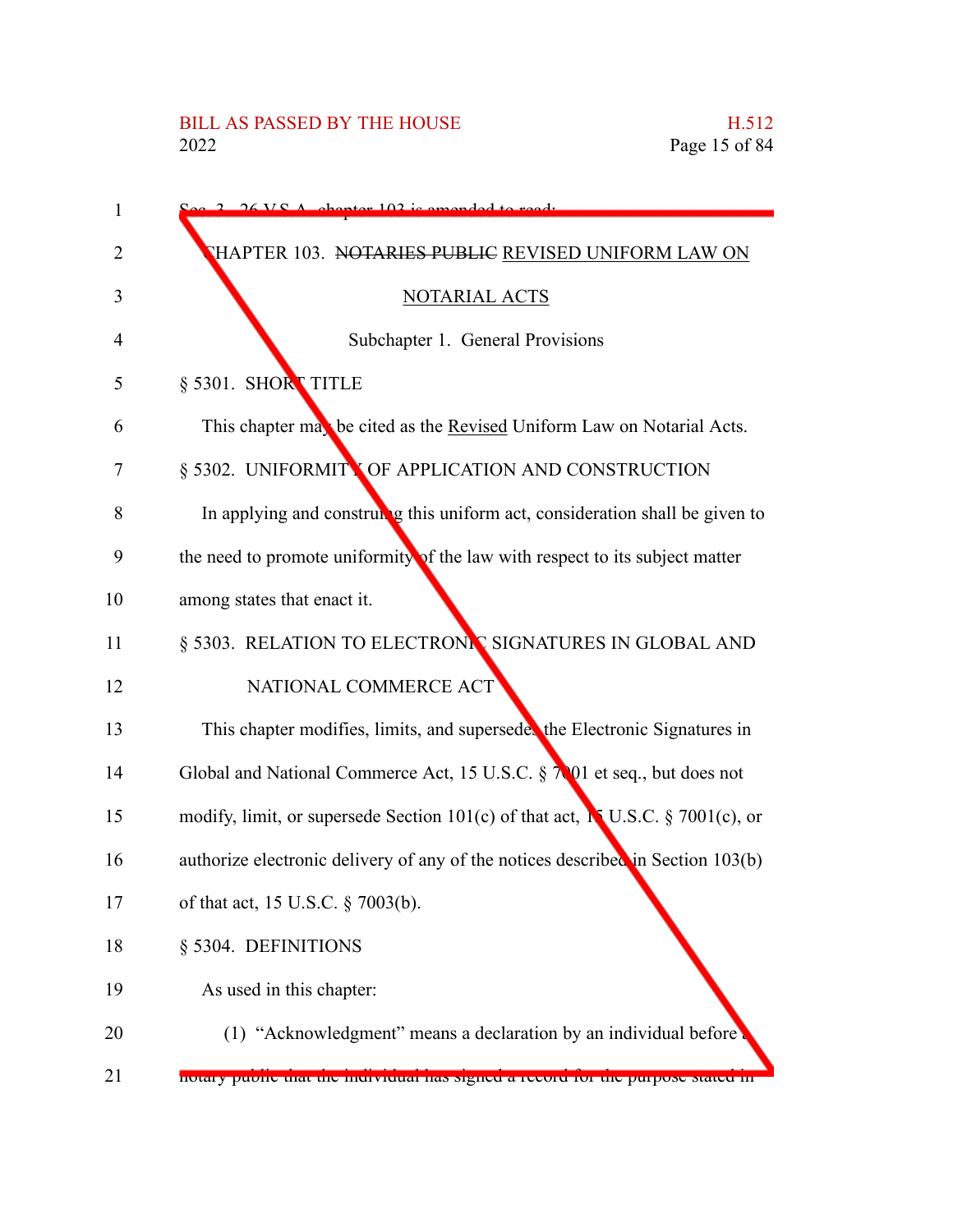# BILL AS PASSED BY THE HOUSE H.512<br>2022 Page 16 of 84

| $\mathbf{1}$ | d and if the record is signed in a representative conseity that the             |
|--------------|---------------------------------------------------------------------------------|
| 2            | ind, vidual signed the record with proper authority and signed it as the act of |
| 3            | the individual or entity identified in the record.                              |
| 4            | Certificate" or "notarial certificate" means the part of, or<br>(2)             |
| 5            | attachment to, a notarized document that is completed by a notary public,       |
| 6            | bears the required information set forth in section 5367 of this chapter, and   |
| 7            | states the facts attested to or certified by the notary public in a particular  |
| 8            | notarization.                                                                   |
| 9            | (3) "Commission term" means the two-year period commencing on                   |
| 10           | February 1 and continuing through Ja uary 31 of the second year following       |
| 11           | the commencement of the term.                                                   |
| 12           | (4) "Communication technology" means an electronic device or process            |
| 13           | that:                                                                           |
| 14           | (A) allows a notary public and a remotely located individual to                 |
| 15           | communicate with each other simultaneously by sight and sound; and              |
| 16           | (B) when necessary and consistent with other applicable law,                    |
| 17           | facilitates communication with a remotely located individual who has a vision,  |
| 18           | hearing, or speech impairment.                                                  |
| 19           | (5) "Credential analysis" means a process or service through which a            |
| 20           | unit person animis the vantury of a current government issued tuentineation     |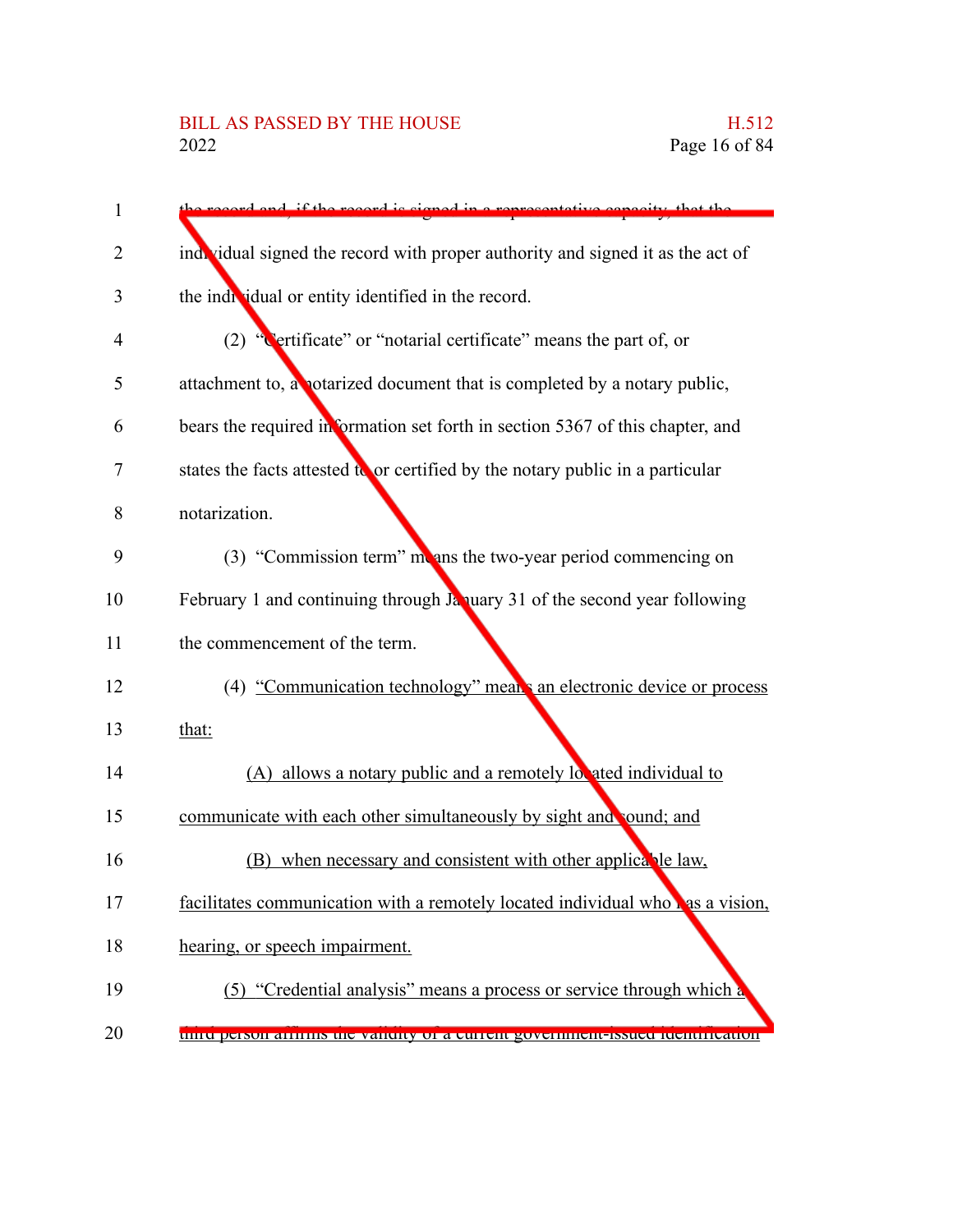| 1              | dontial by rayiow of public and proprietary data courses that may be used as      |
|----------------|-----------------------------------------------------------------------------------|
| 2              | a form of identity proofing.                                                      |
| 3              | "Electronic" means relating to technology having electrical, digital,<br>$\omega$ |
| $\overline{4}$ | magnetic, wireless, optical, electromagnetic, or similar capabilities.            |
| 5              | $\frac{5}{7}$ "L'ectronic signature" means an electronic symbol, sound, or        |
| 6              | process attached to or logically associated with a record and executed or         |
| 7              | adopted by an individual with the intent to sign the record.                      |
| 8              | (8) "Foreign state" in eans a jurisdiction other than the United States, a        |
| 9              | state, or a federally recognized ndian tribe.                                     |
| 10             | (9) "Identity proofing" mean a process or service by which a third                |
| 11             | person provides a notary public with a <b>neans</b> to verify the identity of a   |
| 12             | remotely located individual by a review of ersonal information from public or     |
| 13             | private data sources that may include credential analysis, knowledge-based        |
| 14             | authentication, analysis of biometric data such as, but not limited to, facial    |
| 15             | recognition, voiceprint analysis, or fingerprint analysis, or other means         |
| 16             | permitted by this section or the Office.                                          |
| 17             | $(6)(10)$ "In a representative capacity" means acting as:                         |
| 18             | (A) an authorized officer, agent, partner, trustee, or other                      |
| 19             | representative for a person other than an individual;                             |
| 20             | (B) a public officer, personal representative, guardian, administrator,           |
| 21             | executor, trustee, or other representative, in the capacity stated in a record,   |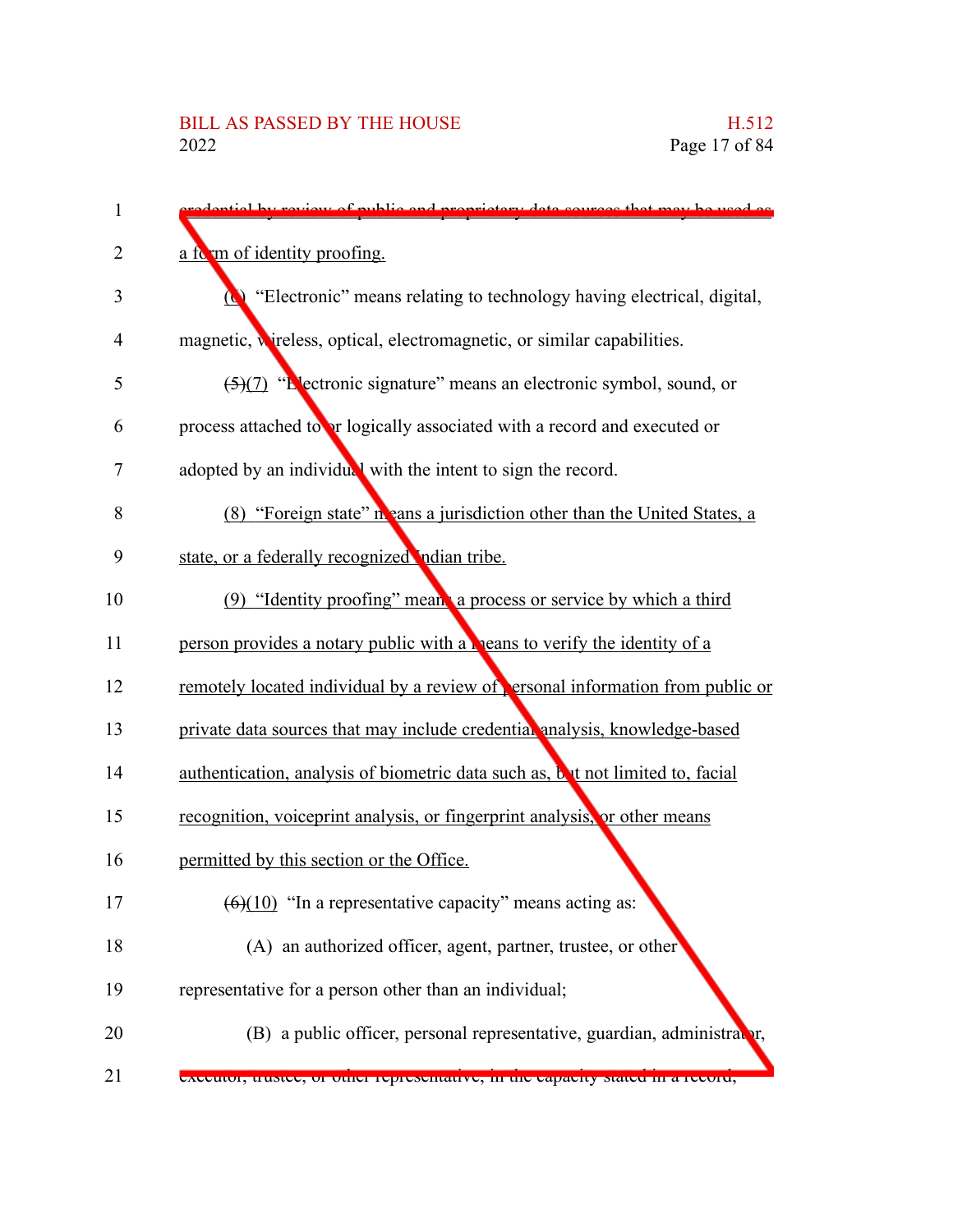| 1              | grant or attorney in fact for a principal.                                               |
|----------------|------------------------------------------------------------------------------------------|
| $\overline{2}$ | (D) an authorized representative of another in any other capacity.                       |
| 3              | (1) "Knowledge-based authentication" means a form of identity                            |
| $\overline{4}$ | proofing based on a set of questions that pertain to an individual and are               |
| 5              | formulated from public or proprietary data sources.                                      |
| 6              | $(7)(12)(A)$ "Notarial act" means an act, whether performed with respect                 |
| 7              | to a tangible or an electronic record, that a notary public may perform under            |
| 8              | the law of this State. The term includes taking an acknowledgment,                       |
| 9              | administering an oath or affirmation, taking a verification on oath or                   |
| 10             | affirmation, attesting a signature, and noting a protest of a negotiable                 |
| 11             | instrument.                                                                              |
| 12             | (B) "Notarial act" does not include a corporate officer attesting to                     |
| 13             | another corporate officer's signature in the ordinary course of the                      |
| 14             | corporation's business.                                                                  |
| 15             | (C) Nothing in this chapter shall be construed to require the use of a                   |
| 16             | notary public to witness a signature that is allowed by law $\mathbf{b}$ be witnessed by |
| 17             | an individual who is not a notary public.                                                |
| 18             | $(8)(13)$ "Notarial officer" means an individual authorized to perform a                 |
| 19             | notarial act under authority and within the jurisdiction of another state, inder         |
| 20             | authority and within the jurisdiction of a federally recognized Indian tribe,            |
| 21             | under authority of federal law, under authority and within the jurisdiction of a         |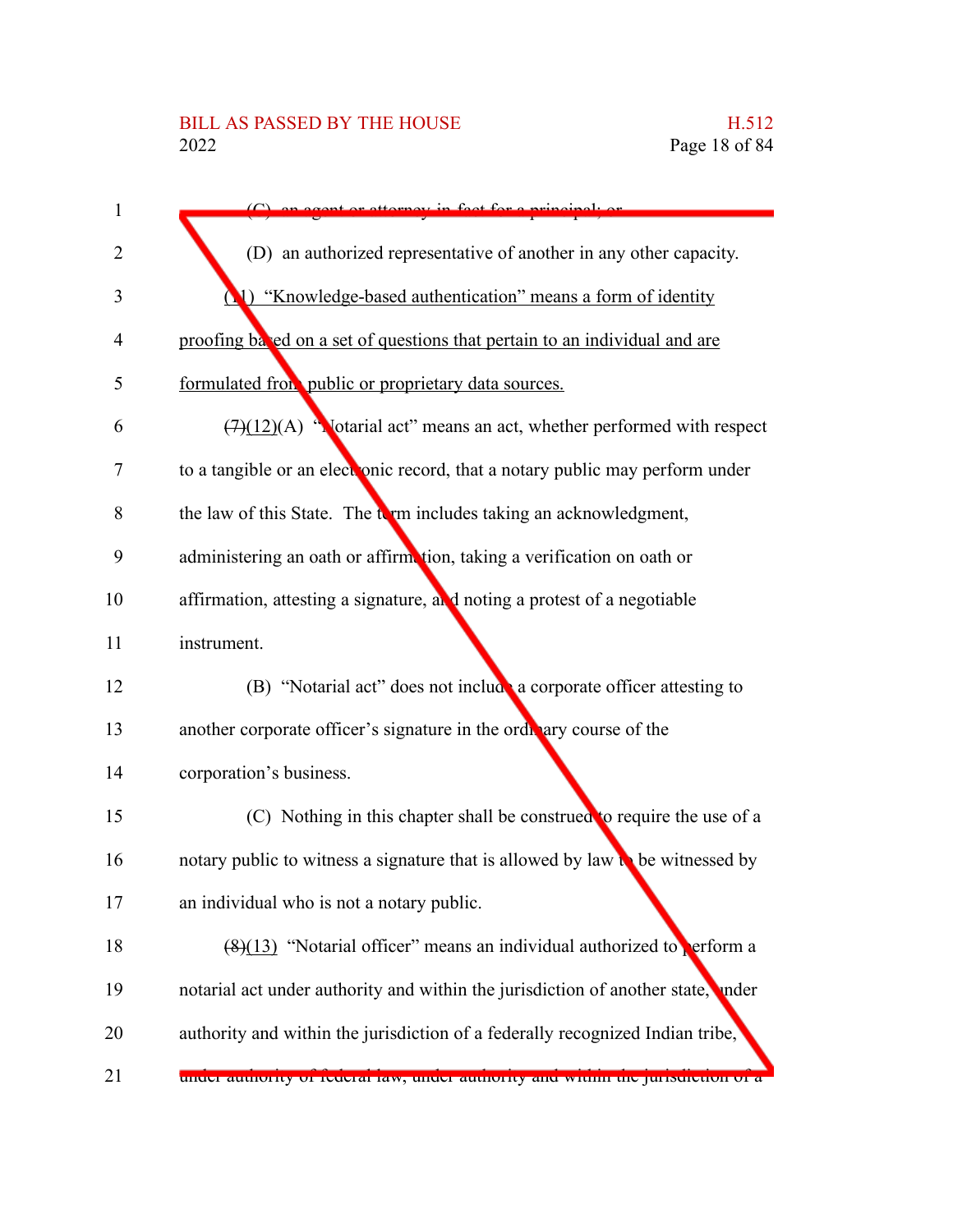# BILL AS PASSED BY THE HOUSE H.512<br>2022 Page 19 of 84

| 1      | constituent unit of the foreign state or under outhority of a                    |
|--------|----------------------------------------------------------------------------------|
| 2      | multinational or international governmental organization.                        |
| 3      | $\bigoplus (14)$ "Notary public" means an individual commissioned to perform a   |
| 4      | notarial act by the Office.                                                      |
| 5      | $(10)(15)$ Office" means the Office of Professional Regulation within            |
| 6      | the Office of the Sevetary of State.                                             |
| $\tau$ | $(11)(16)$ "Official stamp" means a physical image affixed to or                 |
| 8      | embossed on a tangible record or an electronic process, seal, or image or        |
| 9      | electronic information attached to or logically associated with an electronic    |
| 10     | record.                                                                          |
| 11     | (17) "Outside the United States" neans a location outside the                    |
| 12     | geographic boundaries of the United States, Puerto Rico, the U.S. Virgin         |
| 13     | Islands, and any territory, insular possession, or other location subject to the |
| 14     | jurisdiction of the United States.                                               |
| 15     | $(12)(18)$ "Person" means an individual, corporation, business trust,            |
| 16     | statutory trust, partnership, limited liability company, association, joint      |
| 17     | venture, public corporation, government or governmental subdivision, agency,     |
| 18     | or instrumentality, or any other legal or commercial entity.                     |
| 19     | $(13)(19)$ "Record" means information that is inscribed on a tangule             |
| 20     | medium or that is stored in an electronic or other medium and is retrievable in  |
| 21     | perceivaule furni.                                                               |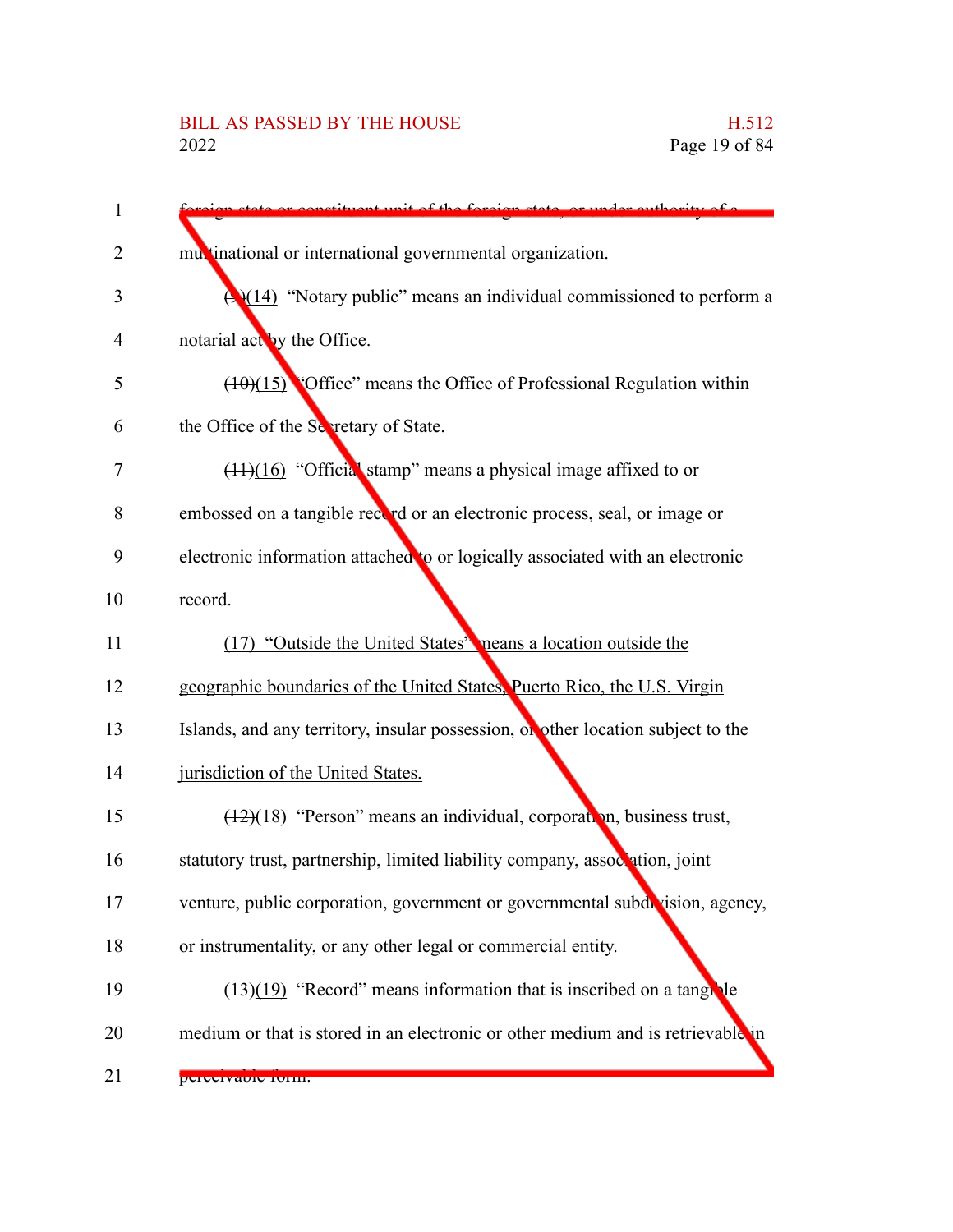| 1  | $(20)$ "Demotely located individual" means an individual who is not          |
|----|------------------------------------------------------------------------------|
| 2  | the physical presence of the notary public who performs a notarial act under |
| 3  | section 5379 of this chapter.                                                |
| 4  | $(14)(1)$ "Sign" means, with present intent to authenticate or adopt a       |
| 5  | record:                                                                      |
| 6  | (A) to execute or adopt a tangible symbol; or                                |
| 7  | $(B)$ to attach to or logically associate with the record an electronic      |
| 8  | symbol, sound, or process.                                                   |
| 9  | $(15)(22)$ "Signature" met ns a tangible symbol or an electronic signature   |
| 10 | that evidences the signing of a record.                                      |
| 11 | $(16)(23)$ "Stamping device" means:                                          |
| 12 | (A) a physical device capable of $\frac{1}{6}$ fixing to or embossing on a   |
| 13 | tangible record an official stamp; or                                        |
| 14 | (B) an electronic device or process capable of attaching to or               |
| 15 | logically associating with an electronic record an official stamp.           |
| 16 | $(17)(24)$ "State" means a state of the United States, the District of       |
| 17 | Columbia, Puerto Rico, the U.S. Virgin Islands, or any territory or insular  |
| 18 | possession subject to the jurisdiction of the United States.                 |
| 19 | (25) "Tamper evident" means the use of a set of applications, programs,      |
| 20 | hardware, software, or other technologies that will display evidence of any  |
| 21 | <b>THAIRES IO AN TIEURUME TECULU.</b>                                        |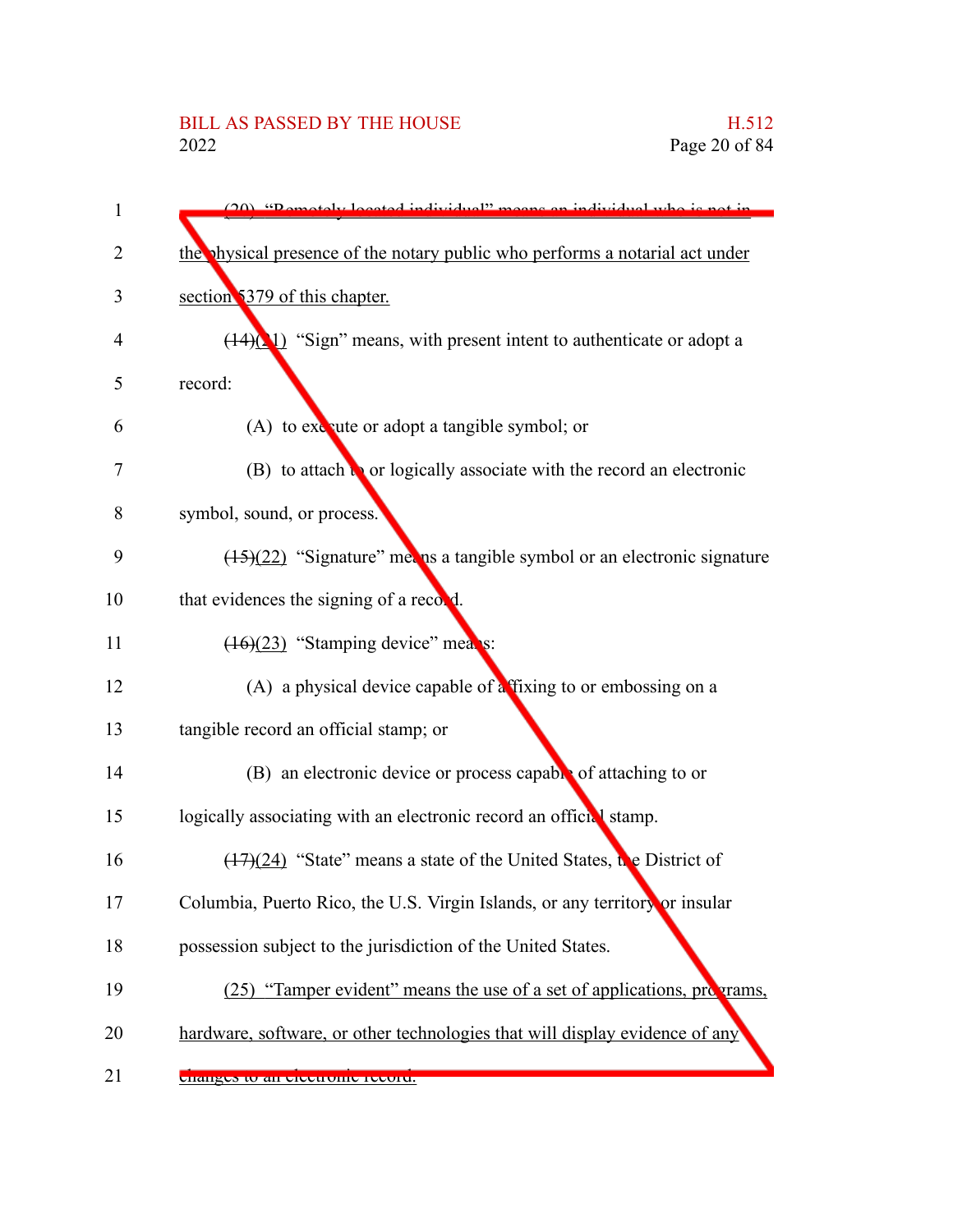# BILL AS PASSED BY THE HOUSE H.512<br>2022 Page 21 of 84

| $(18)(26)$ "Verification on oath or affirmation" means a declaration               |
|------------------------------------------------------------------------------------|
| made by an individual on oath or affirmation before a notary public, that a        |
| statement in a record is true.                                                     |
| § 5305. EXEMPTIONS                                                                 |
| (a) Judiciary and law enforcement-related employees.                               |
| (1) Employee exemptions.                                                           |
| (A) Judiciary-related.                                                             |
| (i) The persons $\bullet$ t forth in subdivision (2)(A) of this subsection         |
| (a), when acting within the scope of their official duties, are exempt from all of |
| the requirements of this chapter, including the requirement to pay the fee set     |
| forth in section 5324 of this chapter, except for the requirement to apply for a   |
| commission as set forth in subsections $5341(a)$ (c), (d), and (e) and             |
| subdivisions $(b)(1)$ – $(3)$ of this chapter.                                     |
| (ii) A commission issued to a person under this subdivision $(A)$                  |
| shall not be considered a license.                                                 |
| (B) Law enforcement-related.                                                       |
| (i) The persons set forth in subdivision $(2)(B)$ of this subsection               |
| (a), when acting within the scope of their official duties, shall be               |
| commissioned as notaries public authorized to perform a notarial act as a          |
| matter or law and are exempt from an or the requirements or this enapter,          |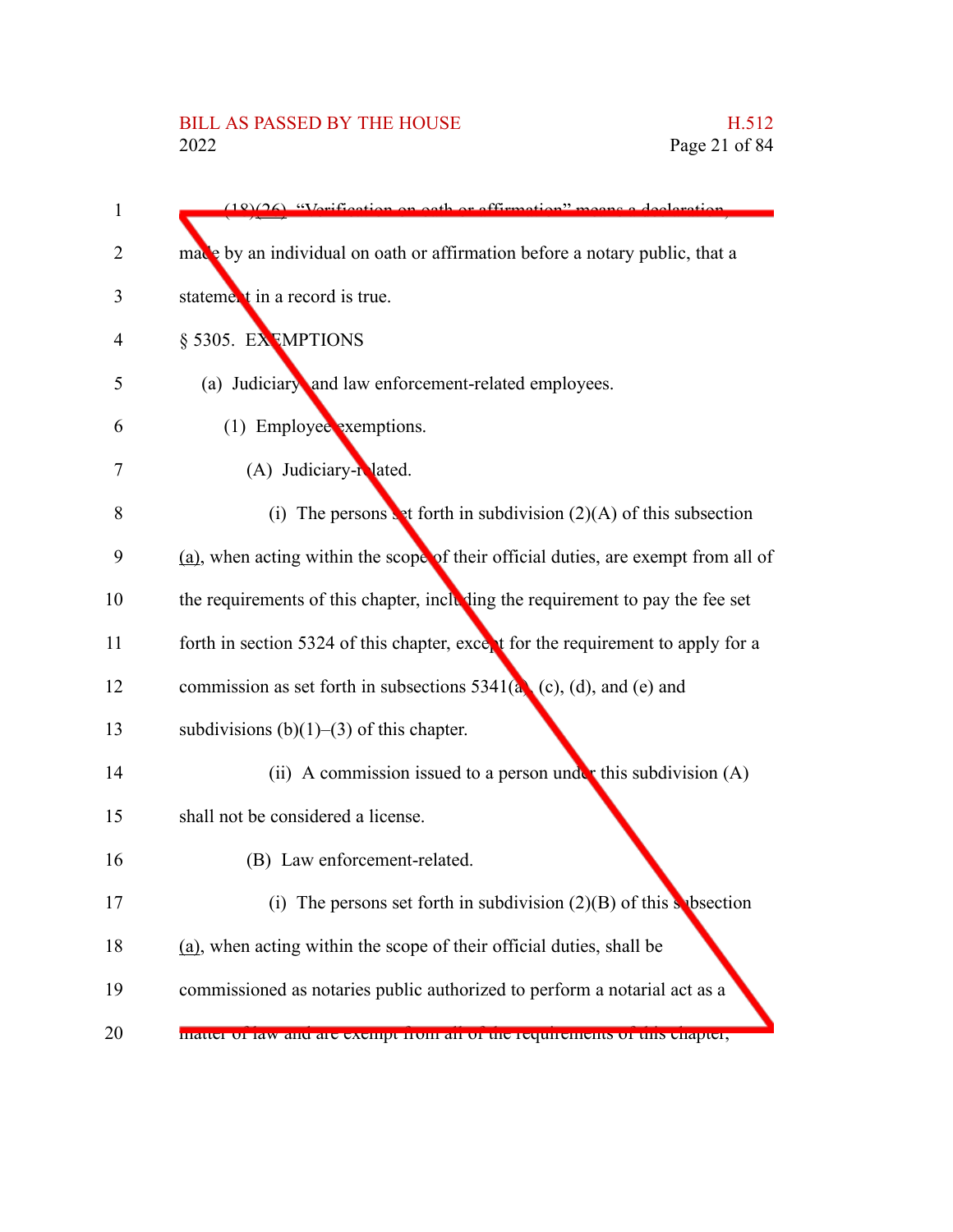| 1  | ment to nev the fee get forth in gention 5224 of this                              |
|----|------------------------------------------------------------------------------------|
| 2  | cha <sub>rter.</sub>                                                               |
| 3  | (ii) A notarial act that identifies the notary public as a person who              |
| 4  | is exempt under this subdivision $(B)$ shall establish as a matter of law that the |
| 5  | person is commissioned as a notary public for the purpose of acting within the     |
| 6  | scope of official duties under this subsection (a).                                |
| 7  | $(2)$ Employees, defined.                                                          |
| 8  | (A) Judiciary-related. Persons employed by the Judiciary, including                |
| 9  | judges, Superior Court clerks, court operations managers, Probate registers,       |
| 10 | case managers, docket clerks, assistant judges, county clerks, and after-hours     |
| 11 | relief from abuse contract employees.                                              |
| 12 | (B) Law enforcement-related. Person's employed as law enforcement                  |
| 13 | officers certified under 20 V.S.A. chapter 151; who are noncertified               |
| 14 | constables; or who are employed by a Vermont law enforcement agency, the           |
| 15 | Department of Public Safety, of Fish and Wildlife, of Motor Vehicles, of           |
| 16 | Liquor and Lottery, or for Children and Families, the Office of the Defender       |
| 17 | General, the Office of the Attorney General, or a State's Attorney or Sheriff.     |
| 18 | (3) Official duties, defined. As used in subdivision (1) of this                   |
| 19 | subsection, "acting within the scope of official duties" means that a person       |
| 20 | notarizing a document that.                                                        |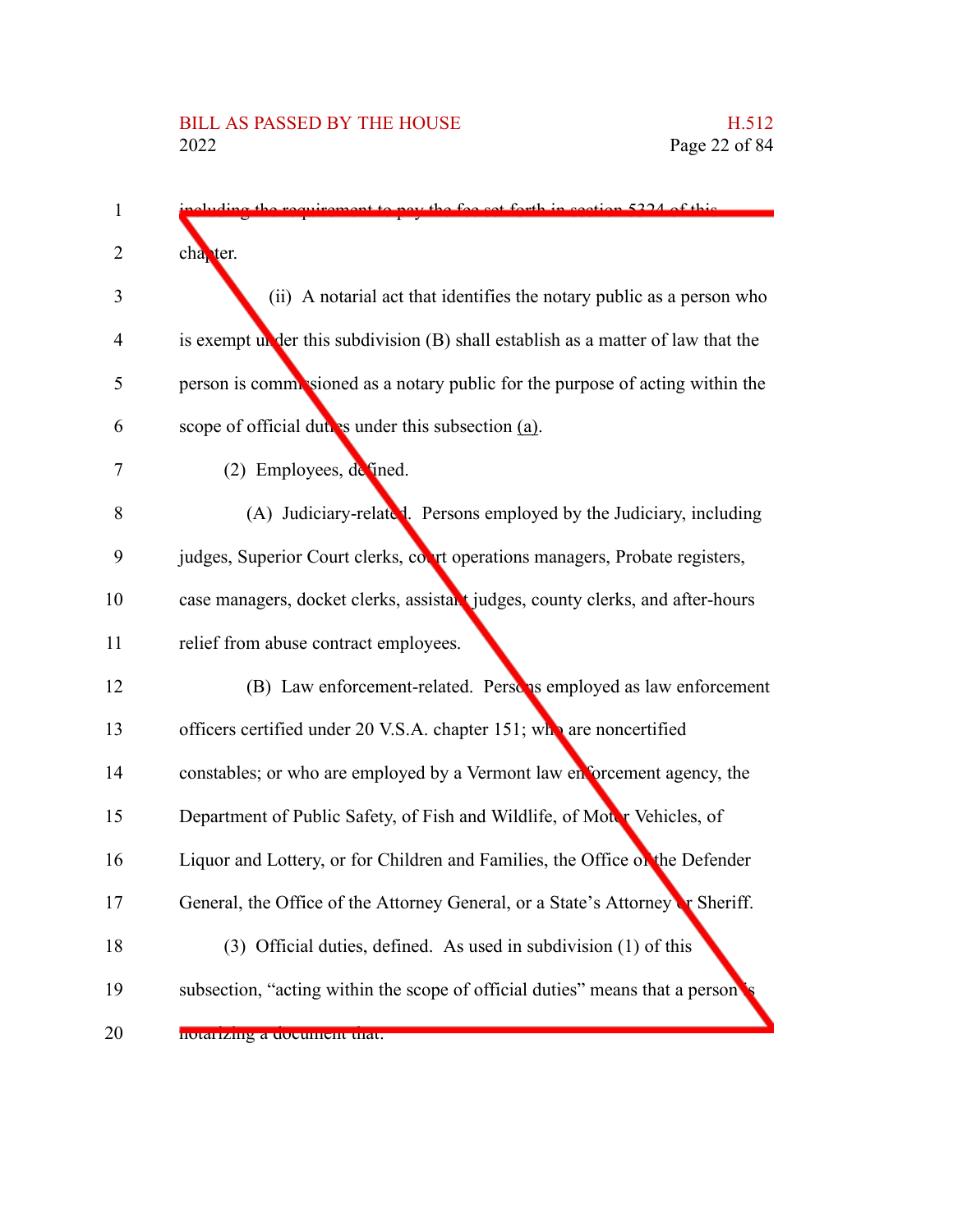# BILL AS PASSED BY THE HOUSE H.512<br>2022 Page 23 of 84

| 1              | person helieves is related to the execution of his or                              |
|----------------|------------------------------------------------------------------------------------|
| 2              | her the person's duties and responsibilities of employment or is the type of       |
| 3              | document that other employees notarize in the course of employment;                |
| $\overline{4}$ | ( <b>B</b> ) is useful or of assistance to any person or entity identified in      |
| 5              | subdivision $(2)$ of this subsection $(a)$ ;                                       |
| 6              | (C) is required, requested, created, used, submitted, or relied upon by            |
| 7              | any person or entity identified in subdivision $(2)$ of this subsection $(a)$ ;    |
| 8              | (D) is necessary <i>n</i> order to assist in the representation, care, or          |
| 9              | protection of a person or the State;                                               |
| 10             | (E) is necessary in order $\mathbf{R}$ protect the public or property;             |
| 11             | $(F)$ is necessary to represent $\alpha$ assist crime victims in receiving         |
| 12             | restitution or other services;                                                     |
| 13             | (G) relates to a Vermont or federal covert rule or statute governing               |
| 14             | any criminal, postconviction, mental health, family, juvenile, civil, probate,     |
| 15             | Judicial Bureau, Environmental Division, or Supreme Court matter; or               |
| 16             | (H) relates to a matter subject to Title 4, 12, 13, $\mathbb{N}$ 18, 20, 23, or 33 |
| 17             | of the Vermont Statutes Annotated.                                                 |
| 18             | (b) Attorneys.                                                                     |
| 19             | (1) Attorneys licensed and in good standing in this State, except                  |
| 20             | attorneys conducting remote notarizations pursuant to section 5379 of this         |
| 21             | enapier, are exempt from.                                                          |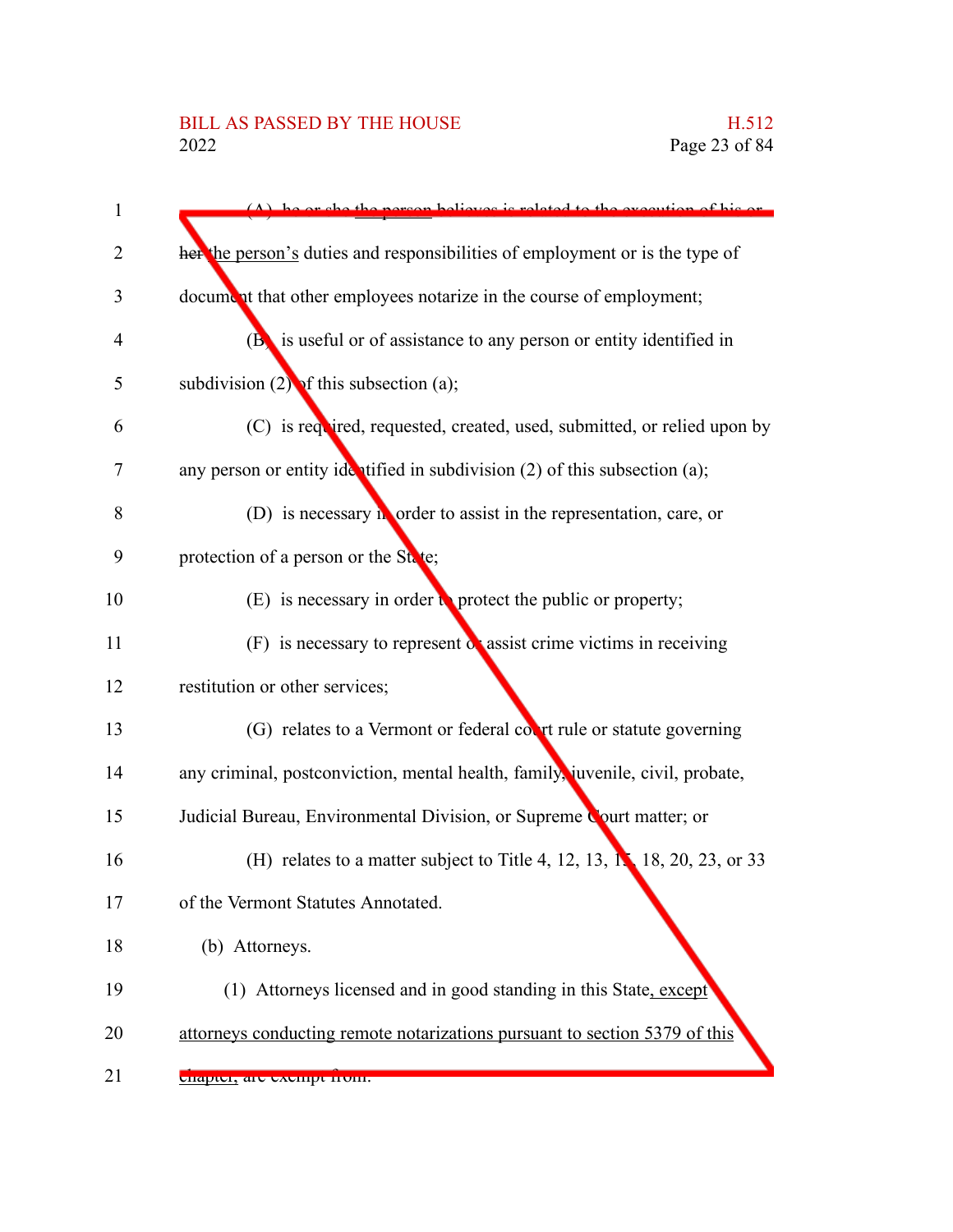| 1  | exemination requirement get forth in subsection 5241(b) of                         |
|----|------------------------------------------------------------------------------------|
| 2  | this chapter; and                                                                  |
| 3  | (B) the continuing education requirement set forth in section 5343 of              |
| 4  | this chapter                                                                       |
| 5  | (2) If a complaint of a violation of this chapter is filed in regard to a          |
| 6  | Vermont licensed atorney, the Office shall refer the complaint to the              |
| 7  | Professional Responsiblity Board and shall request a report back from the          |
| 8  | Board regarding the final deposition of the complaint.                             |
| 9  | (c) Town clerks, assistants, and justices of the peace.                            |
| 10 | $(1)(A)$ A town clerk and histariant the town clerk's assistants may               |
| 11 | perform notarial acts as notaries public hroughout the town clerk's county,        |
| 12 | provided that they shall comply with all of the requirements of this chapter,      |
| 13 | except as provided in subdivision $(2)$ of this subsection $(c)$ .                 |
| 14 | (B) Subject to the provisions of subdivision $(A)$ of this subdivision             |
| 15 | $(1)$ , performing notarial acts as a notary public shall be considered within the |
| 16 | scope of the official duties of a town clerk and his or her the town clerk's       |
| 17 | assistants.                                                                        |
| 18 | (2) Justices of the peace and town clerks and their assistants are exempt          |
| 19 | from the fee set forth in section 5324 of this chapter.                            |
| 20 | (d) Unauthorized practice. Nothing in this section is intended to prohib           |
| 21 | prosecution or a person under 5 v.S.A. y 12/ (unauthorized practice).              |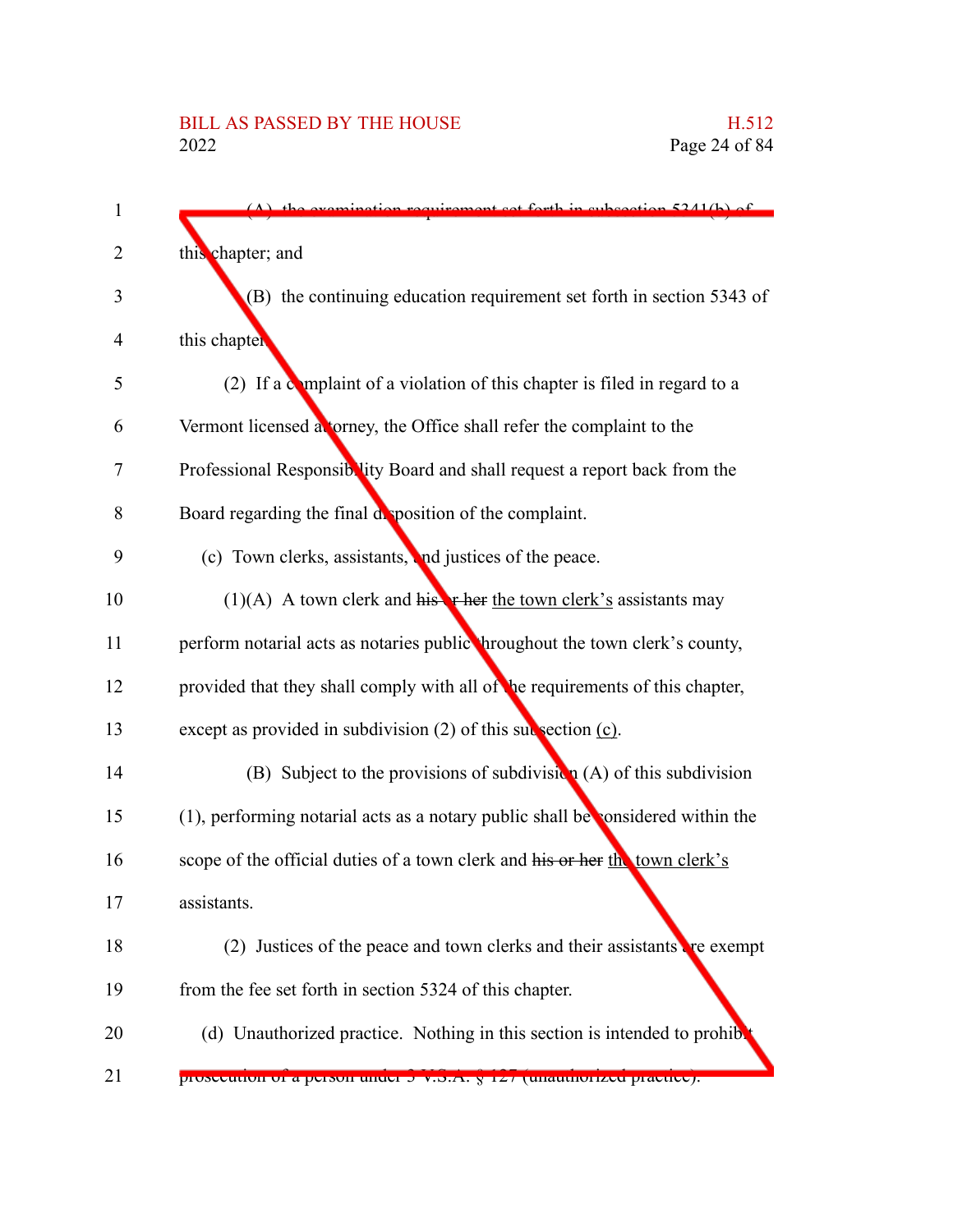# BILL AS PASSED BY THE HOUSE H.512<br>2022 Page 25 of 84

| Subchaptor 7 Administration                                                        |
|------------------------------------------------------------------------------------|
| § 5.21. SECRETARY OF STATE'S OFFICE DUTIES                                         |
| The Office shall:                                                                  |
| $(1)$ provide general information to applicants for commissioning as a             |
| notary public;                                                                     |
| (2) administer fees as provided under section $5324$ of this chapter;              |
| (3) explain appeal procedures to notaries public and applicants and                |
| explain complaint procedures to the public; and                                    |
| (4) receive applications $\Gamma$ r commissioning, review applications, and        |
| grant and renew commissions when appropriate under this chapter.                   |
| § 5322. ADVISOR APPOINTEES                                                         |
| (a) The Secretary of State shall appoint wo notaries public to serve as            |
| advisors in matters relating to notarial acts. On of the advisors shall be an      |
| attorney selected from a list of at least three licensed attorneys provided by the |
| Vermont Bar Association. The advisors shall be appointed for staggered five-       |
| year terms and serve at the pleasure of the Secretary. One of the initial          |
| appointments shall be for less than a five-year term.                              |
| (b) Each appointee shall have at least three years of experience as a notary       |
| public during the period immediately preceding appointment and shall               |
| actively commissioned in Vermont and remain in good standing during                |
| meumoeney.                                                                         |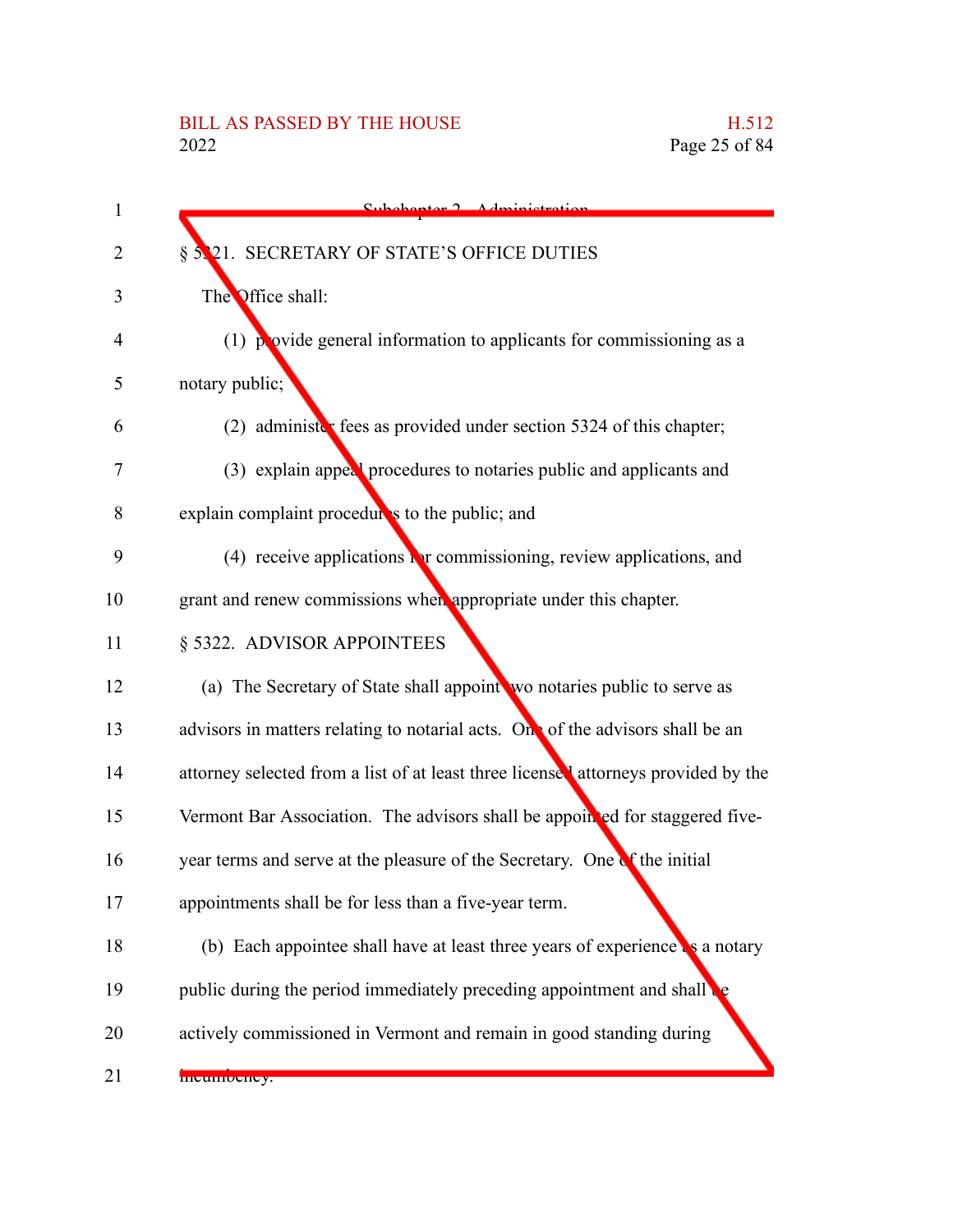| $\mathbf{1}$   | (a) The Office shall seek the advice of the advisor ann                       |
|----------------|-------------------------------------------------------------------------------|
| 2              | out the provisions of this chapter. The appointees shall be entitled to       |
| 3              | compensation and reimbursement of expenses as set forth in 32 V.S.A. § 1010   |
| $\overline{4}$ | for attendal se at any meeting called by the Office for this purpose.         |
| 5              | § 5323. RULE                                                                  |
| 6              | (a) The Office, vith the advice of the advisor appointees, may adopt rules    |
| 7              | to implement this chapter. The rules may:                                     |
| 8              | (1) prescribe the man ner of performing notarial acts regarding tangible      |
| 9              | and electronic records;                                                       |
| 10             | (2) include provisions to ensere that any change to or tampering with a       |
| 11             | record bearing a certificate of a notarial act is self-evident;               |
| 12             | $(3)$ include provisions to ensure integrity in the creation, transmittal,    |
| 13             | storage, or authentication of electronic records or signatures;               |
| 14             | (4) prescribe the process of granting, renewing, conditioning, denying,       |
| 15             | suspending, or revoking the commission of or otherwise disciplining a notary  |
| 16             | public and assuring the trustworthiness of an individual holding a commission |
| 17             | as notary public;                                                             |
| 18             | $(5)$ include provisions to prevent fraud or mistake in the perturbance of    |
| 19             | notarial acts; and                                                            |
| 20             | (6) prescribe standards for remote online notarization, including             |
| 21             | stanuarus for creuential analysis, the process un'ough which a timu person    |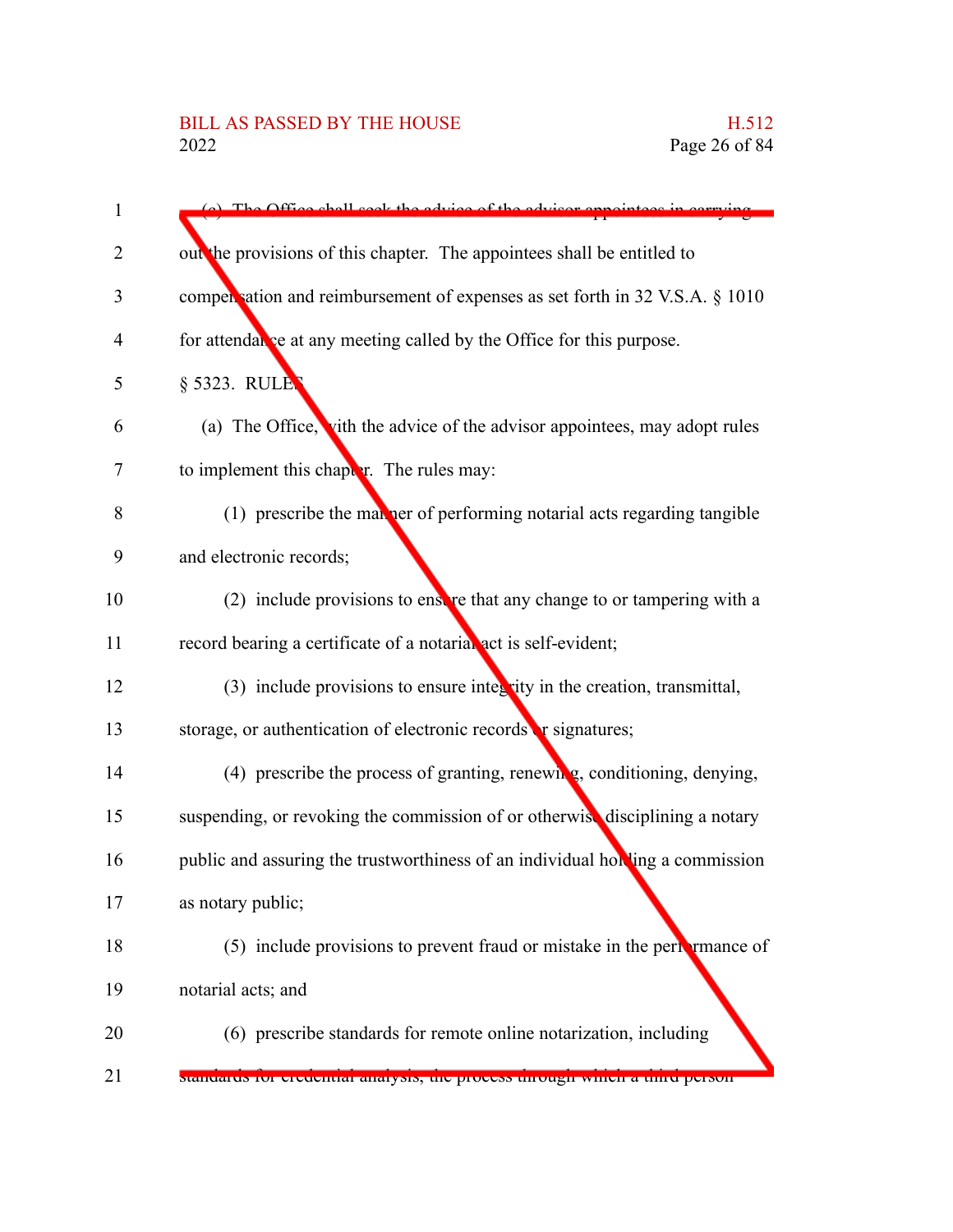| 1              | the identity of an individual, the methods for communicating through                       |
|----------------|--------------------------------------------------------------------------------------------|
| 2              | sect re communication link, the means by which the remote notarization is                  |
| 3              | certified and the form of notice to be appended disclosing the fact that the               |
| $\overline{4}$ | notarization was completed remotely on any document acknowledged through                   |
| 5              | remote online netarization.                                                                |
| 6              | (b) Rules adopted regarding the performance of notarial acts with respect                  |
| 7              | to electronic records and remote online notarization may not require, or accord            |
| 8              | greater legal status or effect $\bullet$ , the implementation or application of a specific |
| 9              | technology or technical specification. In adopting, amending, or repealing                 |
| 10             | rules regarding notarial acts with respect to electronic records and remote                |
| 11             | online notarization, the Office shall consider, as far as is consistent with this          |
| 12             | chapter:                                                                                   |
| 13             | (1) the most recent standards regarding electronic records and remote                      |
| 14             | online notarization promulgated by national bodies, such as the National                   |
| 15             | Association of Secretaries of State and the Mortgage Indux try Standards and               |
| 16             | Maintenance Organization;                                                                  |
| 17             | (2) standards, practices, and customs of other jurisdictions that                          |
| 18             | substantially enact this chapter; and                                                      |
| 19             | (3) the views of governmental officials and entities and other interested                  |
| 20             | <b>PULSUIIS.</b>                                                                           |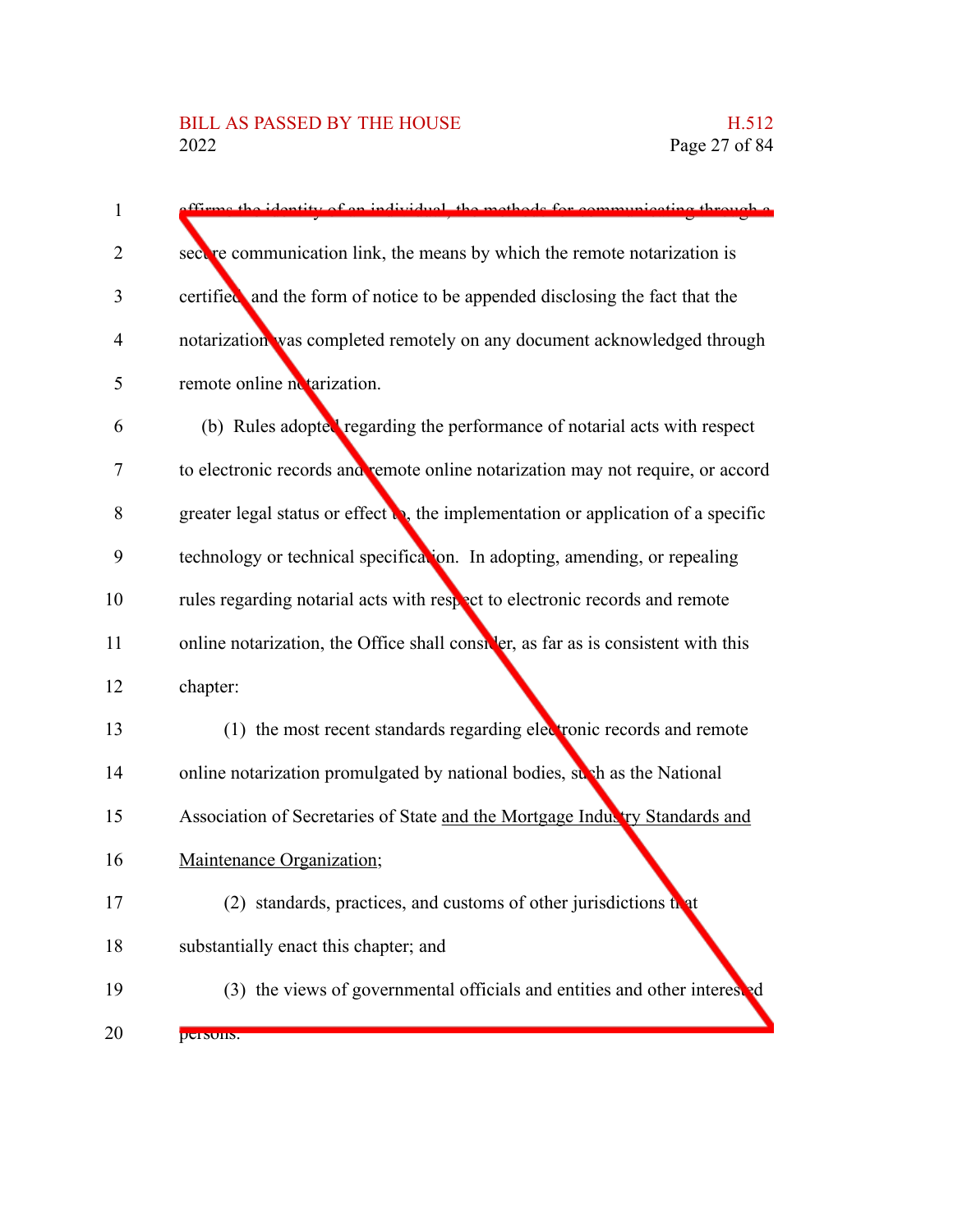# BILL AS PASSED BY THE HOUSE H.512<br>2022 Page 28 of 84

| 1  | a notorization shall ha                                                          |
|----|----------------------------------------------------------------------------------|
| 2  | allo ved until the Secretary of State has adopted rules and prescribed standards |
|    |                                                                                  |
| 3  | in these areas.                                                                  |
| 4  | § 5324. FETS                                                                     |
| 5  | For the issual ce of a commission as a notary public, the Office shall collect   |
| 6  | a fee of \$15.00.                                                                |
| 7  | Subchapter 3. Commissions                                                        |
| 8  | § 5341. COMMISSION AS NOTARY PUBLIC; QUALIFICATIONS; NO                          |
| 9  | <b>IMMUNITY OR BENETIT</b>                                                       |
| 10 | (a) An individual qualified under ubsection (b) of this section may apply        |
| 11 | to the Office for a commission as a notary public. The applicant shall comply    |
| 12 | with and provide the information required by ules adopted by the Office and      |
| 13 | pay the application fee set forth in section 5324 of this chapter.               |
| 14 | (b) An applicant for a commission as a notary public shall:                      |
| 15 | (1) be at least 18 years of age;                                                 |
| 16 | (2) be a citizen or permanent legal resident of the United States;               |
| 17 | (3) be a resident of or have a place of employment or practice in this           |
| 18 | State;                                                                           |
| 19 | (4) not be disqualified to receive a commission under section $5342$             |
| 20 | uns chapter, and                                                                 |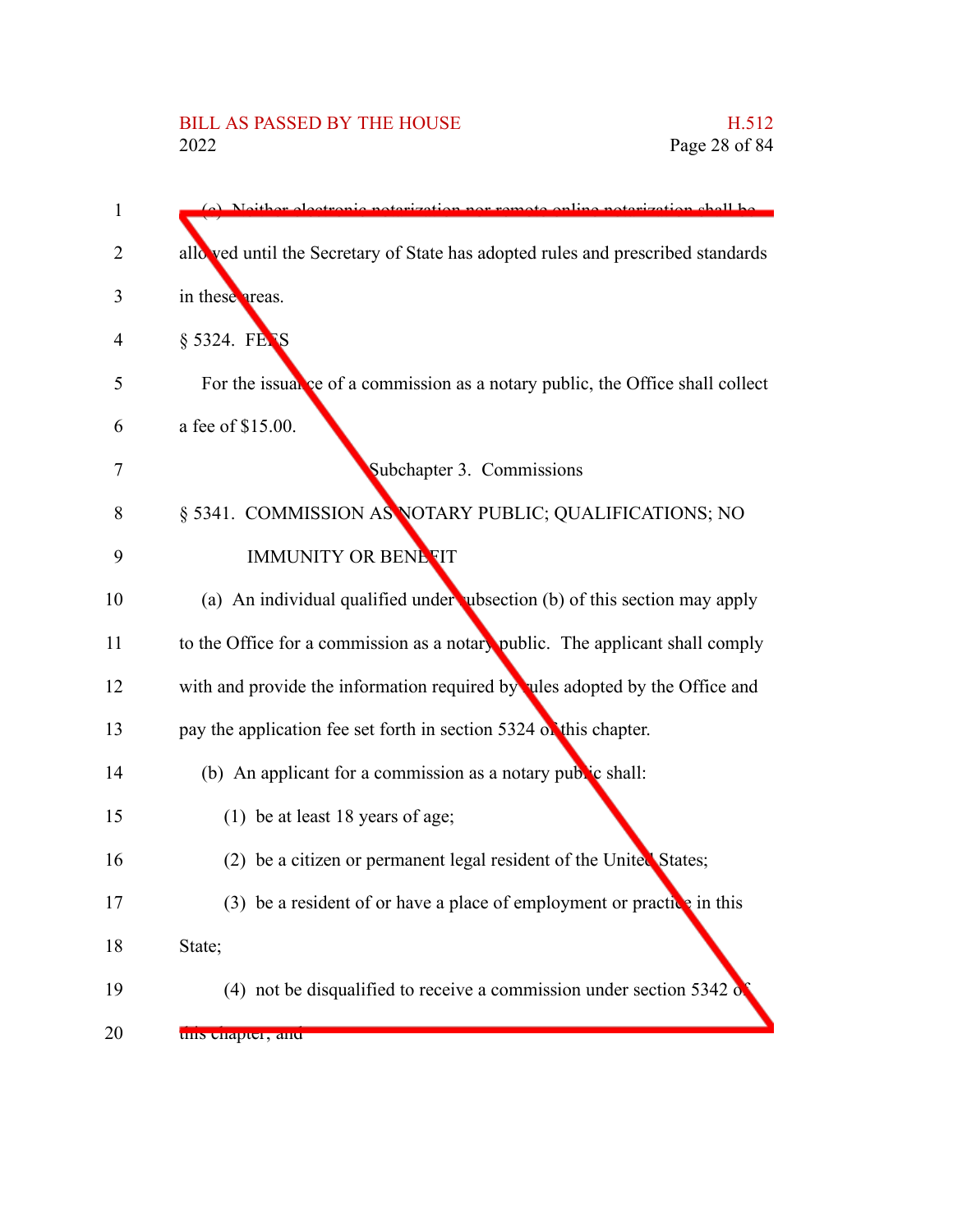| $\mathbf{1}$ | pace a basic examination approved by the Office based on the                      |
|--------------|-----------------------------------------------------------------------------------|
| 2            | statutes, rules, and ethics relevant to notarial acts.                            |
| 3            | (c) Pefore issuance of a commission as a notary public, an applicant for the      |
| 4            | commission shall execute an oath of office and submit it to the Office.           |
| 5            | (d) Upon compliance with this section, the Office shall issue a commission        |
| 6            | as a notary public to an applicant, which shall be valid through the then current |
| 7            | commission term end a te.                                                         |
| 8            | (e) A commission to act as a notary public authorizes the notary public to        |
| 9            | perform notarial acts. The commission does not provide the notary public any      |
| 10           | immunity or benefit conferred by law of this State on public officials or         |
| 11           | employees.                                                                        |
| 12           | § 5342. GROUNDS TO DENY, REFUSE TO RENEW, REVOKE,                                 |
| 13           | SUSPEND, OR CONDITION COMMISSION OF NOTARY                                        |
| 14           | <b>PUBLIC</b>                                                                     |
| 15           | (a) The Office may deny, refuse to renew, revoke, sespend, or impose a            |
| 16           | condition on a commission as notary public for any act or omission that           |
| 17           | demonstrates the individual lacks the honesty, integrity, competence, or          |
| 18           | reliability to act as a notary public, including:                                 |
| 19           | (1) failure to comply with this chapter;                                          |
| 20           | (2) a fraudulent, dishonest, or deceitful misstatement or omission in             |
| 21           | application for a commission as a hotaly public submitted to the Office,          |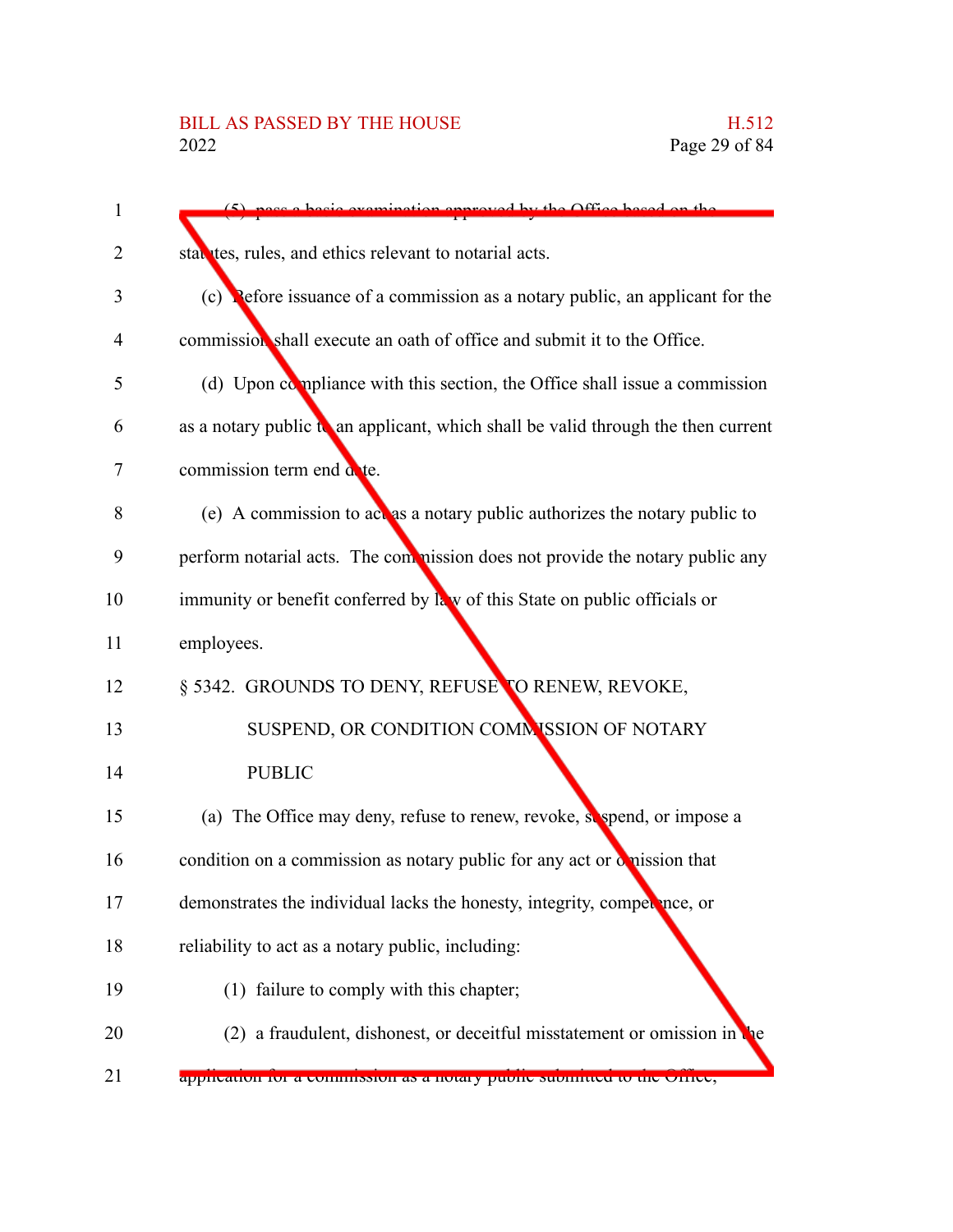| $\mathbf{1}$   | iction of the applicant or notary public of any folony                              |
|----------------|-------------------------------------------------------------------------------------|
| 2              | cring involving fraud, dishonesty, or deceit;                                       |
| 3              | $(4)$ a finding against, or admission of liability by, the applicant or notary      |
| $\overline{4}$ | public in any legal proceeding or disciplinary action based on the applicant's      |
| 5              | or notary public <sup>*</sup> fraud, dishonesty, or deceit;                         |
| 6              | (5) failure by $\mathbf{t}$ e notary public to discharge any duty required of a     |
| 7              | notary public, whether by this chapter, rules of the Office, or any federal or      |
| 8              | State law;                                                                          |
| 9              | (6) use of false or misleading advertising or representation by the notary          |
| 10             | public representing that the notary has a duty, right, or privilege that the notary |
| 11             | does not have;                                                                      |
| 12             | $(7)$ violation by the notary public of a rubble of the Office regarding a          |
| 13             | notary public;                                                                      |
| 14             | (8) denial, refusal to renew, revocation, suspension or conditioning of a           |
| 15             | notary public commission in another state; or                                       |
| 16             | (9) committing any of the conduct set forth in 3 V.S.A. $\S$ 1. $9a(a)$ .           |
| 17             | (b) If the Office denies, refuses to renew, revokes, suspends, or imposes           |
| 18             | conditions on a commission as a notary public, the applicant or notary public       |
| 19             | is entitied to thriefy notice and nearing in accordance with 5 v.S.A. chapter 25.   |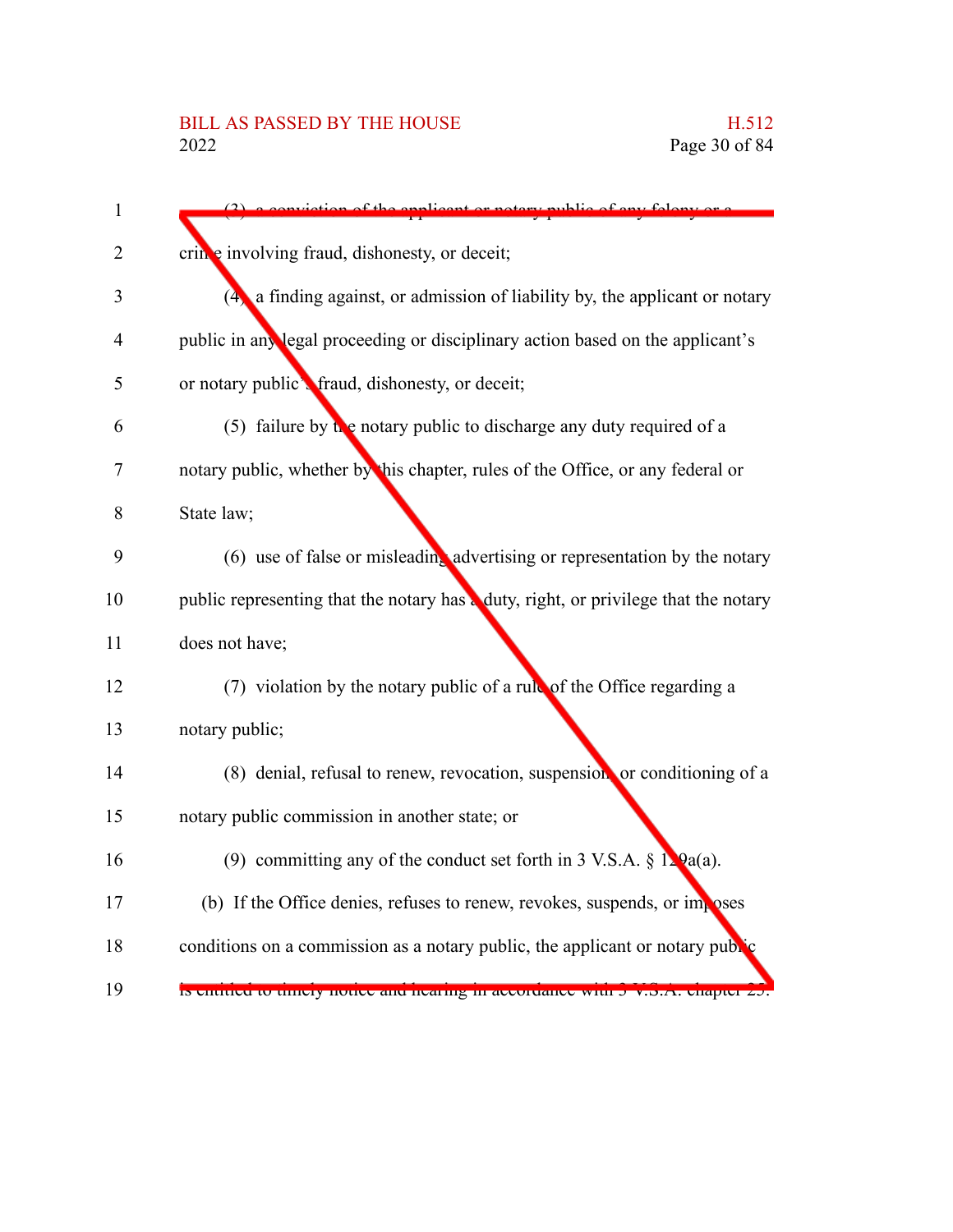| 1 | <u> 8.4242 - DENEWAL S. CONTINI IING EDHCATION</u>                              |
|---|---------------------------------------------------------------------------------|
| 2 | Biennially, the Office shall provide a renewal notice to each                   |
| 3 | commissioned notary public. Upon receipt of a notary public's completed         |
| 4 | renewal, payment of the fee as set forth in section 5324 of this chapter, and   |
| 5 | evidence of eligibility, the Office shall issue to him or her a new commission. |
|   | (b) A notary public applying for renewal shall complete continuing              |
|   | education approved by the Office, which shall not be required to exceed two     |
|   | hours, during the preceding two-year period. A notary public electing to        |
|   | conduct remote notarizations pur uant to section 5379 of this title shall       |
|   | compute a continuing education course approved by the Office that addresses     |
|   | the duties, obligations, and technology requirements for conducting a remote    |
|   | notarization.                                                                   |
|   | (c) The Office, with the advice of the advisor appointees, shall establish by   |
|   | rule guidelines and criteria for continuing education chedit.                   |
|   | § 5344. DATABASE OF NOTARIES PUBLIC                                             |
|   | The Office shall maintain an electronic database of notaries public:            |
|   | (1) through which a person may verify the authority of a notary public          |
|   | to perform notarial acts; and                                                   |
|   | (2) that indicates whether a notary public has notified the Office than the     |
|   | notary public will be performing notarial acts on electronic records.           |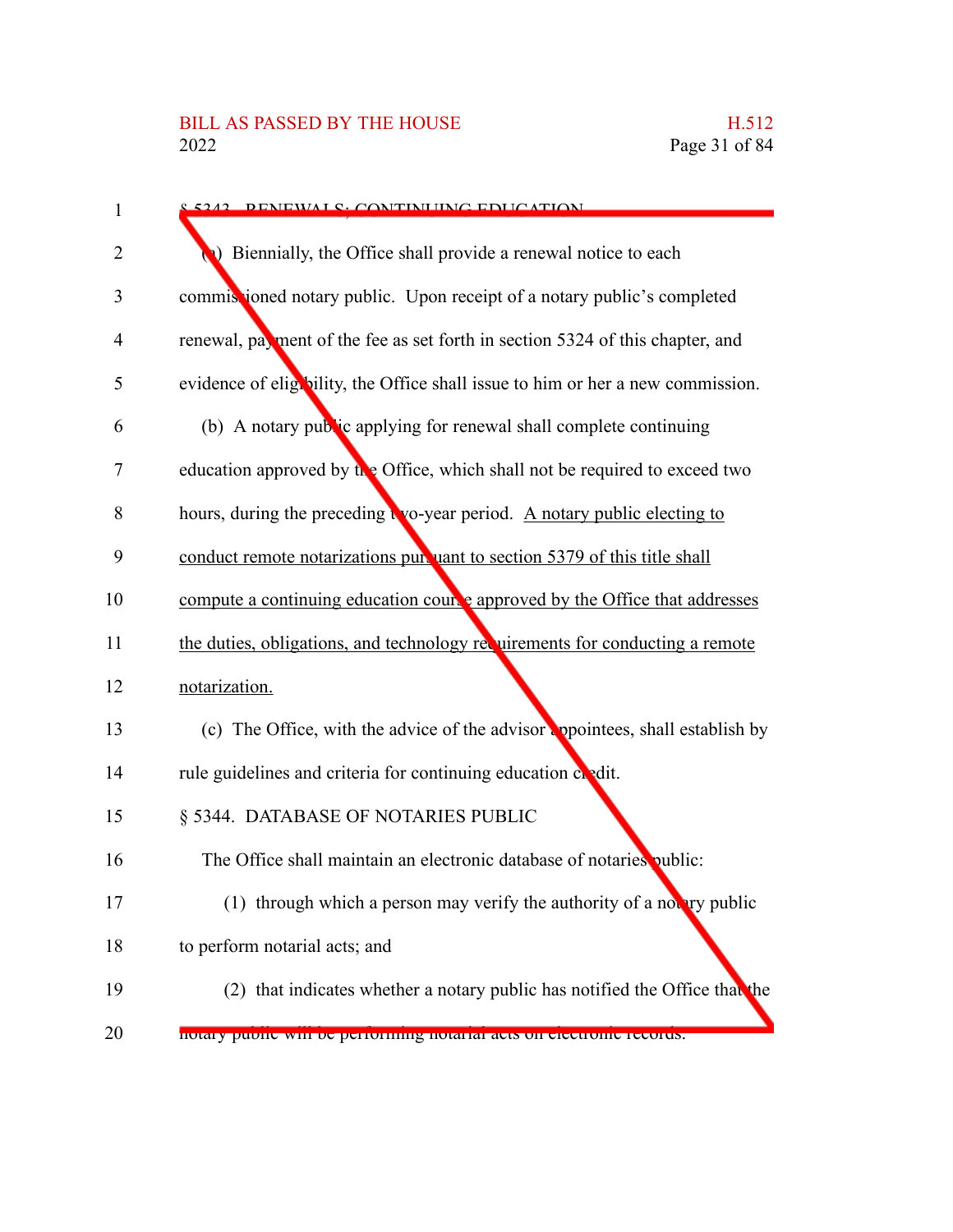| $\mathbf{1}$   | 8 5245 DDAHIDITIANG. AFFENGES                                                      |
|----------------|------------------------------------------------------------------------------------|
| 2              | A person shall not perform or attempt to perform a notarial act or hold            |
| 3              | himself or herself themself out as being able to do so in this State without first |
| $\overline{4}$ | having been commissioned.                                                          |
| 5              | (b) A person shall not use in connection with the person's name any letters,       |
| 6              | words, or insignia in licating or implying that the person is a notary public      |
| 7              | unless commissioned in coordance with this chapter.                                |
| 8              | (c) A person shall not perform or attempt to perform a notarial act while          |
| 9              | his or her the person's commission has been revoked or suspended.                  |
| 10             | (d) A person who violates a provision of this section shall be subject to a        |
| 11             | fine of not more than \$5,000.00 or imprisonment for not more than one year,       |
| 12             | or both. Prosecution may occur upon the con plaint of the Attorney General or      |
| 13             | a State's Attorney and shall not act as a bar to civil or administrative           |
| 14             | proceedings involving the same conduct.                                            |
| 15             | (e) A commission as a notary public shall not authorize an individual to           |
| 16             | assist a person in drafting legal records, give legal advice, or otherwise         |
| 17             | practice law.                                                                      |
| 18             | (f) Except as otherwise allowed by law, a notary public shall not which hold       |
| 19             | access to or possession of an original record provided by a person who seek        |
| 20             | performance of a notatial act by the notary public.                                |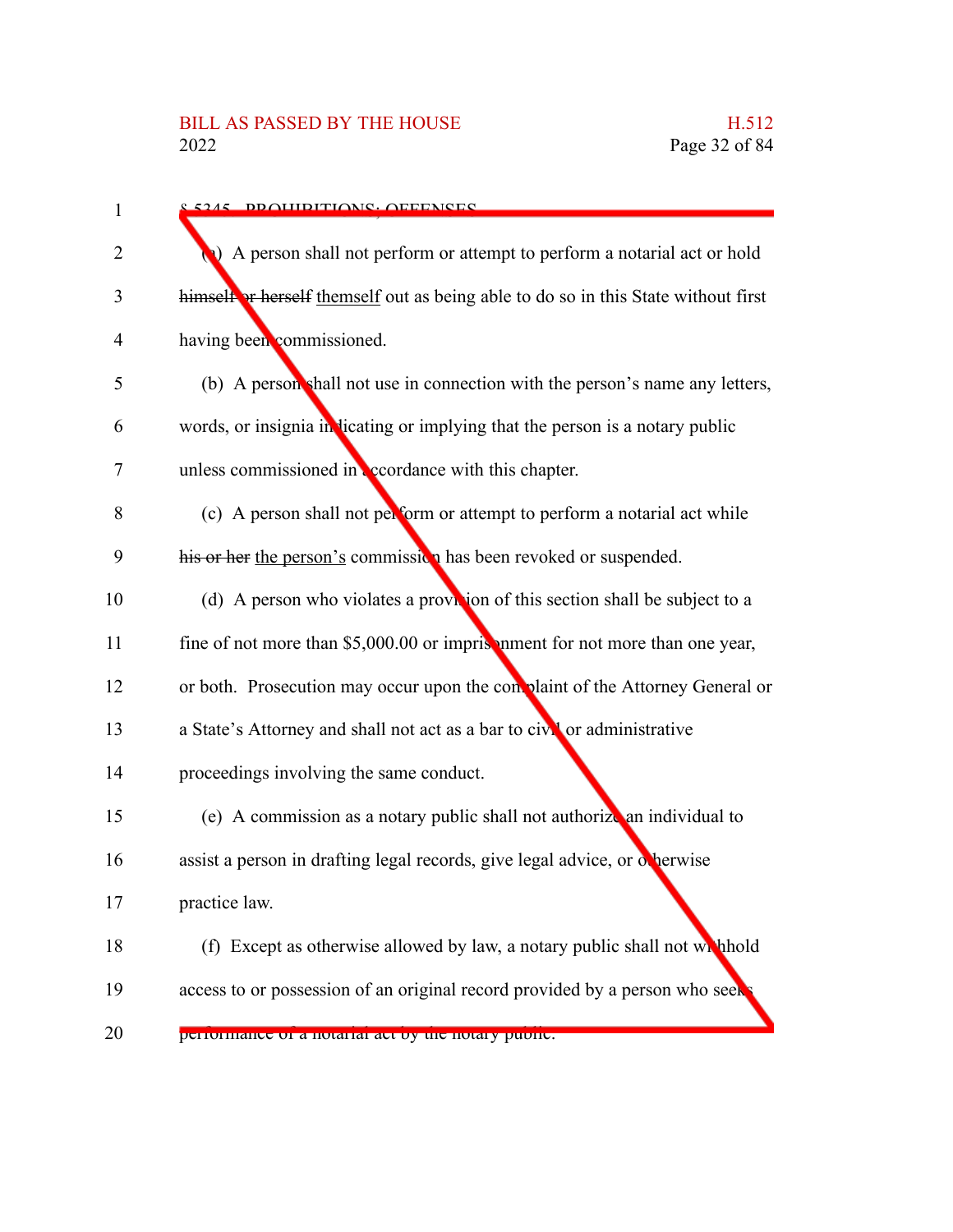| $\mathbf{1}$ | $Subchantar A$ Notarial $A$ otc                                                |
|--------------|--------------------------------------------------------------------------------|
| 2            | § 5.61. NOTARIAL ACTS IN THIS STATE; AUTHORITY TO PERFORM                      |
| 3            | notarial act, as defined in subdivision $5304(7)(A)$ of this chapter,<br>(a)   |
| 4            | may only be performed in this State by a notary public commissioned under      |
| 5            | this chapter.                                                                  |
| 6            | (b) The signature and title of an individual performing a notarial act in this |
| 7            | State are prima facie evidence that the signature is genuine and that the      |
| 8            | individual holds the designated title.                                         |
| 9            | § 5362. AUTHORIZED NOTA RIAL ACTS                                              |
| 10           | (a) A notary public may perform a notarial act authorized by this chapter or   |
| 11           | otherwise by law of this State.                                                |
| 12           | (b) A notary public shall not perform a potarial act with respect to a record  |
| 13           | to which the notary public or the notary public spouse is a party, or in which |
| 14           | either of them has a direct beneficial interest. A no arial act performed in   |
| 15           | violation of this subsection is voidable.                                      |
| 16           | (c) A notarial officer may certify that a tangible copy of an electronic       |
| 17           | record is an accurate copy of the electronic record.                           |
| 18           | § 5363. REQUIREMENTS FOR CERTAIN NOTARIAL ACTS                                 |
| 19           | (a) Acknowledgments. A notary public who takes an acknowledgment of a          |
| 20           | record shall determine, from personal knowledge or satisfactory evidence of    |
| 21           | the fuentity of the murvidual, that the murvidual appearing before the officer |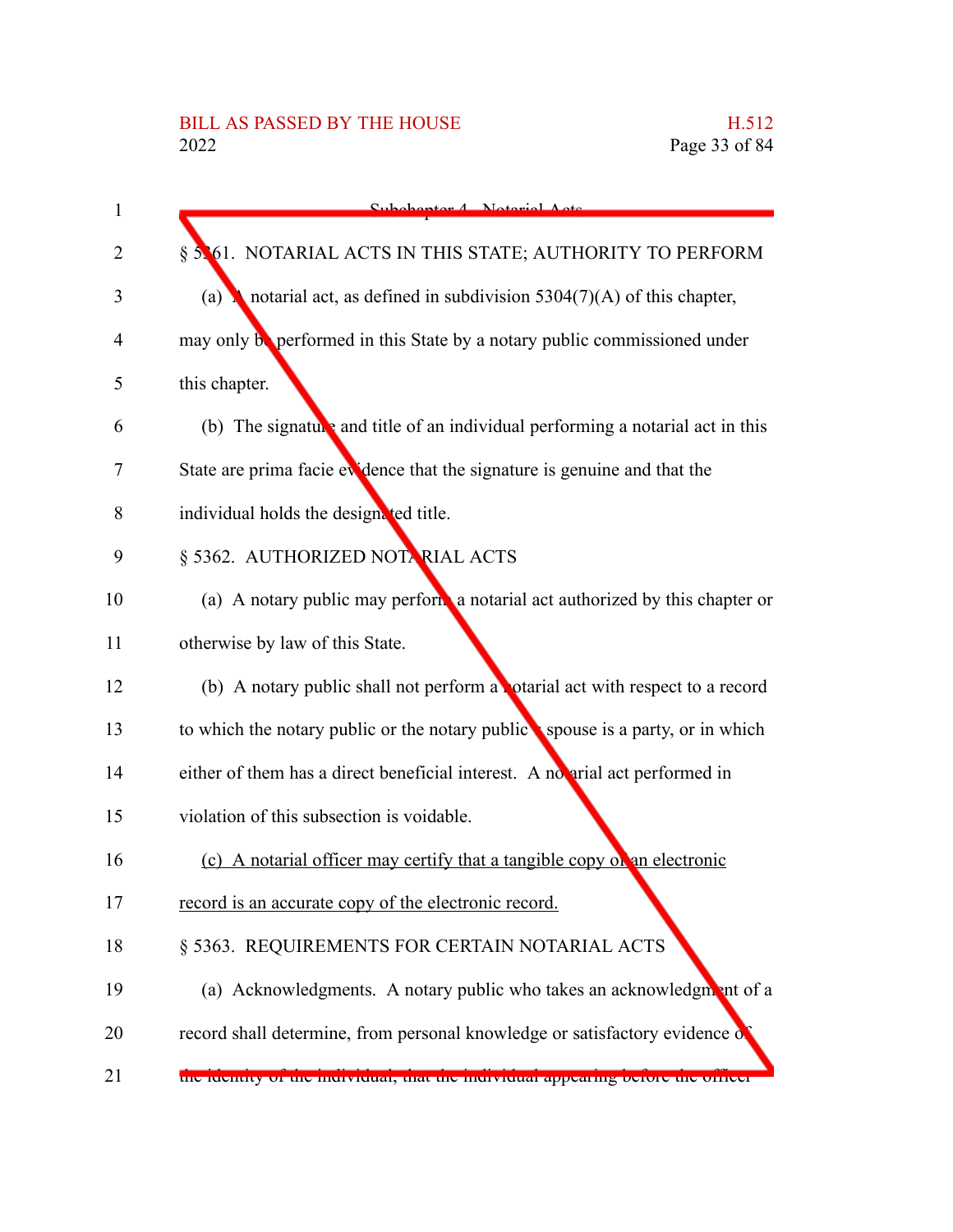# BILL AS PASSED BY THE HOUSE H.512<br>2022 Page 34 of 84

| $\mathbf{1}$   | aking the ecknowledgment has the identity claimed and that the                      |
|----------------|-------------------------------------------------------------------------------------|
| $\overline{2}$ | sign ture on the record is the signature of the individual.                         |
| 3              | <b>Wrifications.</b> A notary public who takes a verification of a statement<br>(b) |
| 4              | on oath or an <i>r</i> mation shall determine, from personal knowledge or           |
| 5              | satisfactory evidence of the identity of the individual, that the individual        |
| 6              | appearing before the officer and making the verification has the identity           |
| 7              | claimed and that the signature on the statement verified is the signature of the    |
| 8              | individual.                                                                         |
| 9              | (c) Signatures. A notary public who attests to a signature shall determine,         |
| 10             | from personal knowledge or satisfactory cridence of the identity of the             |
| 11             | individual, that the individual appearing before the officer and signing the        |
| 12             | record has the identity claimed.                                                    |
| 13             | (d) Certifications. A notarial officer who certifies of attests a copy of a         |
| 14             | record or an item that was copied shall determine that the co, v is a full, true,   |
| 15             | and accurate transcription or reproduction of the record or item.                   |
| 16             | (e) Protests. A notary public who makes or notes a protest of a negotiable          |
| 17             | instrument shall determine the matters set forth in 9A V.S.A. $\S$ 3-505(b),        |
| 18             | protest, certificate of uishonor.                                                   |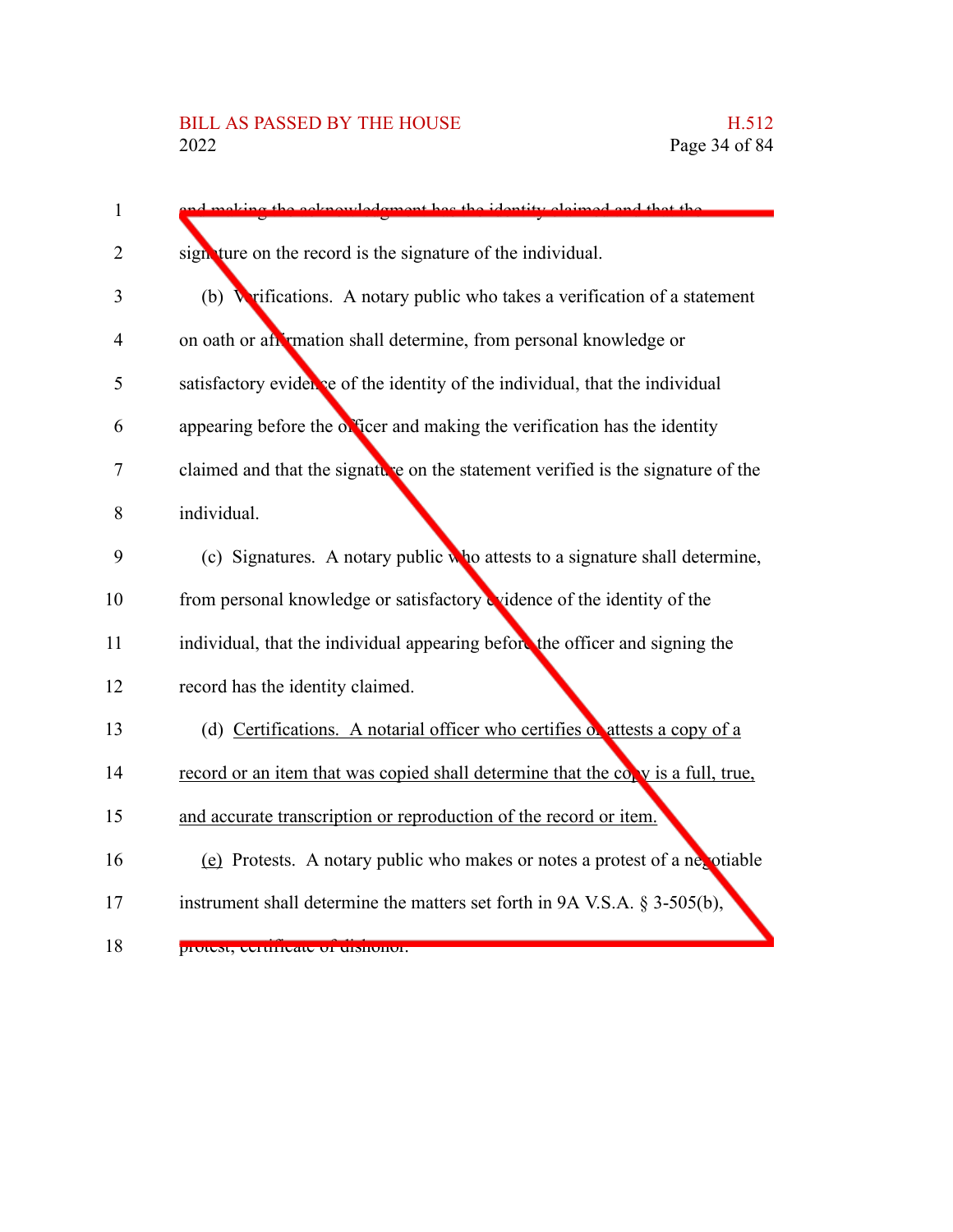### BILL AS PASSED BY THE HOUSE H.512<br>2022 Page 35 of 84

| 1  | <u>s 5264 DEDSONAL ADDEADANCE DEOLIIDED</u>                                       |
|----|-----------------------------------------------------------------------------------|
| 2  | 1) If a notarial act relates to a statement made in or a signature executed       |
| 3  | on a record, the individual making the statement or executing the signature       |
| 4  | shall appeal personally before the notary public.                                 |
| 5  | (b) The requirement for a personal appearance is satisfied if:                    |
| 6  | (1) the notary public and the person executing the signature are in the           |
| 7  | same physical place; or                                                           |
| 8  | (2) the notary public and the person are communicating through $a$                |
| 9  | secure communication link using protocols and standards prescribed in rules       |
| 10 | adopted by the Secretary of State persuant to the rulemaking authority set forth  |
| 11 | in this chapter interacting by means of mmunication technology in                 |
| 12 | compliance with section 5379 of this chapter.                                     |
| 13 | § 5365. IDENTIFICATION OF INDIVIDUAL                                              |
| 14 | (a) Personal knowledge. A notary public has personal knowledge of the             |
| 15 | identity of an individual appearing before the officer if the individual is       |
| 16 | personally known to the officer through dealings sufficient to provide            |
| 17 | reasonable certainty that the individual has the identity claimed.                |
| 18 | (b) Satisfactory evidence. A notary public has satisfactory evidence of the       |
| 19 | identity of an individual appearing before the officer if the officer can Nentify |
| 20 | the individual:                                                                   |
| 21 | $(1)$ by incalls of.                                                              |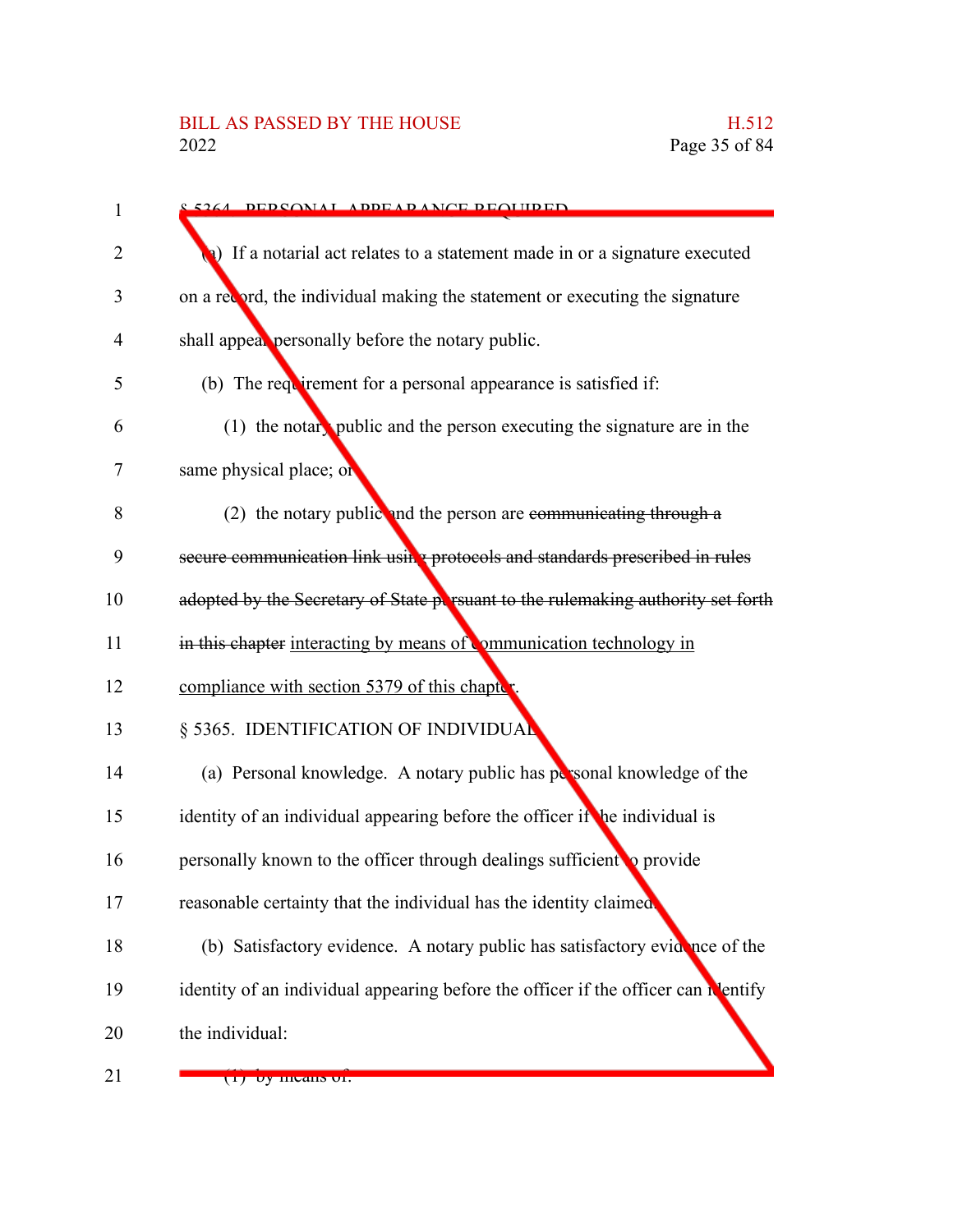#### BILL AS PASSED BY THE HOUSE H.512<br>2022 Page 36 of 84

| 1  | (A) a necepart driver's ligance or covernment issued nandriver                    |
|----|-----------------------------------------------------------------------------------|
| 2  | ider tification card, which is current or expired not more than three years       |
| 3  | before, erformance of the notarial act and unexpired; or                          |
| 4  | ( <b>B</b> ) another form of government identification issued to an               |
| 5  | individual, which is current or expired not more than three years before          |
| 6  | performance of the notarial act and unexpired, contains the signature or a        |
| 7  | photograph of the individual, and is satisfactory to the officer; or              |
| 8  | (2) by a verification in oath or affirmation of a credible witness                |
| 9  | personally appearing before the officer and known to the officer or whom the      |
| 10 | officer can identify on the basis of a passport, driver's license, or government- |
| 11 | issued nondriver identification card, which is current or expired not more than   |
| 12 | three years before performance of the notar al act and unexpired.                 |
| 13 | (c) Additional information. A notary public may require an individual to          |
| 14 | provide additional information or identification creventials necessary to assure  |
| 15 | the notary public of the identity of the individual.                              |
| 16 | § 5366. SIGNATURE IF INDIVIDUAL UNABLE TO SIGN                                    |
| 17 | If an individual is physically unable to sign a record, the individual may        |
| 18 | direct an individual other than the notary public to sign the individual's name   |
| 19 | on the record. The notary public shall insert "Signature affixed by (name of      |
| 20 | other individual) at the direction of (name of individual)" or words of similar   |
| 21 | miport.                                                                           |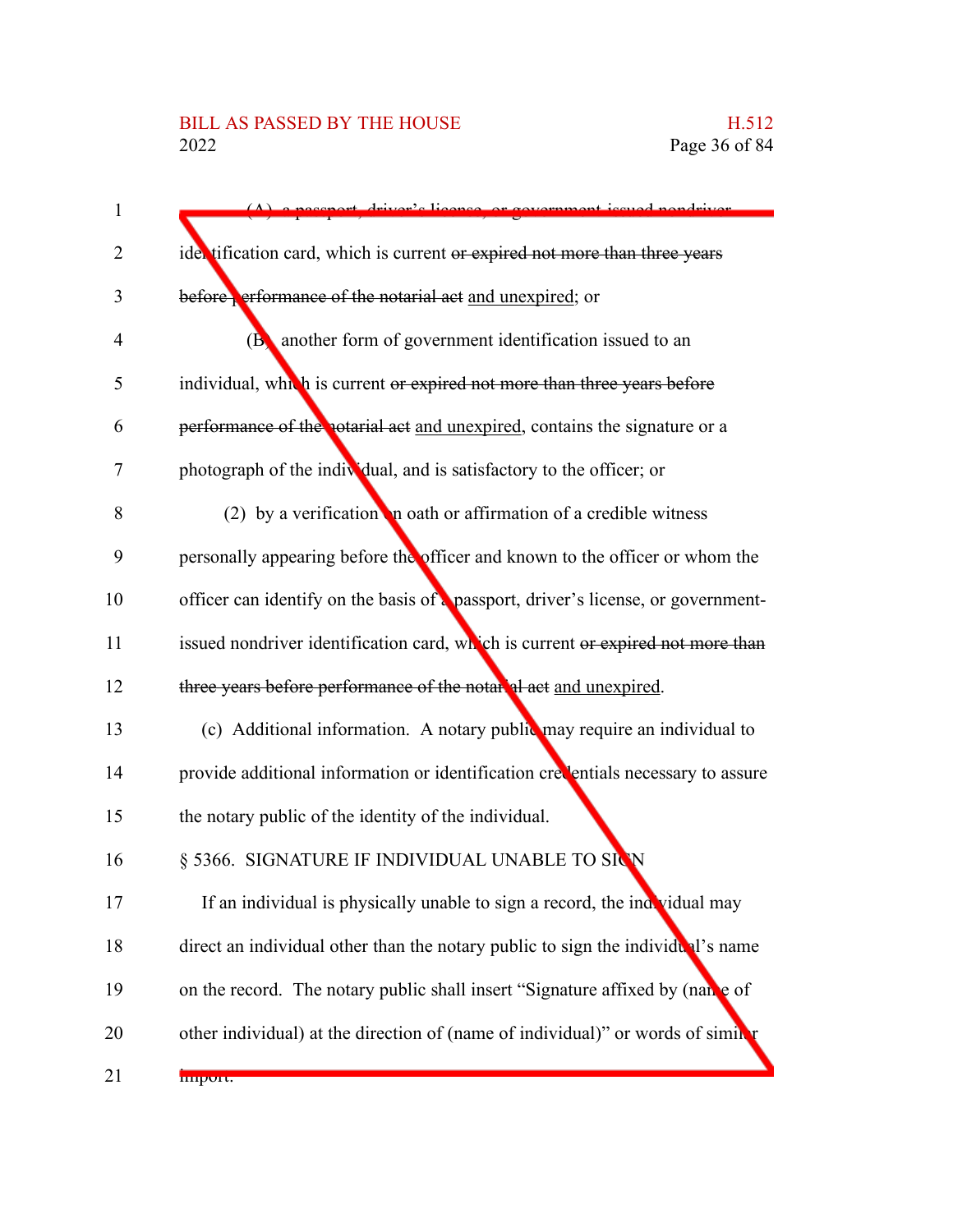### BILL AS PASSED BY THE HOUSE H.512<br>2022 Page 37 of 84

| 5267 CEDTIFICATE OF NOTADIAL ACT                                                        |
|-----------------------------------------------------------------------------------------|
| A notarial act shall be evidenced by a certificate. The certificate shall:              |
| be executed contemporaneously with the performance of the notarial                      |
| act;                                                                                    |
| (2) be signed and dated by the notary public and be signed in the same                  |
| manner as on file with the Office;                                                      |
| $(3)$ identify the jurisdiction in which the notarial act is performed;                 |
| (4) indicate whether he notarial act was performed remotely pursuant to                 |
| section 5379 of this title;                                                             |
| (5) contain the title of office of the notary public; and                               |
| $\left(\frac{5}{6}\right)$ indicate the date of expiration of the officer's commission. |
| $(b)(1)$ If a notarial act regarding a tangular ecord is performed by a notary          |
| public, an official stamp shall be affixed to or explossed on the certificate or,       |
| in the alternative, the notary shall clearly print or type the notary public's          |
| name and commission number on the certificate.                                          |
| (2) If a notarial act regarding an electronic record is performed by a                  |
| notary public and the certificate contains the information specified in                 |
| subdivisions (a)(2)–(4) of this section, an official stamp may be attached to or        |
| logically associated with the certificate.                                              |
| (c) A certificate of a notarial act is sufficient if it meets the requirement. of       |
| suoseettons (a) and (o) of this section and.                                            |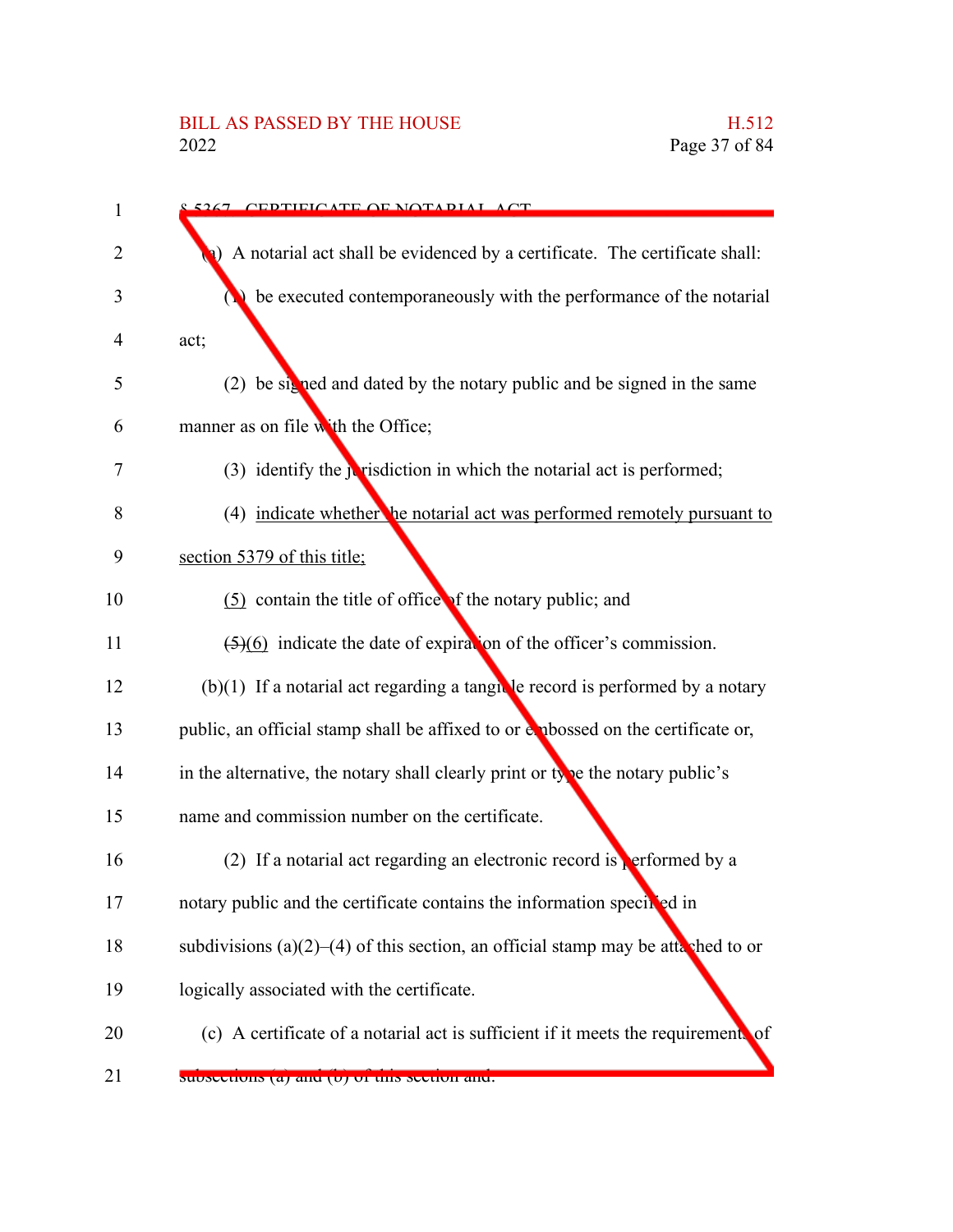### BILL AS PASSED BY THE HOUSE H.512<br>2022 Page 38 of 84

| as set forth in section 5268 of this chanter                                     |
|----------------------------------------------------------------------------------|
| (2) is in a form otherwise permitted by the law of this State;                   |
| is in a form permitted by the law applicable in the jurisdiction in              |
| which the notarial act was performed; or                                         |
| $(4)$ sets both the actions of the notary public and the actions are             |
| sufficient to meet the requirements of the notarial act as provided in sections  |
| 5362–5364 of this chapter or a law of this State other than this chapter.        |
| (d) By executing a certic cate of a notarial act, a notary public certifies that |
| the notary public has complied with the requirements and made the                |
| determinations specified in sections 5363-5365 of this chapter.                  |
| (e) A notary public shall not affix the notary public's signature to, or         |
| logically associate it with, a certificate until the notarial act has been       |
| performed.                                                                       |
| (f)(1) If a notarial act is performed regarding a langible record, a certificate |
| shall be part of, or securely attached to, the record.                           |
| (2) If a notarial act is performed regarding an electronic record, the           |
| certificate shall be affixed to, or logically associated with, the electronic    |
| record.                                                                          |
| (3) If the Office has established standards by rule pursuant to section          |
| 5323 of this chapter for attaching, affixing, or logically associating the       |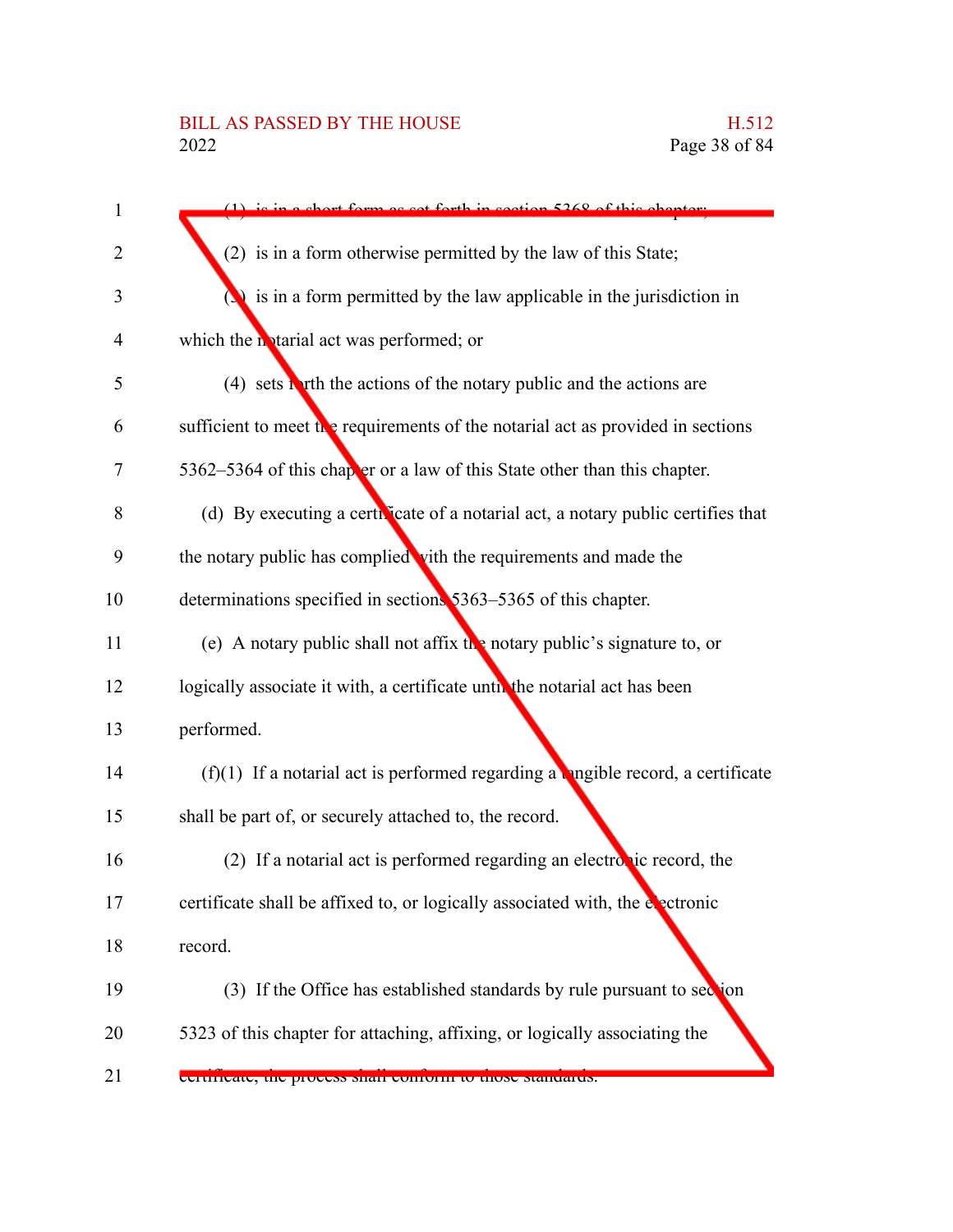### BILL AS PASSED BY THE HOUSE H.512<br>2022 Page 39 of 84

| 1  | 5268 CHOPT FORM CEPTIFICATES                                                                                                                                                                                                              |
|----|-------------------------------------------------------------------------------------------------------------------------------------------------------------------------------------------------------------------------------------------|
| 2  | The following short-form certificates of notarial acts shall be sufficient for                                                                                                                                                            |
| 3  | the purposes indicated, if completed with the information required by                                                                                                                                                                     |
| 4  | subsections $5367(a)$ and (b) of this chapter:                                                                                                                                                                                            |
| 5  | (1) For a acknowledgment in an individual capacity:                                                                                                                                                                                       |
| 6  |                                                                                                                                                                                                                                           |
| 7  | This record was acknowledged before me by means of [] physical presence or                                                                                                                                                                |
| 8  |                                                                                                                                                                                                                                           |
| 9  | Date Mame(s) of individual(s)                                                                                                                                                                                                             |
| 10 | Signature of notary public                                                                                                                                                                                                                |
| 11 | Stamp <b>contract and the contract of the contract of the contract of the contract of the contract of the contract of the contract of the contract of the contract of the contract of the contract of the contract of the contra</b>      |
| 12 | Title of office [My commission expires: 1333]                                                                                                                                                                                             |
| 13 | (2) For an acknowledgment in a representative capacity:                                                                                                                                                                                   |
| 14 | State of Vermont [County] of                                                                                                                                                                                                              |
| 15 | This record was acknowledged before me by means of I physical presence or                                                                                                                                                                 |
| 16 | $\Box$ communication technology on by<br>Date                                                                                                                                                                                             |
| 17 | Name $(s)$ of individual $(s)$<br>(type<br>as                                                                                                                                                                                             |
| 18 | (name of party<br>of authority, such as officer or trustee) of                                                                                                                                                                            |
| 19 | on behalf of whom record was executed).                                                                                                                                                                                                   |
| 20 | Signature of notary public <b>example 2</b>                                                                                                                                                                                               |
| 21 | <b>Dramp</b>   <b>William   William   William   William   William   William   William   William   William   William   William   William   William   William   William   William   William   William   William   William   William   W</b> |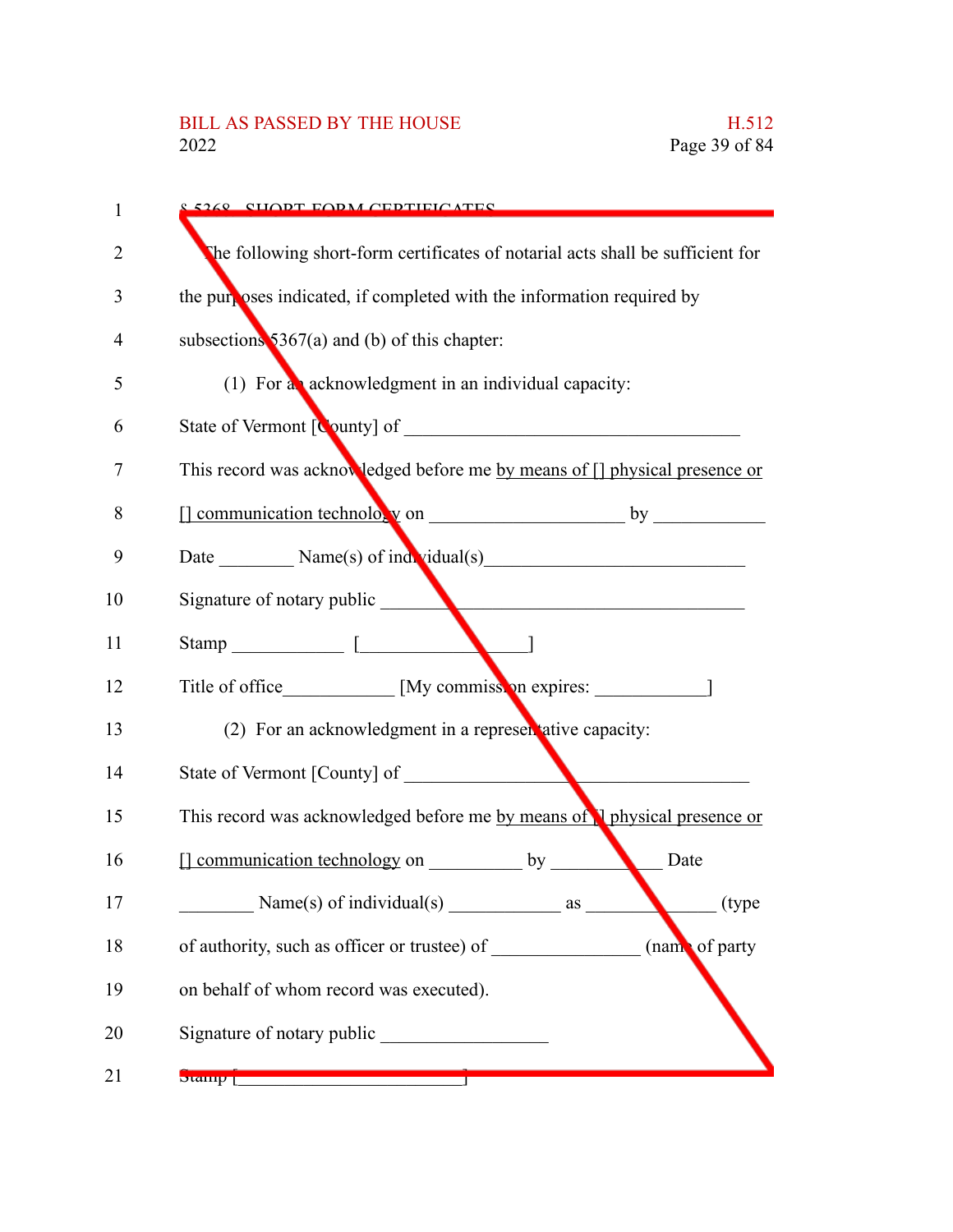# BILL AS PASSED BY THE HOUSE H.512<br>2022 Page 40 of 84

| 1  | Title of office My commission evolves:                                      |
|----|-----------------------------------------------------------------------------|
| 2  | (3) For a verification on oath or affirmation:                              |
| 3  |                                                                             |
| 4  | Signed and worn to (or affirmed) before me by means of [] physical presence |
| 5  |                                                                             |
| 6  | Date                                                                        |
| 7  |                                                                             |
| 8  | Signature of notary public                                                  |
| 9  | Stamp [                                                                     |
| 10 | Title of office [My commission expires: 1]                                  |
| 11 | (4) For attesting a signature:                                              |
| 12 | State of Vermont [County] of                                                |
| 13 | Signed [or attested] before me by means of [] physical presence or []       |
| 14 | communication technology on by<br>Date                                      |
| 15 | $Name(s)$ of individual(s)                                                  |
| 16 | Signature of notary public                                                  |
| 17 | Stamp [                                                                     |
| 18 | [My commission expires:<br>Title of office                                  |
| 19 | (5) For attestation of a copy of a document:                                |
| 20 | <b>DIAIU UI VULLIIOIII   COUIIIV   UI</b>                                   |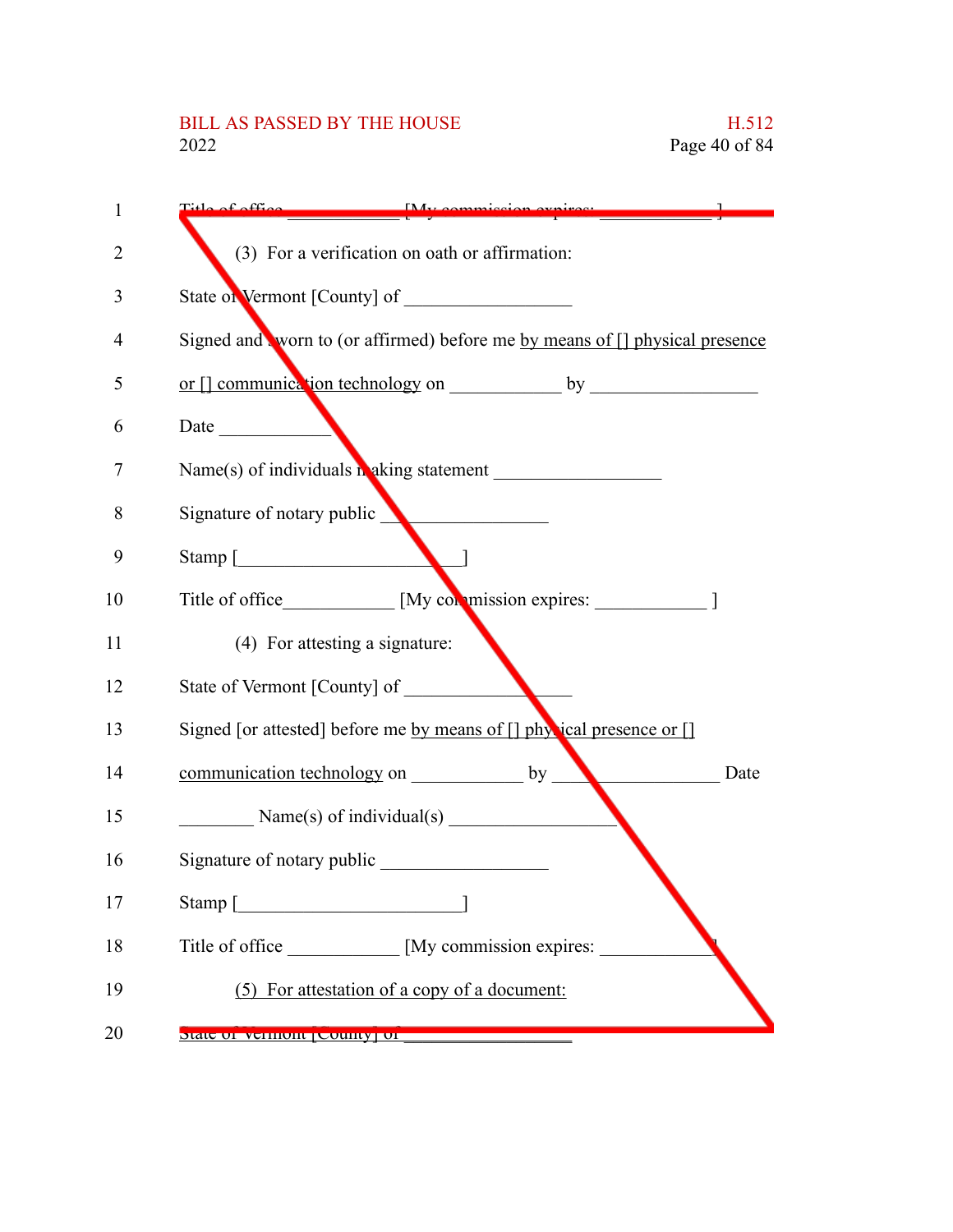# BILL AS PASSED BY THE HOUSE H.512<br>2022 Page 41 of 84

| 1  |                                                                                  |
|----|----------------------------------------------------------------------------------|
| 2  | οt                                                                               |
| 3  | Dated                                                                            |
| 4  | Signature of <b>potary</b> public                                                |
| 5  | Stamp [                                                                          |
| 6  | Title of office<br>[My commission expires:                                       |
| 7  | § 5369. OFFICIAL STANP                                                           |
| 8  | The official stamp of a notally public shall:                                    |
| 9  | (1) include the notary public's name, jurisdiction, and other information        |
| 10 | required by the Office; and                                                      |
| 11 | (2) be capable of being copied together with the record to which it is           |
| 12 | affixed or attached or with which it is logically associated.                    |
| 13 | § 5370. STAMPING DEVICE                                                          |
| 14 | (a) A notary public is responsible for the security of the notary public's       |
| 15 | stamping device and shall not allow another individual to use the device to      |
| 16 | perform a notarial act.                                                          |
| 17 | (b) If a notary public's stamping device is lost or stolen, the notary public    |
| 18 | or the notary public's personal representative or guardian shall notify promatly |
| 19 | the Office on discovering that the device is lost of stolen.                     |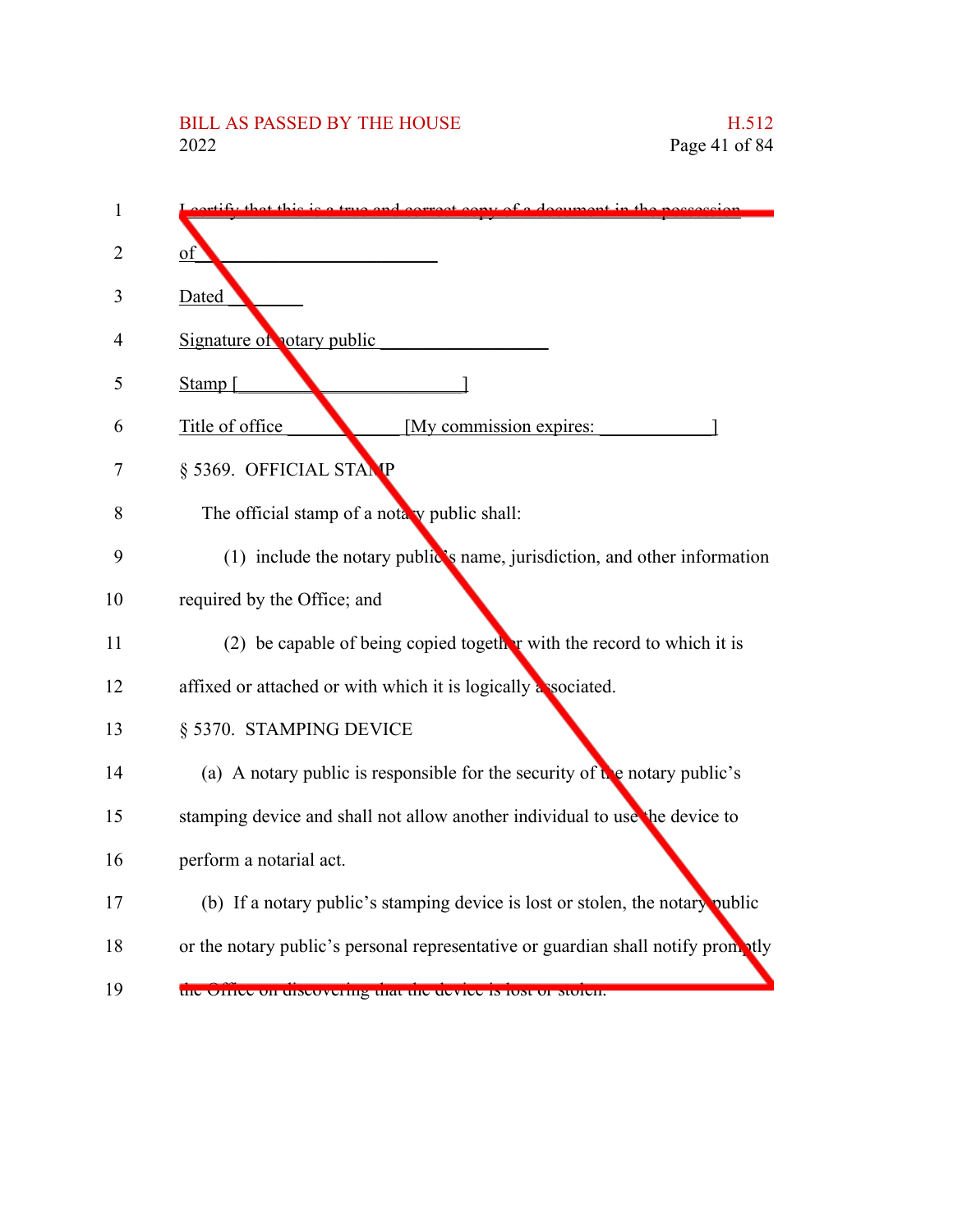| 5271 NOTIFICATION DECADDING DEDEOPMANCE OF NOTADIAL                                        |
|--------------------------------------------------------------------------------------------|
| ACT ON ELECTRONIC RECORD; SELECTION OF                                                     |
| <b>TECHNOLOGY</b>                                                                          |
| (a) A notary public may select one or more tamper-evident technologies to                  |
| perform notarial acts with respect to electronic records from the tamper-                  |
| evident technologics that meet the requirements of section 5379 of this title or           |
| that are approved by the Office by rule. A person shall not require a notary               |
| public to perform a notarial act with respect to an electronic record with a               |
| technology that the notary puble has not selected.                                         |
| (b) Before a notary public performs the notary public's initial notarial act               |
| with respect to an electronic record, the notary public shall notify the Office            |
| that the notary public will be performing notarial acts with respect to                    |
| electronic records and identify the technology $\mathbf{t}$ e notary public intends to use |
| from the list of technologies approved by the Office by rule. If the Office has            |
| established standards by rule for approval of technology pursuant to section               |
| 5323 of this chapter, the technology shall conform to the standards. If the                |
| technology conforms to the standards, the Office shall approve the use of the              |
| technology.                                                                                |
| (c) A town clerk's office may accept for recording a tangible copy of an                   |
| electronic record containing a notarial certificate as satisfying any requirement          |
| that a record accepted for recording oe an original in the hotarial officer                |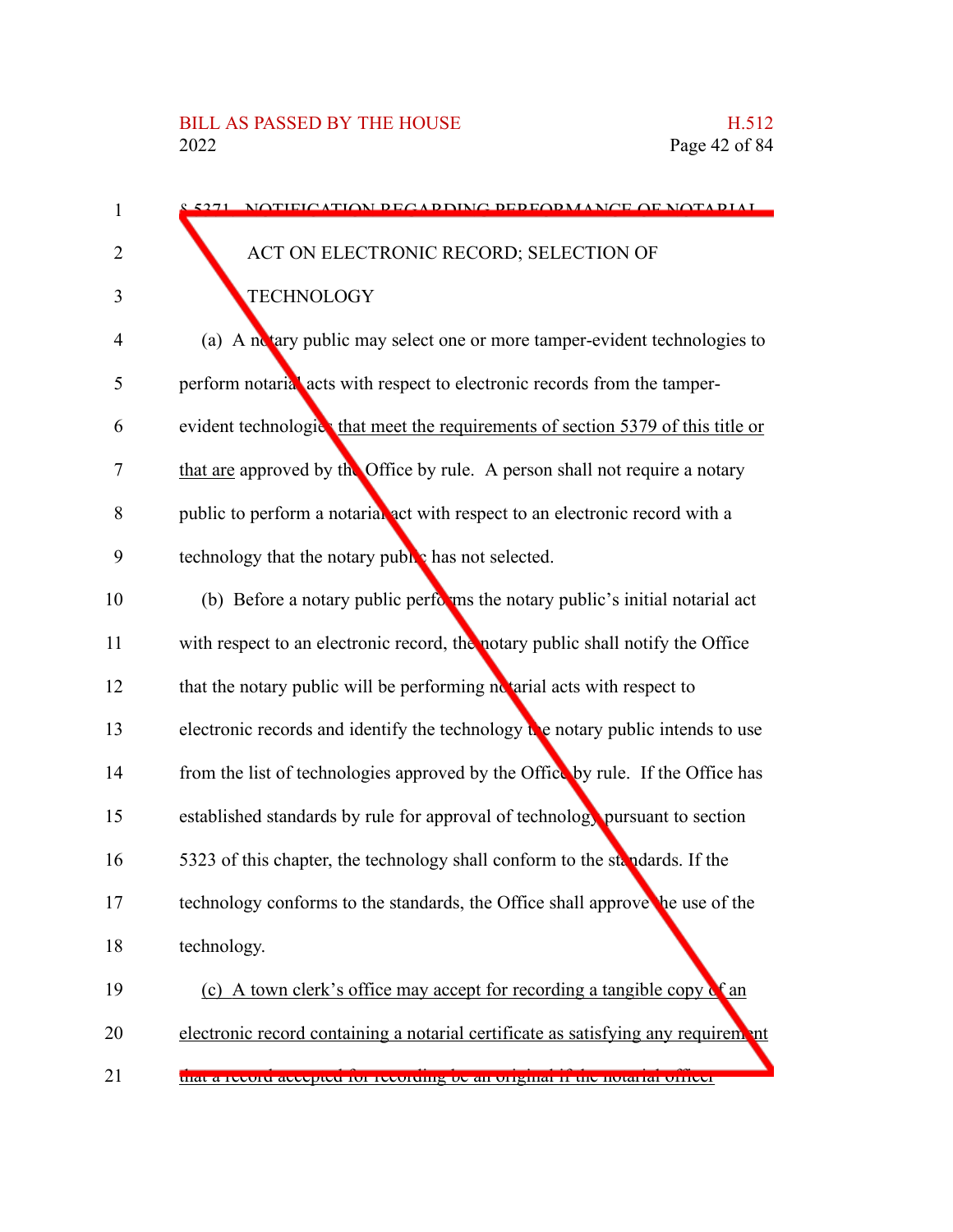| 1  | starial certificate certifies that the tangible convict                            |
|----|------------------------------------------------------------------------------------|
| 2  | copy of the electronic record.                                                     |
| 3  | § 5372. AUTHORITY TO REFUSE TO PERFORM NOTARIAL ACT                                |
| 4  | (a) A notary public may refuse to perform a notarial act if the notary public      |
| 5  | is not satisfied that:                                                             |
| 6  | (1) the individual executing the record is competent or has the capacity           |
| 7  | to execute the record; of                                                          |
| 8  | (2) the individual's signature is knowingly and voluntarily made.                  |
| 9  | (b) A notary public may refer to perform a notarial act unless refusal is          |
| 10 | prohibited by law other than this chopter.                                         |
| 11 | § 5373. VALIDITY OF NOTARIAL ACTS                                                  |
| 12 | (a) Except as otherwise provided in subsection $5372(b)$ of this chapter, the      |
| 13 | failure of a notary public to perform a duty or neet a requirement specified in    |
| 14 | this chapter shall not impair the marketability of title or invalidate a notarial  |
| 15 | act or a certification evidencing the notarial act.                                |
| 16 | (b) An acknowledgment that contains a notary commission expiration date            |
| 17 | that is either inaccurate or expired shall not invalidate the acknowledgment if it |
| 18 | can be established that on the date the acknowledgment was taken, the notary       |
| 19 | public's commission was active.                                                    |
| 20 | (c) The validity of a notarial act under this chapter shall not prevent an         |
| 21 | aggrieved person from seeking to invandate the record of transaction that is       |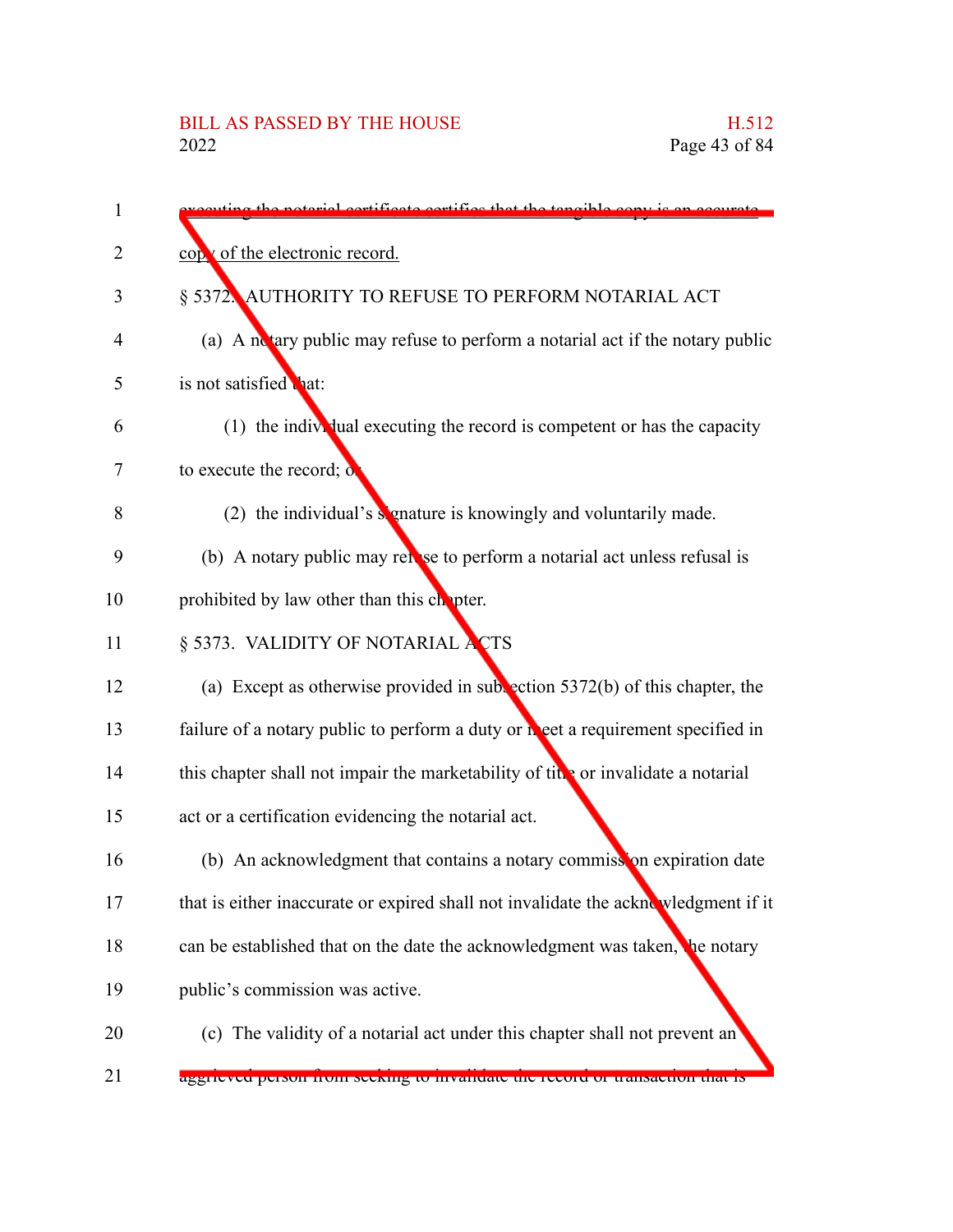| $\mathbf{1}$   | g other remedies hesed on law of<br>ot of the noterial get or from cooki                |
|----------------|-----------------------------------------------------------------------------------------|
| $\overline{2}$ | this State other than this chapter or law of the United States.                         |
| 3              | (d) Lefects in the written evidence of acknowledgment in a document in                  |
| $\overline{4}$ | the public records may be cured by the notary public who performed the                  |
| 5              | original notarial act. The notary public shall, under oath and before a different       |
| 6              | notary public, execute a writing correcting any defect. Upon recording, the             |
| 7              | corrective document corrects any deficiency and ratifies the original written           |
| 8              | evidence of acknowledgment as of the date the acknowledgment was                        |
| 9              | originally taken.                                                                       |
| 10             | (e) Notwithstanding any provision of law to the contrary, a document that               |
| 11             | conveys an interest in real property shall be recordable in the land records and,       |
| 12             | if recorded, shall be sufficient for record notice to third parties,                    |
| 13             | notwithstanding the failure of a notary public to pertain any duty or meet any          |
| 14             | requirement specified in this chapter. Such failure includes the failure to             |
| 15             | comply in full or in part with the requirements of sections $53\sqrt{7} - 5369$ of this |
| 16             | title.                                                                                  |
| 17             | (f) This section does not validate a purported notarial act performed by an             |
| 18             | individual who does not have the authority to perform notarial acts.                    |
| 19             |                                                                                         |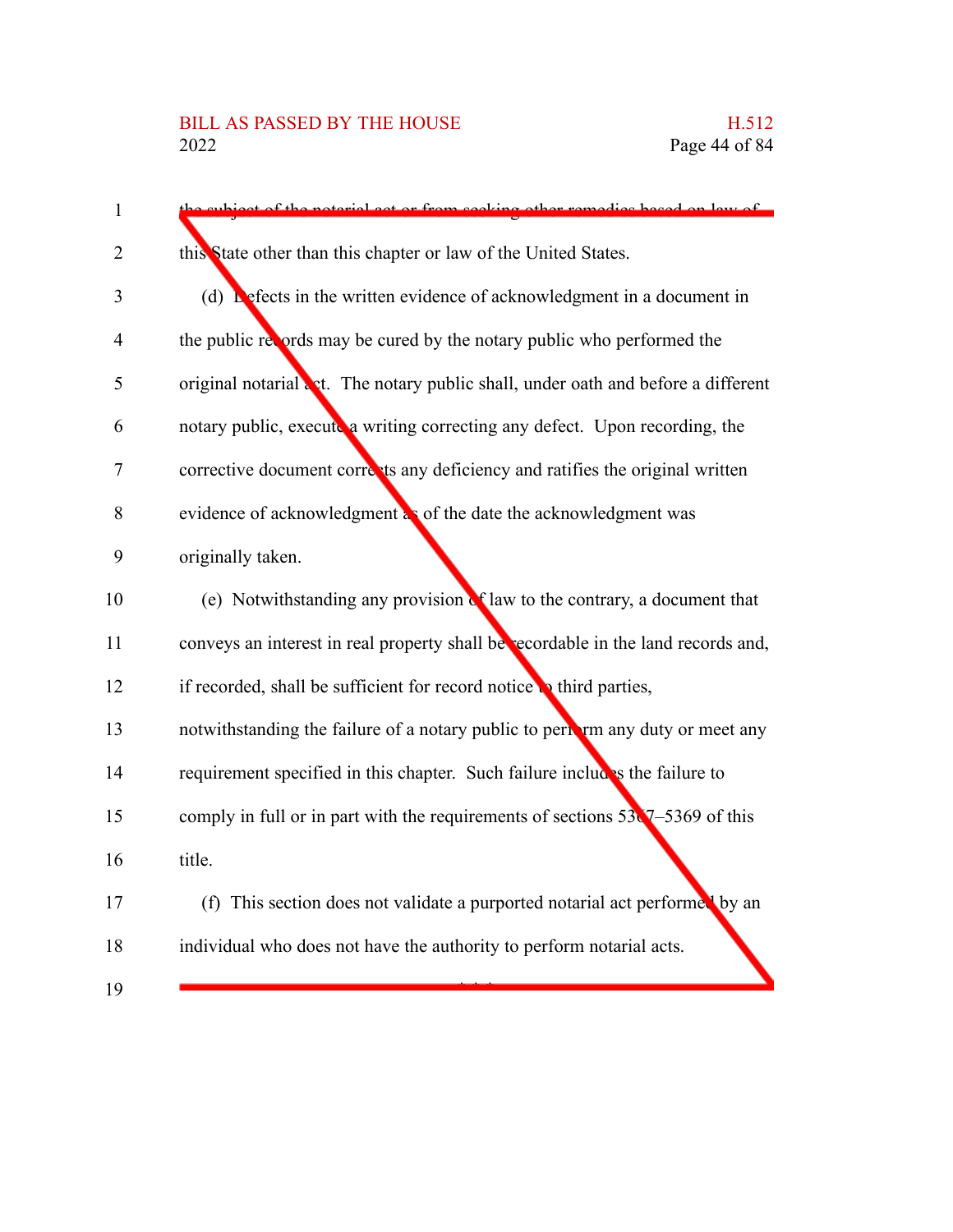| $\mathbf{1}$   | <u>s 5270 - NOTADIAL ACT DEDEODMED EOD A DEMOTELV LOCATED.</u>                 |
|----------------|--------------------------------------------------------------------------------|
| 2              | <b>INDIVIDUAL</b>                                                              |
| 3              | (a) A remotely located individual may comply with section 5364 of this         |
| $\overline{4}$ | title by using communication technology to appear before a notary public.      |
| 5              | (b) A notary which physically located in this State may perform a notarial     |
| 6              | act using communication technology for a remotely located individual if:       |
| 7              | $(1)$ the notary public                                                        |
| 8              | (A) has personal knowledge under subsection $5365(a)$ of this title of         |
| 9              | the identity of the remotely located individual;                               |
| 10             | (B) has satisfactory evidence f the identity of the remotely located           |
| 11             | individual by oath or affirmation from a credible witness who is:              |
| 12             | (i) personally known to both the notary public and the remotely                |
| 13             | located individual; or                                                         |
| 14             | (ii) identified by the notary public using at least two different              |
| 15             | types of identity proofing; or                                                 |
| 16             | (C) has obtained satisfactory evidence of the identity of the remotely         |
| 17             | located individual by using at least two different types of identity proofing; |
| 18             | (2) the notary public is able to execute the notarial act in a single, re.     |
| 19             | three session,                                                                 |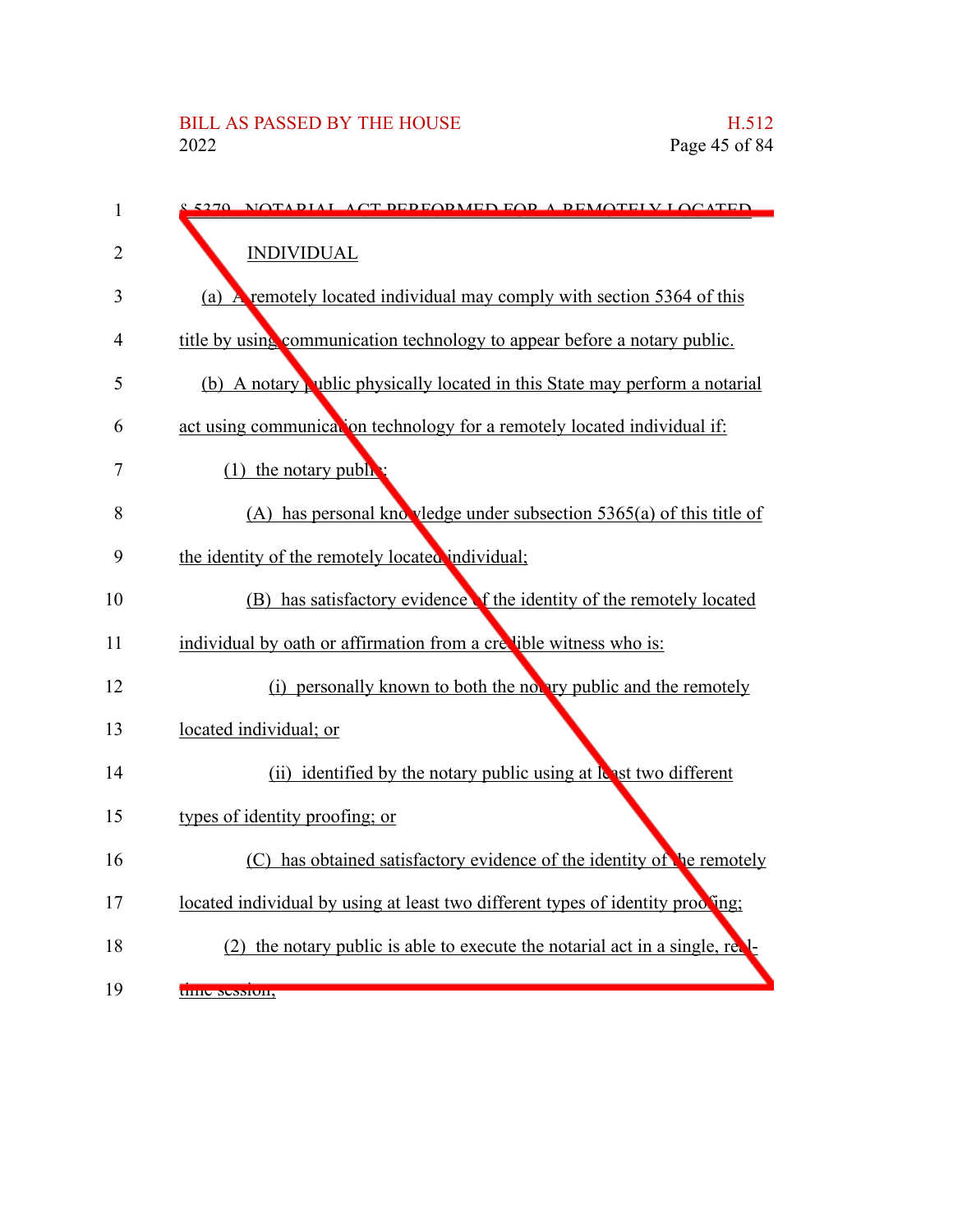| 1  | public is able reasonably to confirm that a record before                               |
|----|-----------------------------------------------------------------------------------------|
| 2  | the notary public is the same record in which the remotely located individual           |
| 3  | made a statement or on which the individual executed a signature;                       |
| 4  | (4) the notary public, or a person acting on behalf of the notary public,               |
| 5  | creates an audic visual recording of the performance of the notarial act; and           |
| 6  | (5) for a remotely located individual located outside the United States:                |
| 7  | $(A)$ the record                                                                        |
| 8  | (i) is to be filed with or relates to a matter before a public official                 |
| 9  | or court, governmental entity, $\alpha$ other entity subject to the jurisdiction of the |
| 10 | United States; or                                                                       |
| 11 | (ii) involves property local d in the territorial jurisdiction of the                   |
| 12 | United States or involves a transaction subs antially connected with the United         |
| 13 | States; and                                                                             |
| 14 | (B) the act of making the statement or signing the record is not                        |
| 15 | prohibited by the foreign state in which the remotely located individual is             |
| 16 | located.                                                                                |
| 17 | (c) A notary public shall not use communication technology to notarize:                 |
| 18 | (1) a record related to the electoral process; or                                       |
| 19 | (2) a will, codicil, or document purporting to be a will or codicil.                    |
| 20 | (d) If a notarial act is performed under this section, the certificate of               |
| 21 | notarial act required by secuon 5507 or this title and the short-roun certificate       |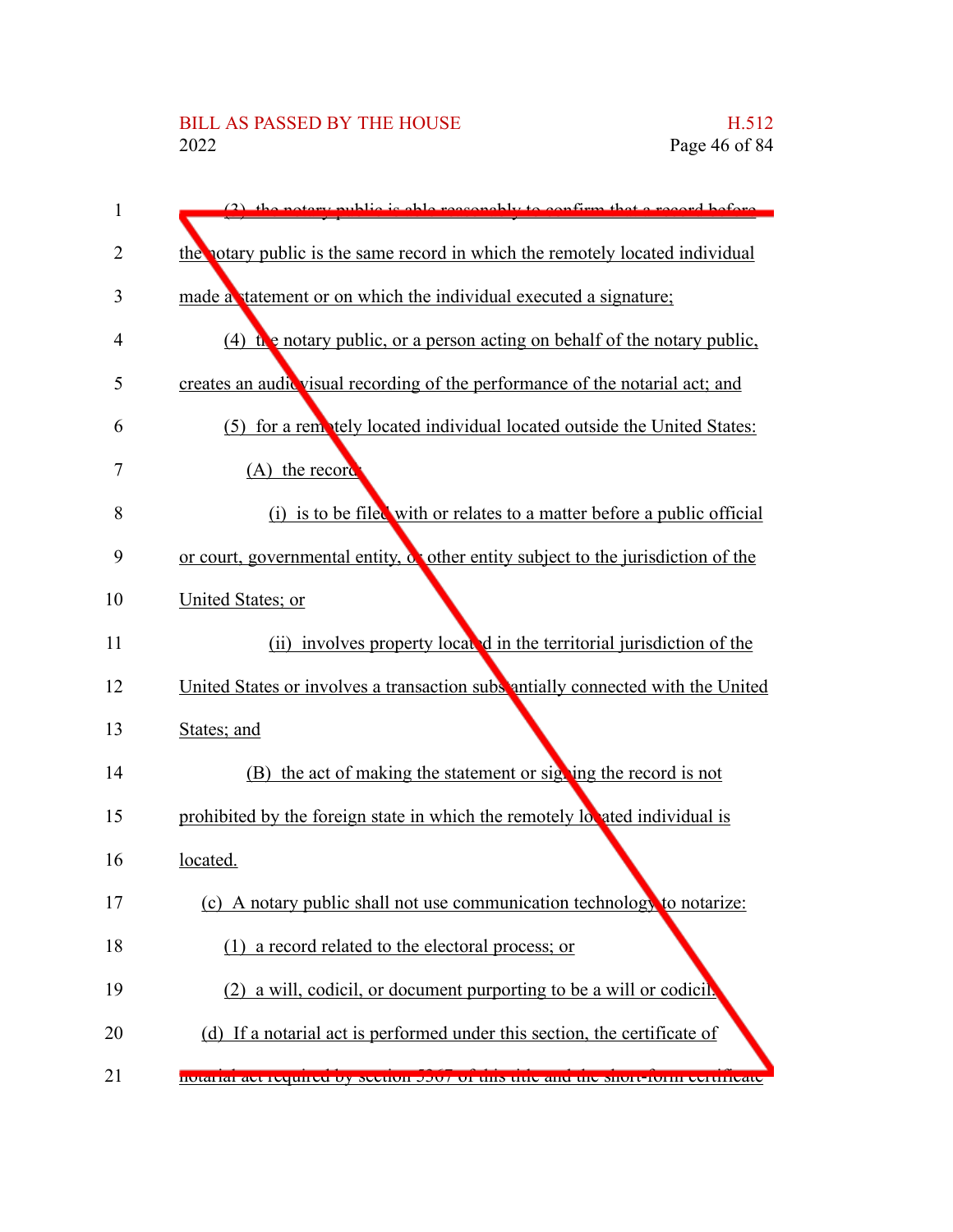| 1  | ovided in section 5268 of this title shall indicate that the natural act was      |
|----|-----------------------------------------------------------------------------------|
| 2  | performed using communication technology and identify the venue of the            |
| 3  | notarial act as the county within this State where the notary public is           |
| 4  | physically beated while performing the notarial act.                              |
| 5  | (e) A short-form certificate provided in section 5368 of this title for a         |
| 6  | notarial act subject o this section is sufficient if it:                          |
| 7  | (1) complies with rules adopted under section 5323 of this title; or              |
| 8  | (2) is in the form provided in section 5368 of this title and contains a          |
| 9  | statement substantially as follows: "This notarial act involved the use of        |
| 10 | communication technology."                                                        |
| 11 | (f) A notary public, a guardian, convervator, or agent of a notary public or      |
| 12 | a personal representative of a deceased notary public shall retain the            |
| 13 | audiovisual recording created under subdivision (b)(4) of this section or cause   |
| 14 | the recording to be retained by a repository designated by or on behalf of the    |
| 15 | person required to retain the recording. The recording qust be retained for a     |
| 16 | period of at least 10 years after the recording is made.                          |
| 17 | (g) Before a notary public performs the notary public's initial notarial act      |
| 18 | under this section, the notary public must:                                       |
| 19 | (1) Notify the Office that the notary public will be performing no tarial         |
| 20 | acts with respect to remotely located individuals and identify the technologies   |
| 21 | the hotal y public intentis to use. If the Office has established standards under |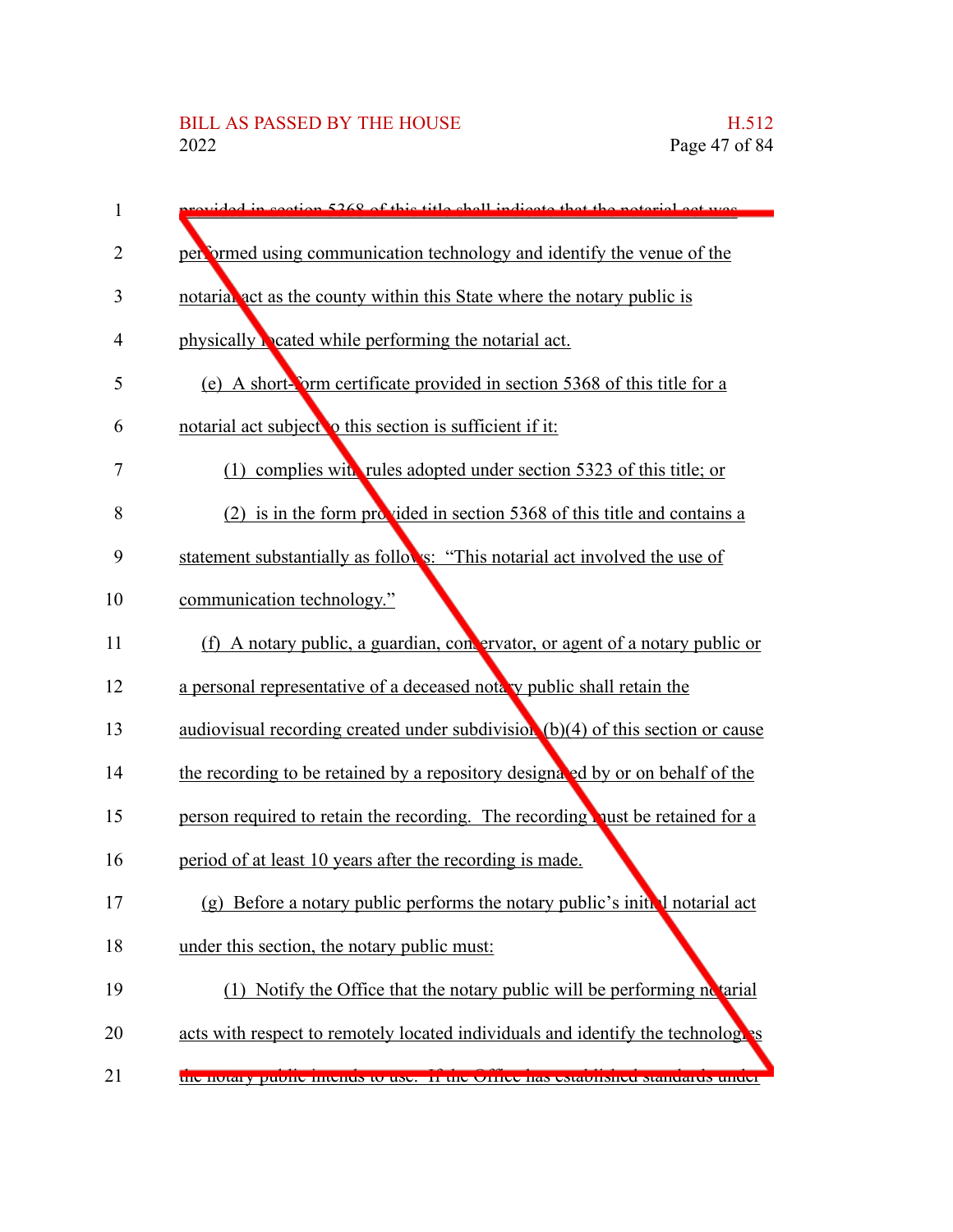# BILL AS PASSED BY THE HOUSE H.512<br>2022 Page 48 of 84

| 1  | of communication toohnology or identity<br>5222 of this title for approval       |
|----|----------------------------------------------------------------------------------|
| 2  | probling, the communication technology and identity proofing must conform        |
| 3  | to the sendards.                                                                 |
| 4  | (2) Complete any training required by this section or that may be                |
| 5  | required by the Office.                                                          |
| 6  | (h) In addition to adopting rules under section 5323 of this title, the Office   |
| 7  | may adopt rules under this section regarding performance of a notarial act.      |
| 8  | The rules may:                                                                   |
| 9  | (1) prescribe the means of performing a notarial act involving a                 |
| 10 | remotely located individual using communication technology;                      |
| 11 | (2) establish standards for communication technology and identity                |
| 12 | proofing;                                                                        |
| 13 | (3) establish requirements or procedures to approve providers of                 |
| 14 | communication technology and the process of identity proofing; and               |
| 15 | (4) establish standards and a period for the retent on of an audiovisual         |
| 16 | recording created under subdivision $(b)(4)$ of this section.                    |
| 17 | (i)<br>Before adopting, amending, or repealing a rule governing performance      |
| 18 | of a notarial act with respect to a remotely located individual, the Office must |
| 19 | consider:                                                                        |
| 20 | (1) the most recent standards regarding the performance of a notarial act        |
| 21 | with respect to a remotely focated murvidual promurgated by national             |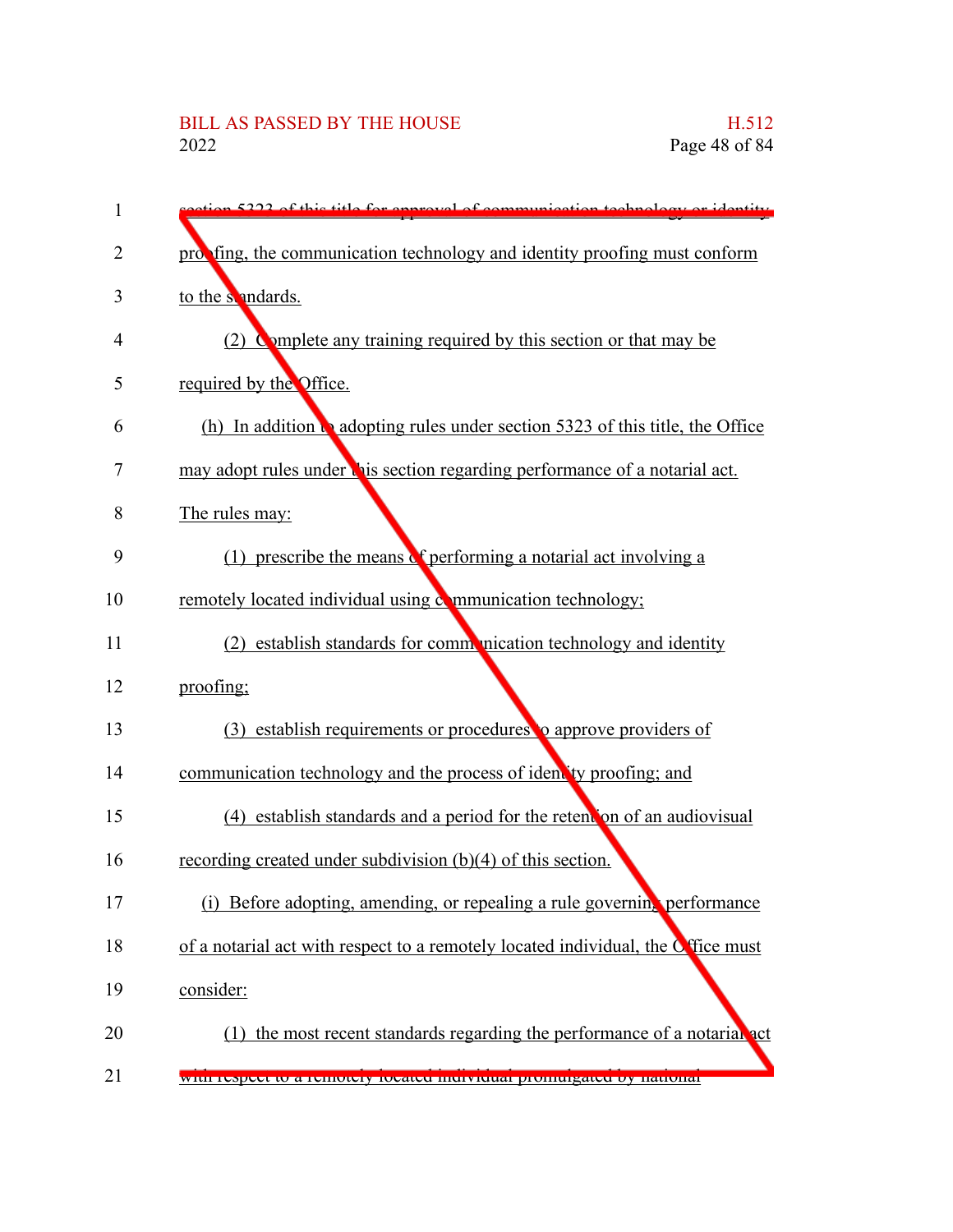| 1  | standard gatting arganizations, such as the Mortgage Industry Standards and                     |
|----|-------------------------------------------------------------------------------------------------|
| 2  | Ma atenance Organization, and the recommendations of the National                               |
| 3  | Association of Secretaries of State;                                                            |
| 4  | (2) stendards, practices, and customs of other jurisdictions that have                          |
| 5  | laws substantially similar to this section; and                                                 |
| 6  | (3) the views f governmental officials and entities and other interested                        |
| 7  | persons.                                                                                        |
| 8  | (i) By allowing its communication technology or identity proofing to                            |
| 9  | facilitate a notarial act for a remotely located individual or by providing                     |
| 10 | storage of the audiovisual recording $\ddot{\mathbf{c}}$ eated under subdivision (b)(4) of this |
| 11 | section, the provider of the communication technology, identity proofing, or                    |
| 12 | storage appoints the Office as the provider's a vent for service of process in any              |
| 13 | civil action in this State related to the notarial act.                                         |
| 14 | (k) Unless and until the Secretary adopts rules setting standards that are                      |
| 15 | equally or more protective, the following minimum standards shall apply to                      |
| 16 | notarizations utilizing communication technology performed by a notary                          |
| 17 | public in this State:                                                                           |
| 18 | (1) Use of identity proofing by means of dynamic knowledge-bared                                |
| 19 | authentication which must have, at a minimum, the following security                            |
| 20 | <b>CHARACTERIUS.</b>                                                                            |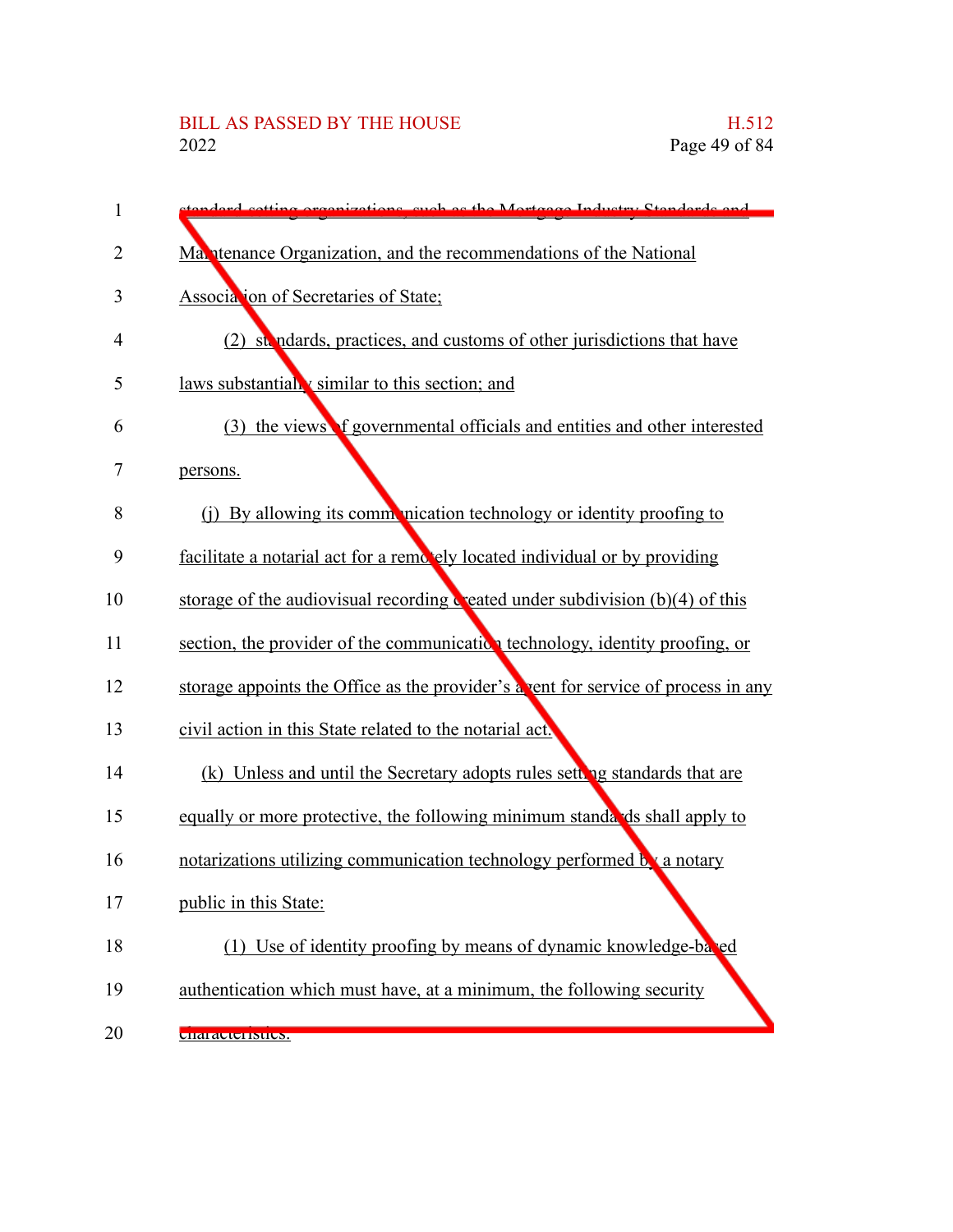### BILL AS PASSED BY THE HOUSE H.512<br>2022 Page 50 of 84

| 1              | The remately located individual must be presented with five or                        |
|----------------|---------------------------------------------------------------------------------------|
| 2              | more questions with a minimum of five possible answer choices per question.           |
| 3              | (B) Each question must be drawn from a third-party provider of                        |
| 4              | public and <b>proprietary</b> data sources and be identifiable to the Social Security |
| 5              | number or other identification information of the remotely located individual,        |
| 6              | or such individual's identity and historical events records.                          |
| $\overline{7}$ | (C) Responses to all questions must be made within a two-minute                       |
| 8              | time constraint.                                                                      |
| 9              | The remotely lock ted individual must answer a minimum of<br>(D)                      |
| 10             | 80 percent of the questions correct                                                   |
| 11             | (E) The remotely located individual may be offered one additional                     |
| 12             | attempt in the event of a failed attempt.                                             |
| 13             | (F) During the second attempt, the remotely located individual may                    |
| 14             | not be presented with more than three questions from the prior attempt.               |
| 15             | (2) Use of credential analysis using one or more commercially available               |
| 16             | automated software or hardware processes that are consistent with sound               |
| 17             | commercial practices; that aid the notary public in verifying the authenticity of     |
| 18             | the credential by analyzing the integrity of visual, physical, or crypt ographic      |
| 19             | security features to indicate that the credential is not fraudulent or                |
| 20             | inappropriately modified; and that use information held or published by the           |
| 21             | issume source or admortiance source, as available, to commit the validity of          |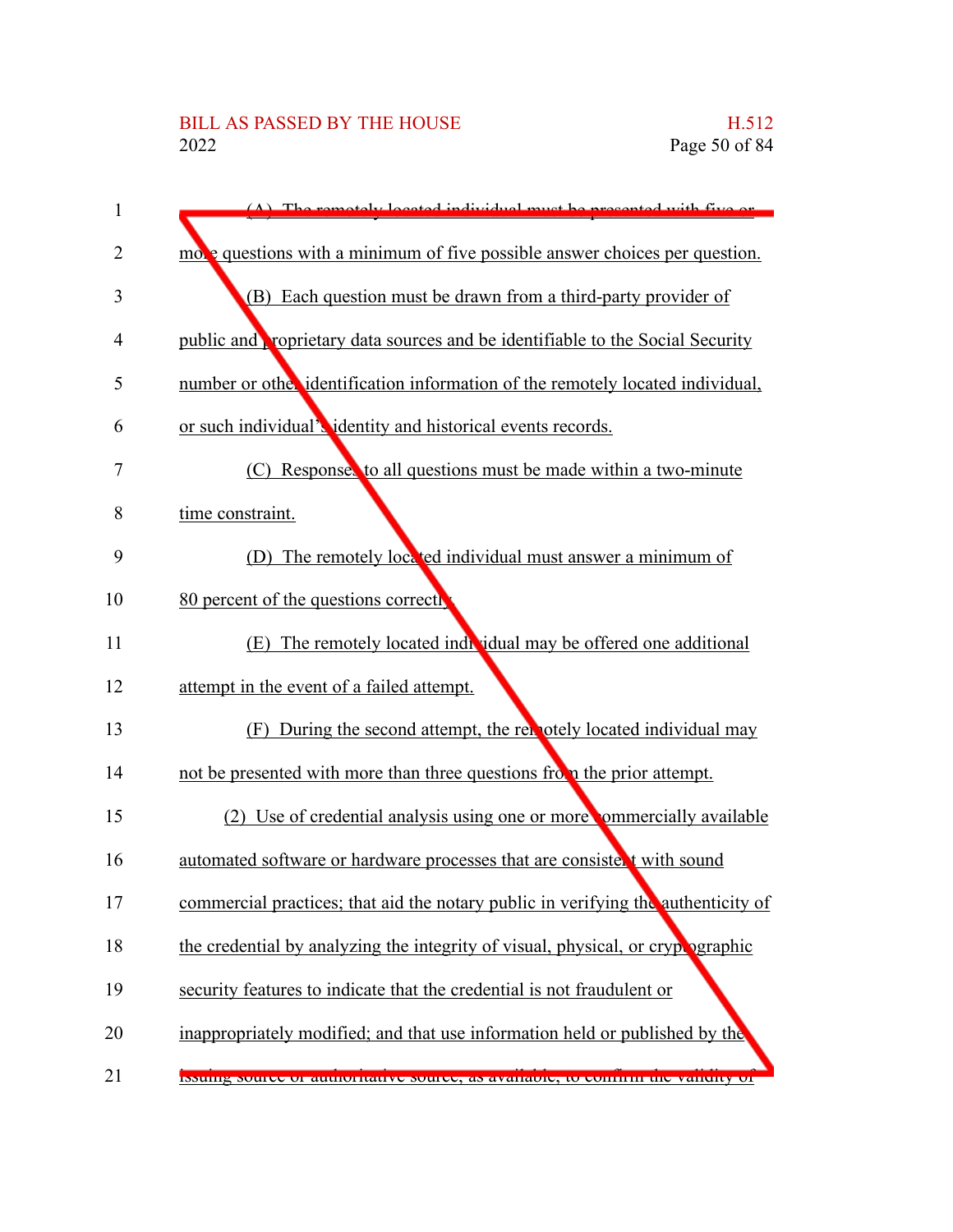### BILL AS PASSED BY THE HOUSE H.512<br>2022 Page 51 of 84

| $\mathbf{1}$   | redential details. The output of the credential analysis process must be        |
|----------------|---------------------------------------------------------------------------------|
| $\overline{2}$ | provided to the notary public performing the notarial act.                      |
| 3              | Use of audio-video communication technology in completing<br>$\mathbf{C}$       |
| 4              | notarization, that must meet the following requirements:                        |
| 5              | (A) The signal transmission must be reasonably secure from                      |
| 6              | interception, access, or viewing by anyone other than the participants          |
| $\overline{7}$ | communicating.                                                                  |
| 8              | (B) The technology must provide sufficient audio clarity and video              |
| 9              | resolution to enable the notary to communicate with the remotely located        |
| 10             | individual and any witness and to con firm the identity of the remotely located |
| 11             | individual and any witness, as required, wing identity proofing.                |
| 12             | $(4)$ The communication technology is $\alpha$ eemed to have satisfied tamper-  |
| 13             | evident technology requirements by use of technology that renders any           |
| 14             | subsequent change or modification to the electronic record evident.             |
| 15             | $(5)$ In addition to any coverage it elects to provide $\Gamma$ r individual    |
| 16             | notaries public, maintenance of errors and omissions insurance coverage by a    |
| 17             | communication technology service provider in a total amount of at least         |
| 18             | \$250,000.00 in the annual aggregate with respect to potential errors or        |
| 19             | omissions in or relating to the technology or processes provided by the         |
| 20             | communication technology service provider. A notary public is not               |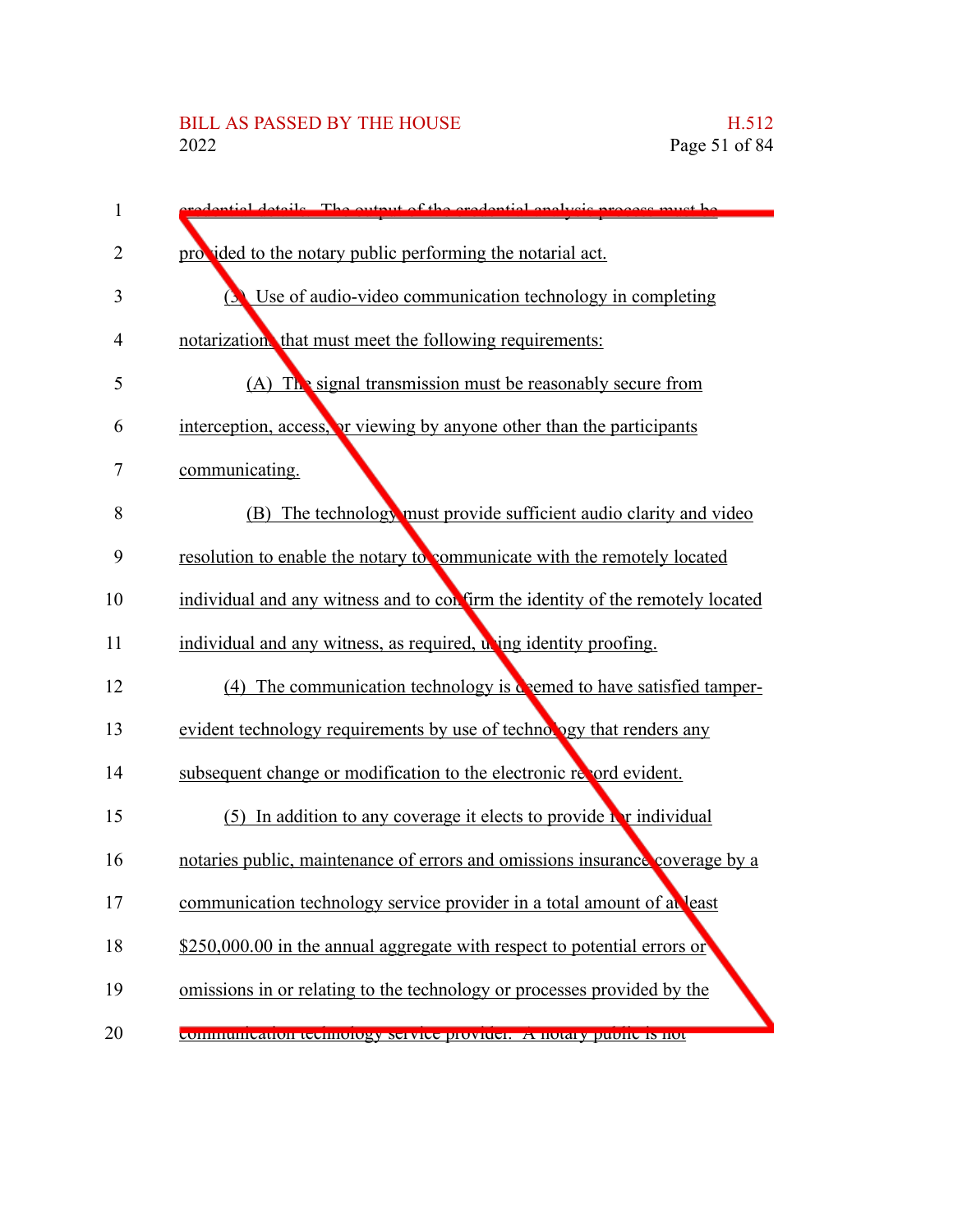| 1  | cible for the coquity of the systems used by the remotely located                |
|----|----------------------------------------------------------------------------------|
| 2  | individual or others to access the notarization session.                         |
| 3  | (1) Notwithstanding any provision of this chapter to the contrary, with          |
| 4  | respect to any document executed in the course of closing a transaction          |
| 5  | involving a morpage or other conveyance of title to residential property, only   |
| 6  | a notary public appointed pursuant to this chapter who is an attorney licensed   |
| 7  | to practice law in this State or a nonattorney under the direct supervision of   |
| 8  | such an attorney shall perform an acknowledgment, affirmation, or other          |
| 9  | notarial act utilizing communication technology. The notarial certificate        |
| 10 | affixed to any such document shall resite the Vermont Bar license number of      |
| 11 | the Vermont attorney notary or of the supervising Vermont attorney in the        |
| 12 | event that the document is notarized by a paralegal.                             |
| 13 | § 5380. JOURNAL                                                                  |
| 14 | (a) For all acknowledgements taken pursuant to section 5379 of this title, a     |
| 15 | notary public shall maintain a journal in which the notary public chronicles all |
| 16 | notarial acts that the notary public performs pursuant to that section. The      |
| 17 | notary public shall retain such journal for a period of at least 10 years.       |
| 18 | (b) A journal may be created on a tangible medium or in an electronic            |
| 19 | format. If the journal is maintained on a tangible medium, it must be a          |
| 20 | реннанен, обина гедыет whil панностет радем. Н ию роннаты напианией              |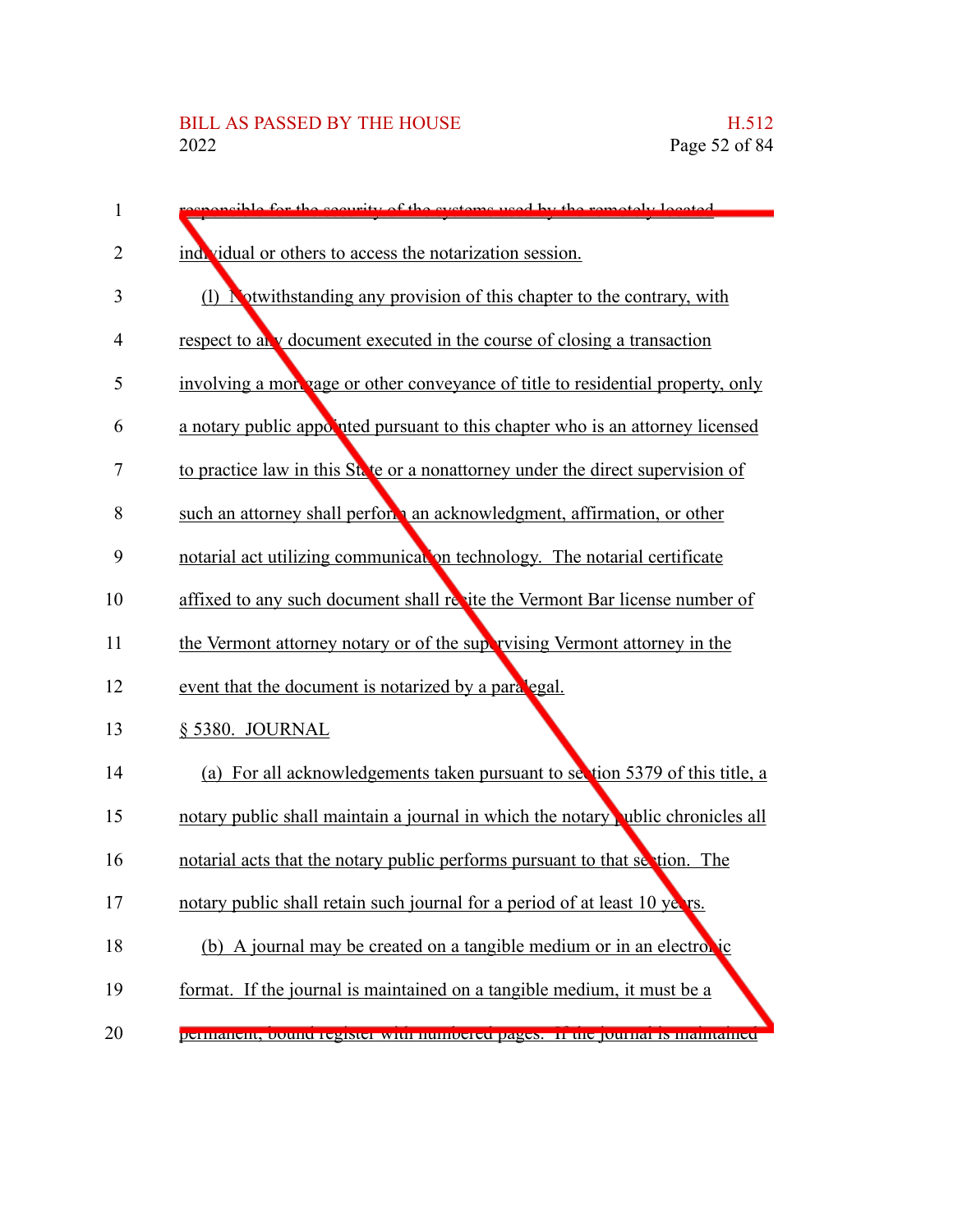## BILL AS PASSED BY THE HOUSE H.512<br>2022 Page 53 of 84

| 1  | it must be in a normanant tamper ovident electronic                            |
|----|--------------------------------------------------------------------------------|
| 2  | forwat complying with the rules of the Secretary of State.                     |
| 3  | (c) $\lambda$ n entry in a journal must be made contemporaneously with         |
| 4  | performance of the notarial act and contain the following information:         |
| 5  | (1) the date and time of the notarial act;                                     |
| 6  | (2) a description of the record, if any, and type of notarial act;             |
| 7  | (3) the full name and address of each individual for whom the notarial         |
| 8  | act is performed;                                                              |
| 9  | $(4)$ a notation indicating whether the notarial act was conducted in          |
| 10 | person or remotely;                                                            |
| 11 | (5) if identity of the individual is bosed on personal knowledge, a            |
| 12 | statement to that effect;                                                      |
| 13 | (6) if identity of the individual is based on atisfactory evidence, a brief    |
| 14 | description of the method of identification and the identification credential  |
| 15 | presented, if any, including the date of issuance and expiration of any        |
| 16 | identification credential; and                                                 |
| 17 | the fee, if any, charged by the notary public.                                 |
| 18 | (d) If a notary public's journal is lost or stolen, the notary public promptly |
| 19 | shall notify the Secretary of State on discovering that the journal is lost or |
| 20 | SU[1]                                                                          |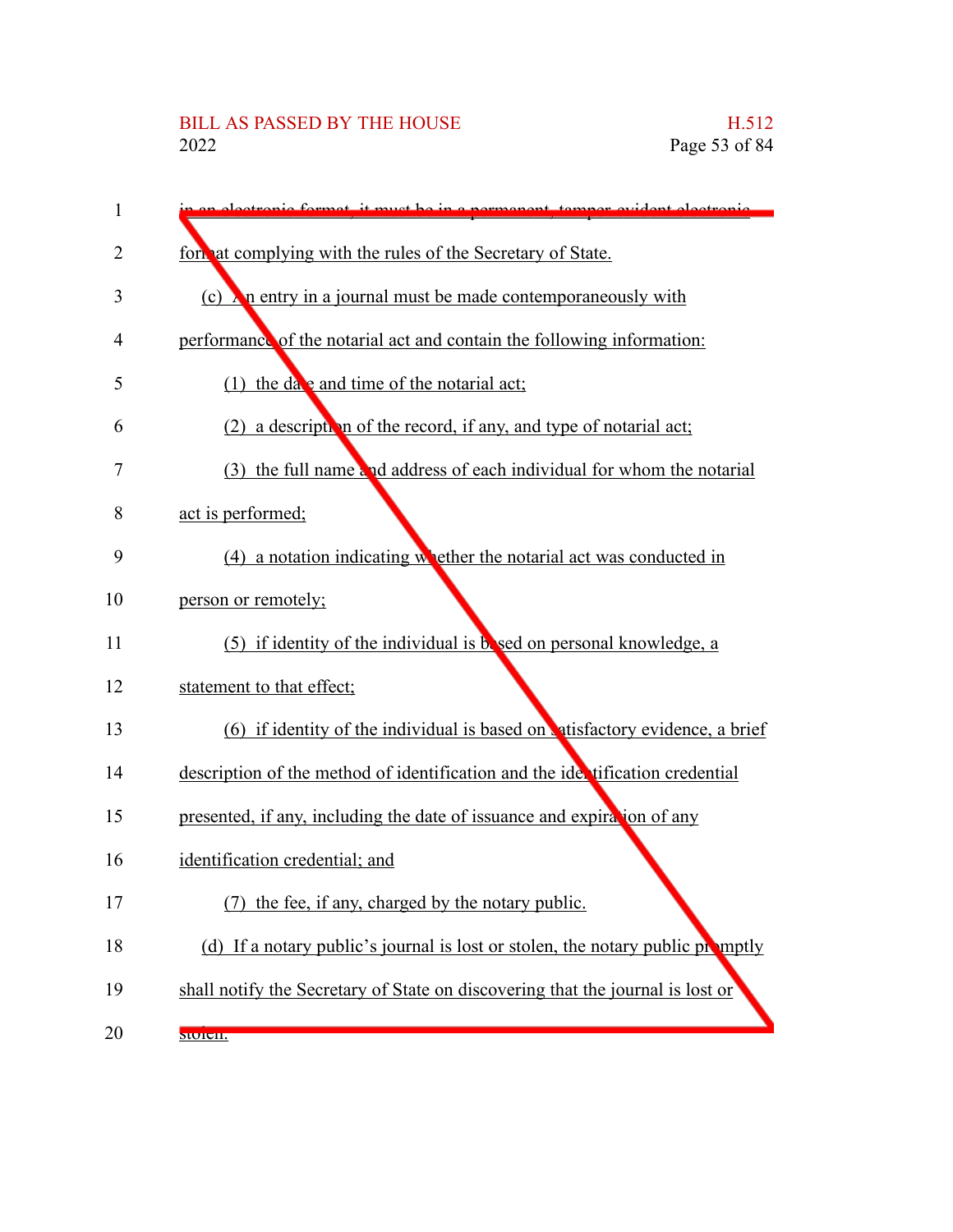| 1  | regionation from or the revegetion or guarance                                  |
|----|---------------------------------------------------------------------------------|
| 2  | public's commission, the notary public shall retain the notary public's journal |
| 3  | in accordance with subsection (a) of this section and inform the Secretary of   |
| 4  | State where the journal is located.                                             |
| 5  | (f) Instead of retaining a journal as provided in subsections (a) and (e) of    |
| 6  | this section, a current or former notary public may transmit the journal to the |
| 7  | Secretary of State, or a repository approved by the Secretary of State.         |
| 8  | (g) On the death or adjustication of incompetency of a current or former        |
| 9  | notary public, the notary public's personal representative or guardian or any   |
| 10 | other person knowingly in possession of the journal shall transmit it to the    |
| 11 | Secretary of State or a repository approved by the Secretary of State.          |
| 12 | Sec 4. 27 V.S.A. chapter 5, subchapter 3A s added to read:                      |
| 13 | Subchapter 3A. Uniform Real Property Nectronic Recording Act                    |
| 14 | § 420. SHORT TITLE                                                              |
| 15 | This subchapter may be cited as the Uniform Real Property Electronic            |
| 16 | Recording Act.                                                                  |
| 17 | §421. DEFINITIONS                                                               |
| 18 | As used in this subchapter:                                                     |
| 19 | "Document" means information that is:                                           |
| 20 | (A) inscribed on a tangible medium or that is stored in an electron c           |
| 21 | or other medium and is retrievable in perceivable form, and                     |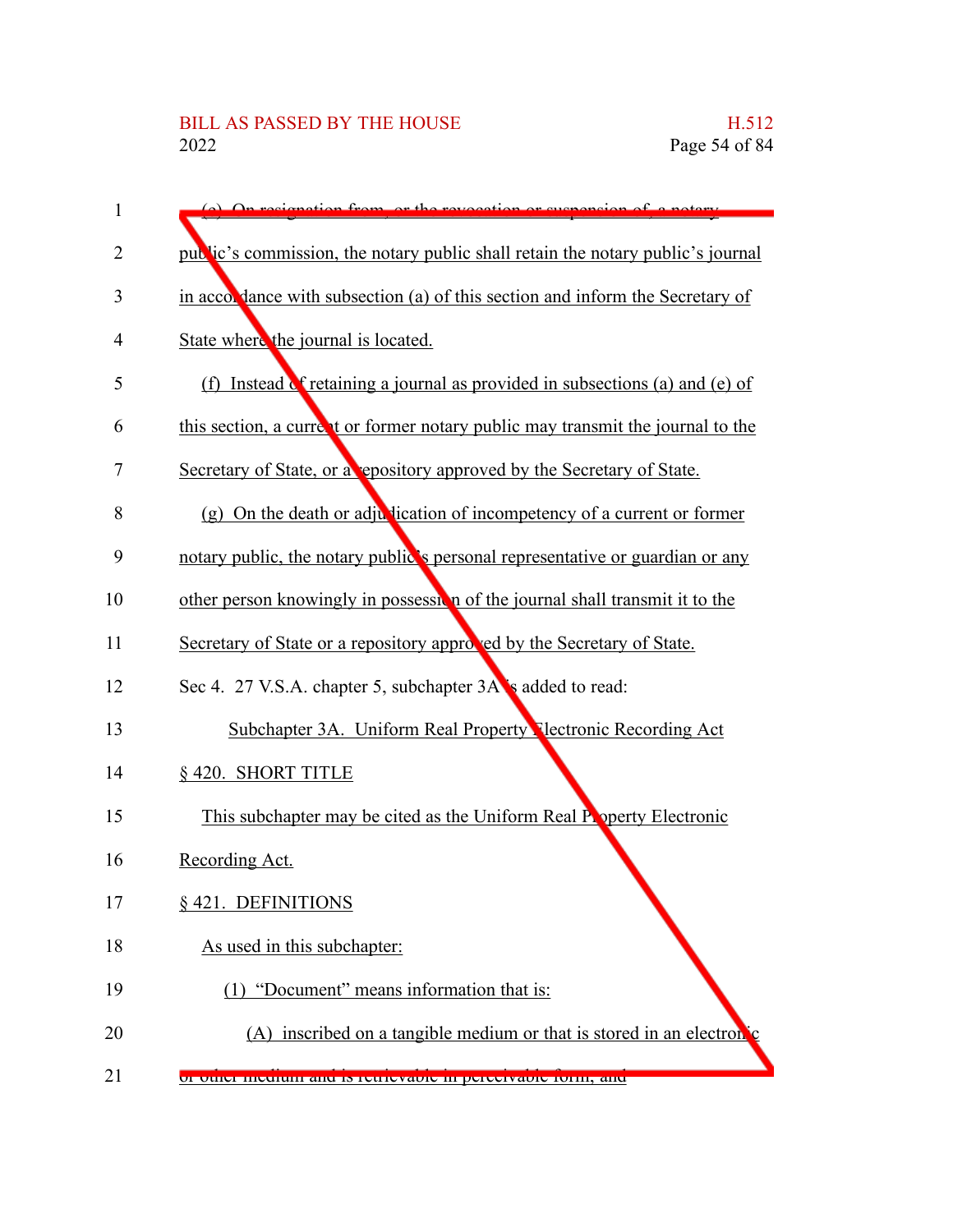| 1  | digible to be recorded in the land records maintained by the                      |
|----|-----------------------------------------------------------------------------------|
| 2  | town clerks' offices.                                                             |
| 3  | "Electronic" means relating to technology having electrical, digital,             |
| 4  | magnetic, wireless, optical, electromagnetic, or similar capabilities.            |
| 5  | (3) "Electronic record" means a record created, generated, sent,                  |
| 6  | communicated, received, or stored by electronic means.                            |
| 7  | (4) "Electronic signature" means an electronic sound, symbol, or                  |
| 8  | process attached to or logically associated with a document and executed or       |
| 9  | adopted by a person with the in ent to sign the document.                         |
| 10 | (5) "Person" means an individual, corporation, business trust, estate,            |
| 11 | trust, partnership, limited liability company, association, joint venture, public |
| 12 | corporation, government, or governmental ubdivision, agency, or                   |
| 13 | instrumentality, or any other legal or commercial entity.                         |
| 14 | (6) "State" means a state of the United States, the District of Columbia,         |
| 15 | Puerto Rico, the U.S. Virgin Islands, or any territory or insular possession      |
| 16 | subject to the jurisdiction of the United States.                                 |
| 17 | § 422. VALIDITY OF ELECTRONIC DOCUMENTS; RECORDATION OF                           |
| 18 | ELECTRONIC DOCUMENTS IN TANGIBLE FORM.                                            |
| 19 | (a) If a law requires, as a condition for recording, that a document be an        |
| 20 | original, be on paper or another tangible medium, or be in writing, the           |
| 21 | requirement is sausfied by an electronic document sausrying uns secuon.           |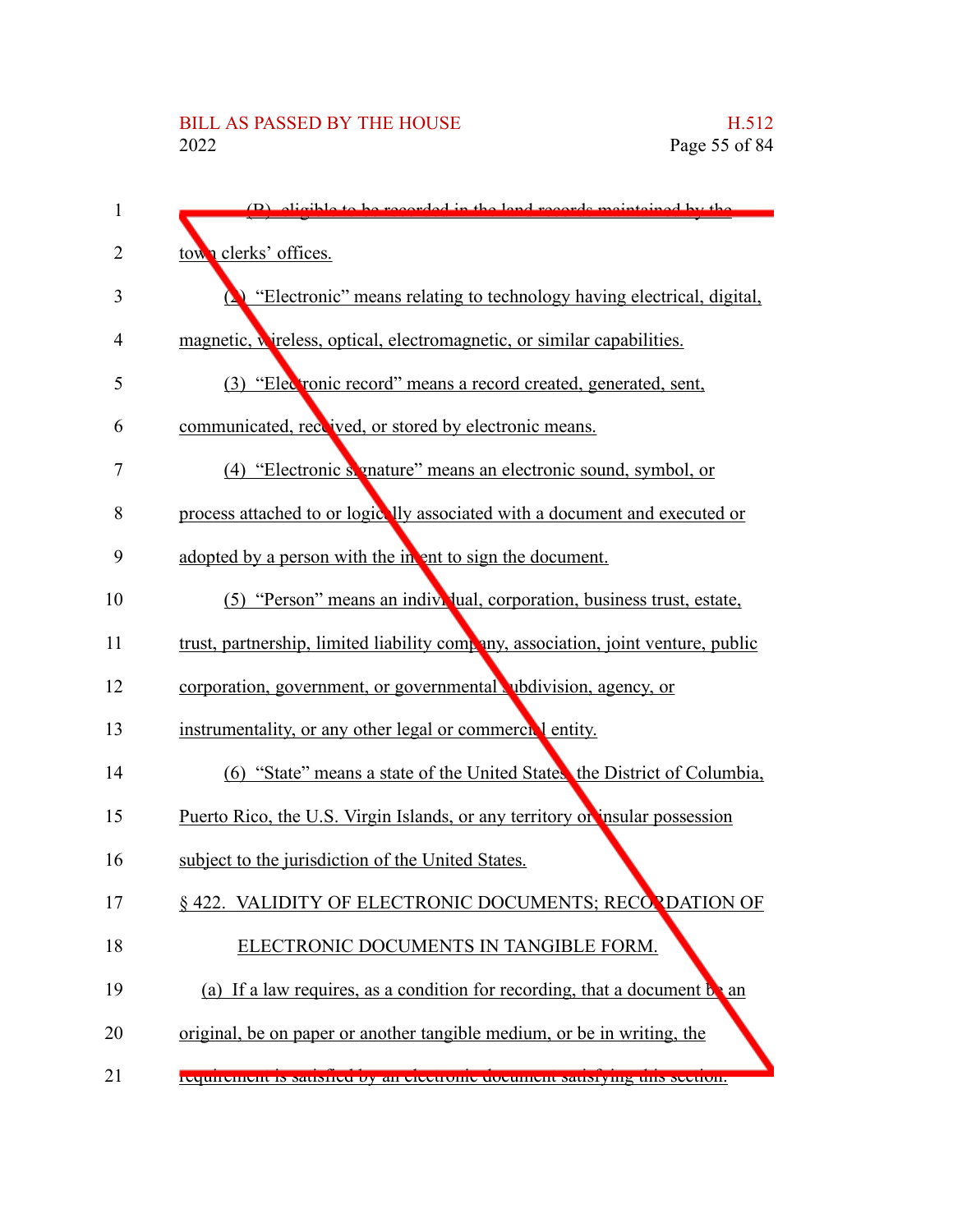| 1  | (b) If a law requires as a condition for recording that a document be              |
|----|------------------------------------------------------------------------------------|
| 2  | signed, the requirement is satisfied by an electronic signature.                   |
|    |                                                                                    |
| 3  | (c) <b>A</b> requirement that a document or a signature associated with a          |
| 4  | document be notarized, acknowledged, verified, witnessed, or made under oath       |
| 5  | is satisfied if the electronic signature of the person authorized to perform that  |
| 6  | act, and all other intermation required to be included, is attached to or          |
| 7  | logically associated with the document or signature. A physical or electronic      |
| 8  | image of a stamp, impression or seal need not accompany an electronic              |
| 9  | signature.                                                                         |
| 10 | (d) A town clerk's office shall accept for recording a tangible copy of an         |
| 11 | electronic document containing a notarial vertificate as satisfying any            |
| 12 | requirement that a document accepted for recording be an original if the           |
| 13 | notarial officer executing the notarial certificate evities that the tangible copy |
| 14 | is an accurate copy of the electronic document. A not rial certificate in the      |
| 15 | form provided in 26 V.S.A. $\S$ 5368 satisfies the requirements of this            |
| 16 | subsection.                                                                        |
| 17 | §423. RECORDING OF DOCUMENTS                                                       |
| 18 | (a) As used in this section, "paper document" means a document the t is            |
| 19 | received by a town clerk's office in a form that is not electronic.                |
| 20 | (U) A WWII CICIN S UIIICC.                                                         |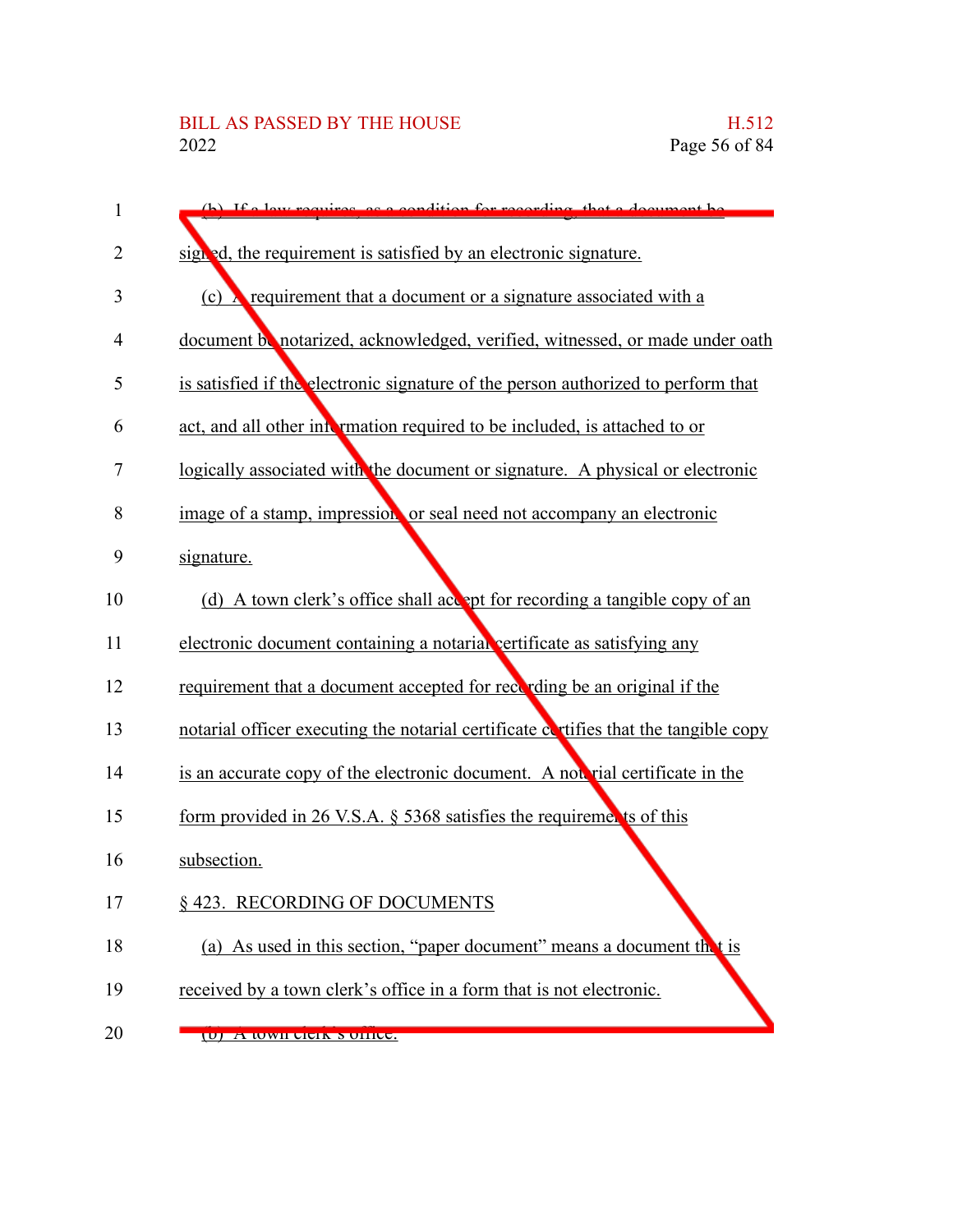| 1  | (1) mov receive index store excluye and transmit electronic                               |
|----|-------------------------------------------------------------------------------------------|
| 2  | documents;                                                                                |
| 3  | may provide for access to, and for search and retrieval of,                               |
| 4  | documents and information by electronic means;                                            |
| 5  | (3) that accepts electronic documents for recording shall continue to                     |
| 6  | accept paper documents as authorized by State law and shall place entries for             |
| 7  | both types of documents in the same index;                                                |
| 8  | (4) may convert paper documents accepted for recording into electronic                    |
| 9  | form;                                                                                     |
| 10 | (5) may convert into electronic form information recorded before the                      |
| 11 | town clerk's office began to record electronic documents;                                 |
| 12 | (6) may accept electronically any fee of tax that the town clerk's office                 |
| 13 | is authorized to collect; and                                                             |
| 14 | (7) may agree with other officials of a state or a political subdivision                  |
| 15 | thereof, or of the United States, on procedures or processes to facilitate the            |
| 16 | electronic satisfaction of prior approvals and conditions precedent to recording          |
| 17 | and the electronic payment of fees and taxes.                                             |
| 18 | § 424. ADMINISTRATION AND STANDARDS                                                       |
| 19 | To keep the standards and practices of the town clerks' offices in this St. te            |
| 20 | <u>in namiony with other jurisuieuons in this state, a town ciclic s omice, so far as</u> |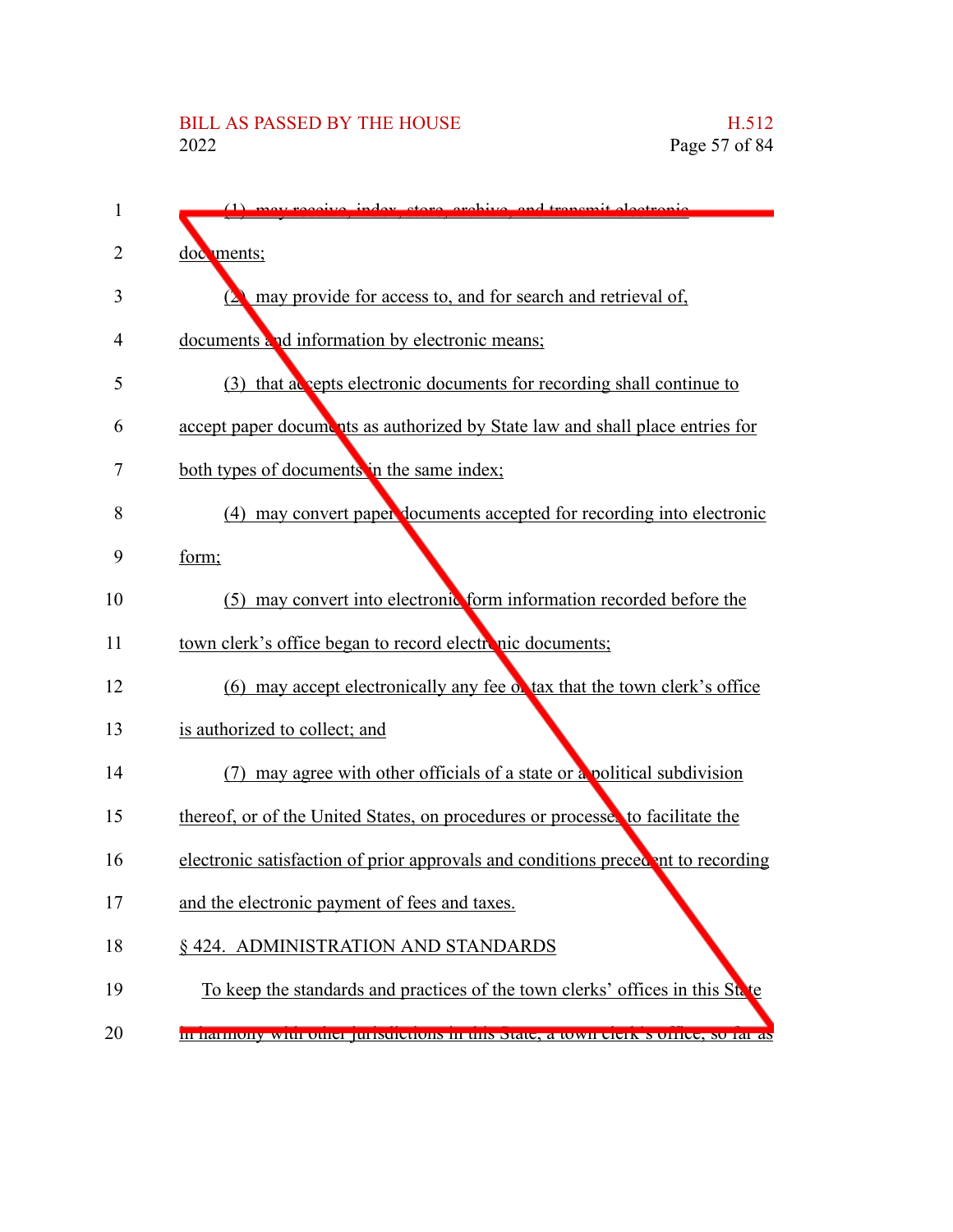## BILL AS PASSED BY THE HOUSE H.512<br>2022 Page 58 of 84

| 1  | wroses policies and<br><i>respective of this chanter in</i>                     |
|----|---------------------------------------------------------------------------------|
| 2  | additing, amending, and repealing standards, shall consider the following:      |
| 3  | standards and practices of other jurisdictions;                                 |
| 4  | (2) but practices that are accepted or prescribed as being correct or           |
| 5  | most effective;                                                                 |
| 6  | (3) the views of interested persons and governmental officials and              |
| 7  | entities;                                                                       |
| 8  | (4) the needs of mun cipalities of varying size, population, and                |
| 9  | resources; and                                                                  |
| 10 | (5) standards requiring adequate information security protection to             |
| 11 | ensure that electronic documents are accurate, authentic, adequately preserved, |
| 12 | and resistant to tampering.                                                     |
| 13 | § 425. UNIFORMITY OF APPLICATION AND CONSTRUCTION                               |
| 14 | In applying and construing this Uniform Act, consideration shall be given       |
| 15 | to the need to promote uniformity of the law with respect to its subject matter |
| 16 | among states that enact it.                                                     |
| 17 | § 426. RELATION TO ELECTRONIC SIGNATURES IN GLOBAL AND                          |
| 18 | NATIONAL COMMERCE ACT                                                           |
| 19 | This chapter modifies, limits, and supersedes the Electronic Signatures in      |
| 20 | Global and National Commerce Act, 15 U.S.C. § 7001 et seq., but does not        |
| 21 | mouny, mint, or superseat secutor ror(c) or mat act, re-Castelly /001(c), or    |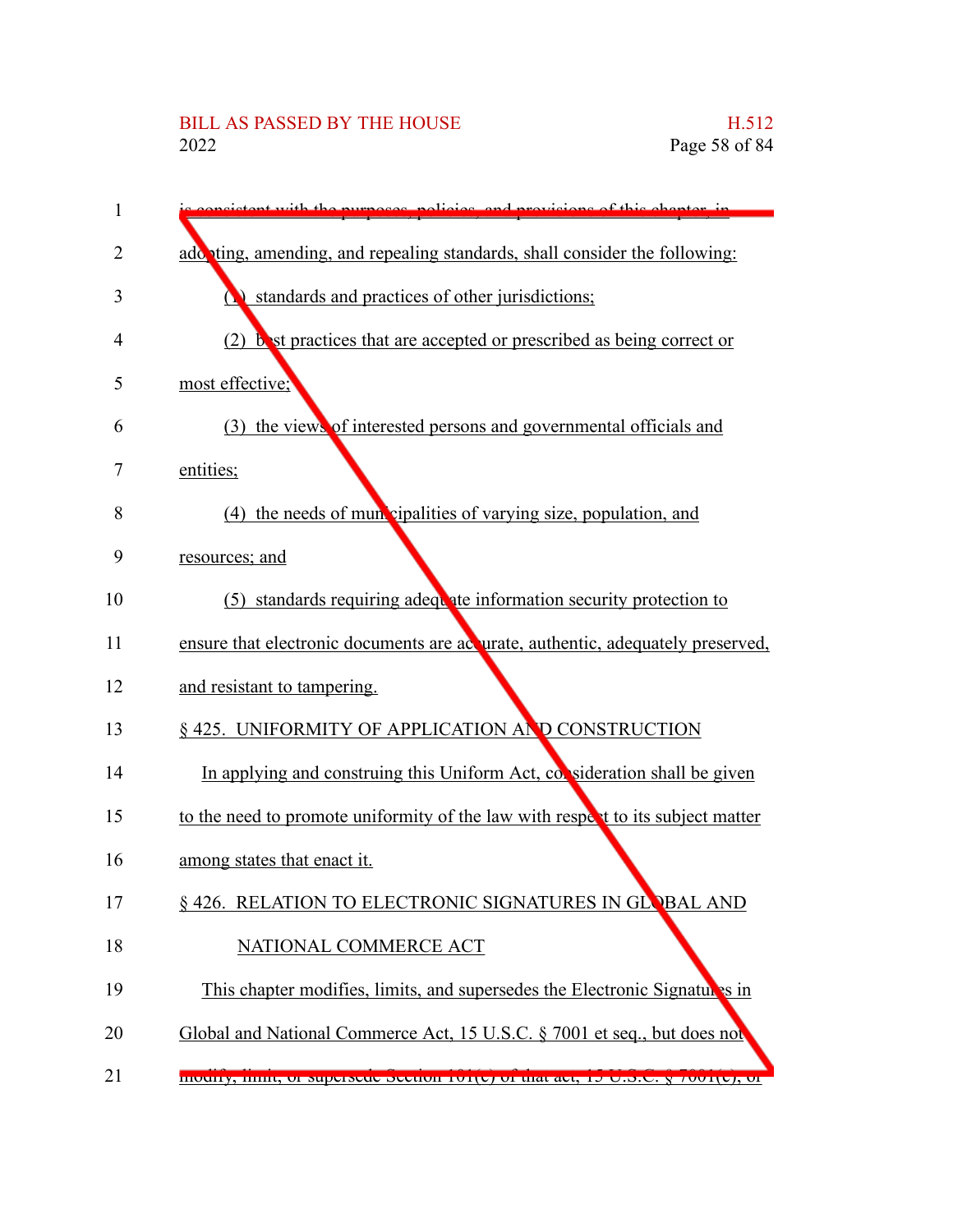|   | euthorize electronic delivery of eny of the notices described in Section 103(b) |
|---|---------------------------------------------------------------------------------|
|   | of that act, 15 U.S.C. $\frac{1}{2}$ 7003(b).                                   |
| 3 | Sec. 4. EFFECTIVE DATE                                                          |
|   | THIS art shall take effect on July 1, 2022.                                     |
|   | Sec. 1. FINDINGS AND INTENT                                                     |
|   | (a) The General Assembly finds:                                                 |
|   | (1) Uniform laws, standards, and best practices provide desirable and           |

*practicable uniformity that:*

*(A) benefits core aspects of government operations and commerce;*

*(B) facilitates intrastate and interstate business transactions,*

*commerce, and economic development; and*

*(C) provides consistency for individuals and businesses.*

*(2) Notarial acts and the recording of deeds and other property records*

*are:*

*(A) core aspects of government operations and commerce that benefit from uniformity; and*

*(B) common intrastate and interstate business transactions that should be consistent and facilitated through the enactment of uniform laws and adoption of uniform standards and best practices.*

*(3) The Uniform Law Commission, also known as the National Conference of Commissioners on Uniform State Laws, has adopted uniform*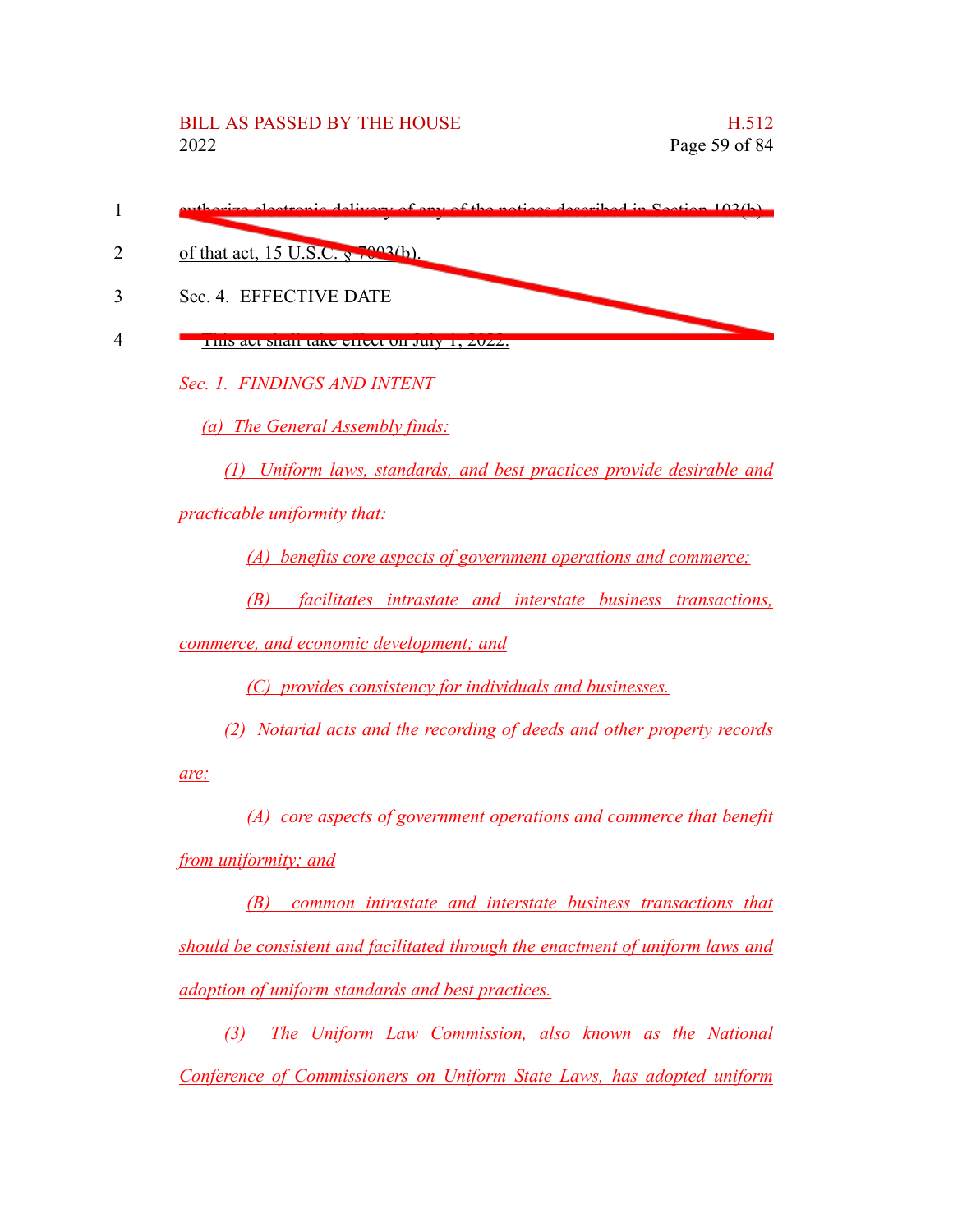*laws related to notarial acts and the recording of deeds and other property records that have been accepted and enacted into law by a substantial number of states, including:*

*(A) the Revised Uniform Law on Notarial Acts or "RULONA" of 2010, which was enacted by the General Assembly pursuant to 2018 Acts and Resolves No. 160 to govern actions by a notary public;*

*(B) the Uniform Electronic Transaction Act or "UETA" of 1999, which was enacted by the General Assembly pursuant to 2003 Acts and Resolves No. 46 to establish the legal equivalence of electronic records and signatures with paper records and manually signed signatures and remove barriers to electronic commerce; and*

*(C) the Uniform Real Property Electronic Recording Act or "URPERA" of 2004, which has not been enacted by the General Assembly to allow local recording offices to accept deeds and other property records in electronic form and to provide electronic access to recordings.*

*(4) The COVID-19 pandemic exacerbated the need to modernize:*

*(A) notarial acts to include those performed on electronic records and for remotely located individuals; and*

*(B) the acceptance, recording, and availability of deeds and other property records in electronic form.*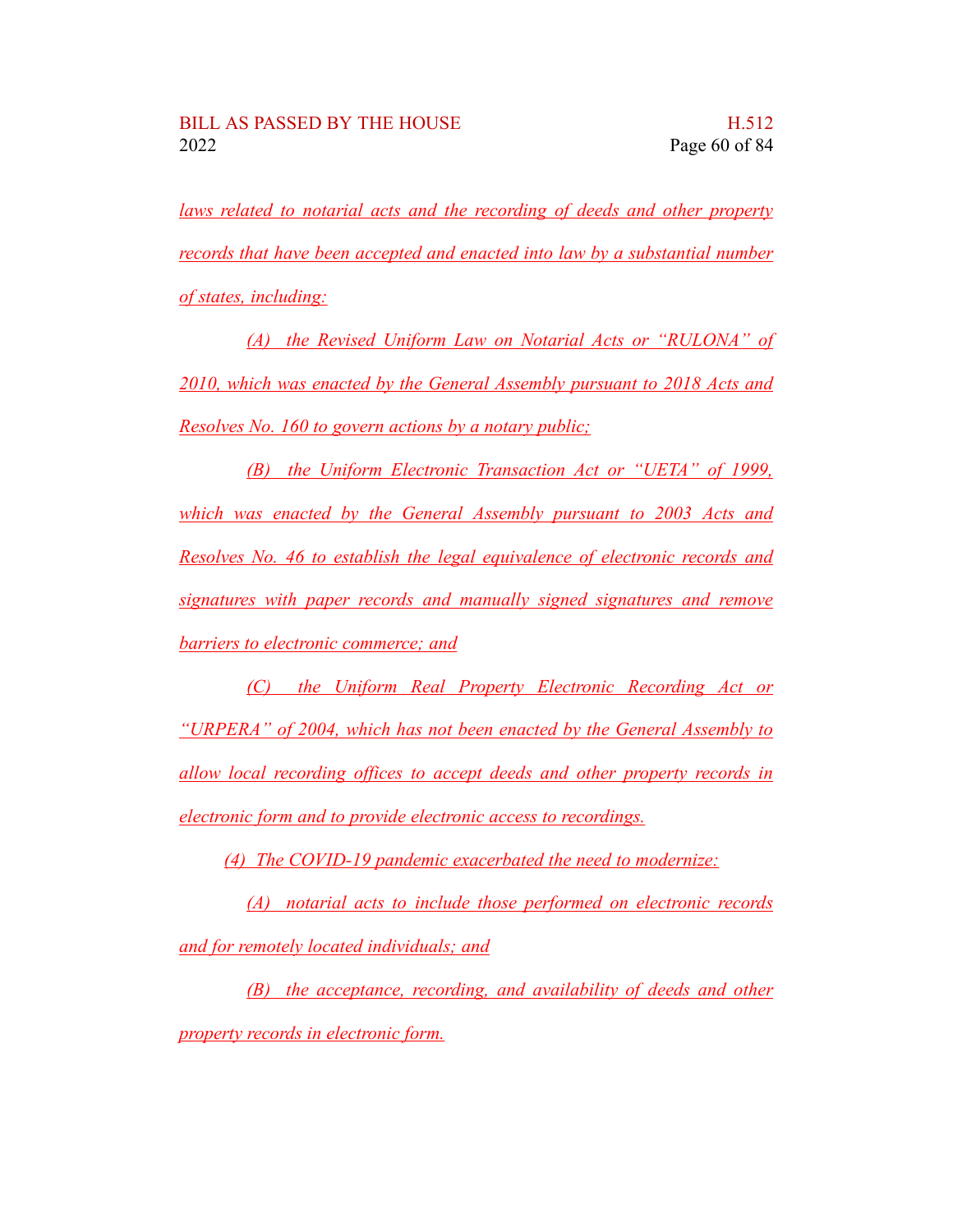*(5) The COVID-19 pandemic underscored the need for approaches to modernization that are carefully planned; coordinated and comprehensive; multi-jurisdictional; and include fiscal, governance, and operational sustainability.*

*(b) Therefore, it is the intent of the General Assembly to provide a practical step forward to modernizing notarial acts and the recording of deeds and other property records in the State of Vermont through legislation that promotes uniformity within Vermont and with other states, specifically:*

*(1) uniform laws that have been accepted and enacted into law by a substantial number of states;*

*(2) uniform standards and best practices that have been accepted and adopted by a substantial number of states; and*

*(3) uniform approaches to modernization that are carefully planned; coordinated; comprehensive; multi-jurisdictional; and have fiscal, governance, and operational sustainability.*

*Sec. 2. 27 V.S.A. chapter 5, subchapter 8 is added to read:*

*Subchapter 8. Uniform Real Property Electronic Recording Act*

*§ 621. SHORT TITLE*

*This subchapter may be cited as the Uniform Real Property Electronic Recording Act.*

*§ 622. DEFINITIONS*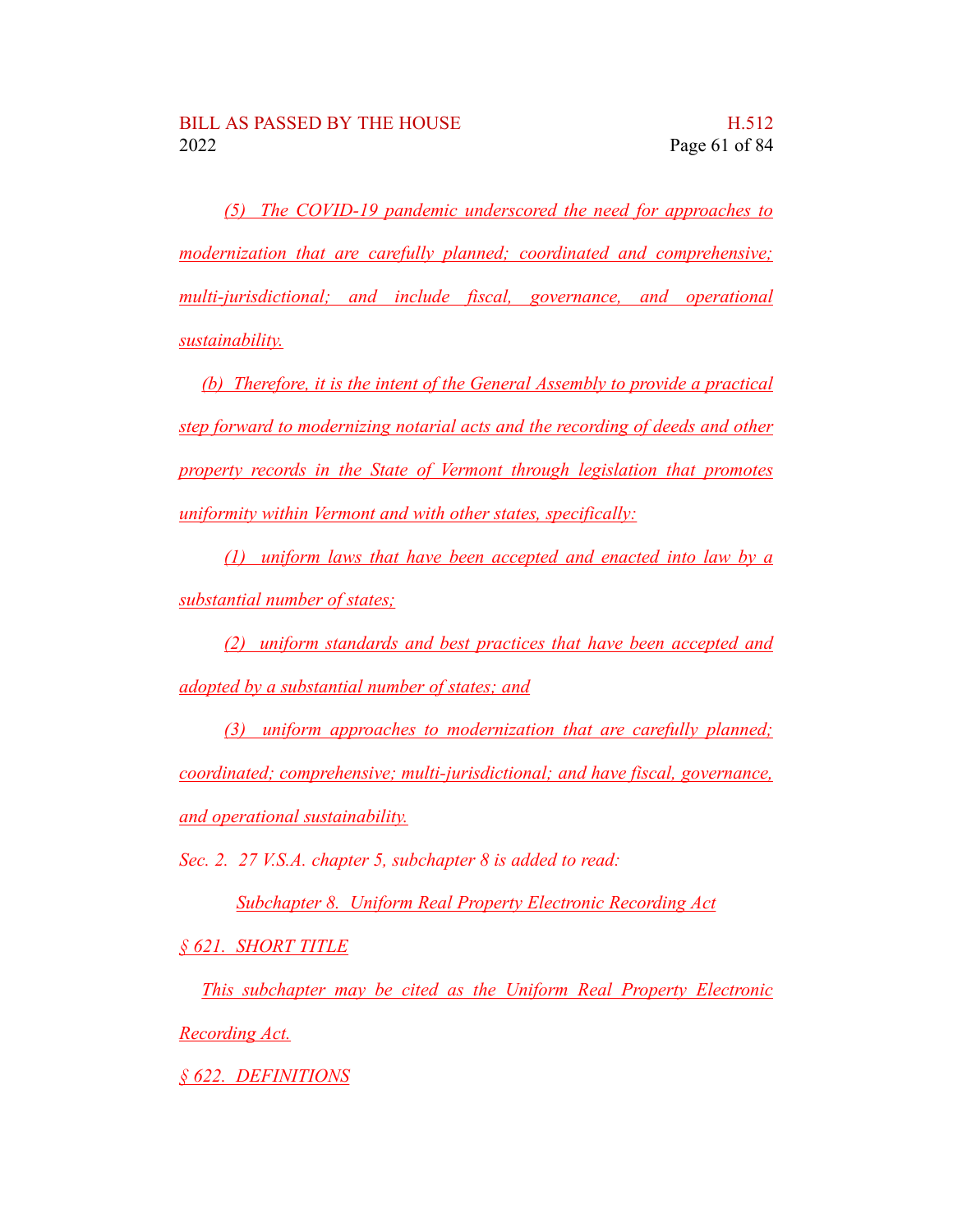*For the purposes of this subchapter:*

*(1) "Document" means information that is:*

*(A) inscribed on a tangible medium or that is stored in an electronic*

*or other medium and is retrievable in perceivable form; and*

*(B) eligible to be recorded in the land records maintained by the*

*recorder.*

*(2) "Electronic" means relating to technology having electrical, digital, magnetic, wireless, optical, electromagnetic, or similar capabilities.*

*(3) "Electronic document" means a document that is received by the recorder in an electronic form.*

*(4) "Electronic signature" means an electronic sound, symbol, or process attached to or logically associated with a document and executed or adopted by a person with the intent to sign the document.*

*(5) "Person" means an individual; corporation; business trust; estate; trust; partnership; limited liability company; association; joint venture; public corporation; government; governmental subdivision, agency, or instrumentality; or any other legal or commercial entity.*

*(6) "Recorder" means a town clerk, pursuant to 24 V.S.A. § 1154, or a county clerk, pursuant to subchapter 3 of this chapter, responsible for recording deeds and other instruments or evidences respecting real estate.*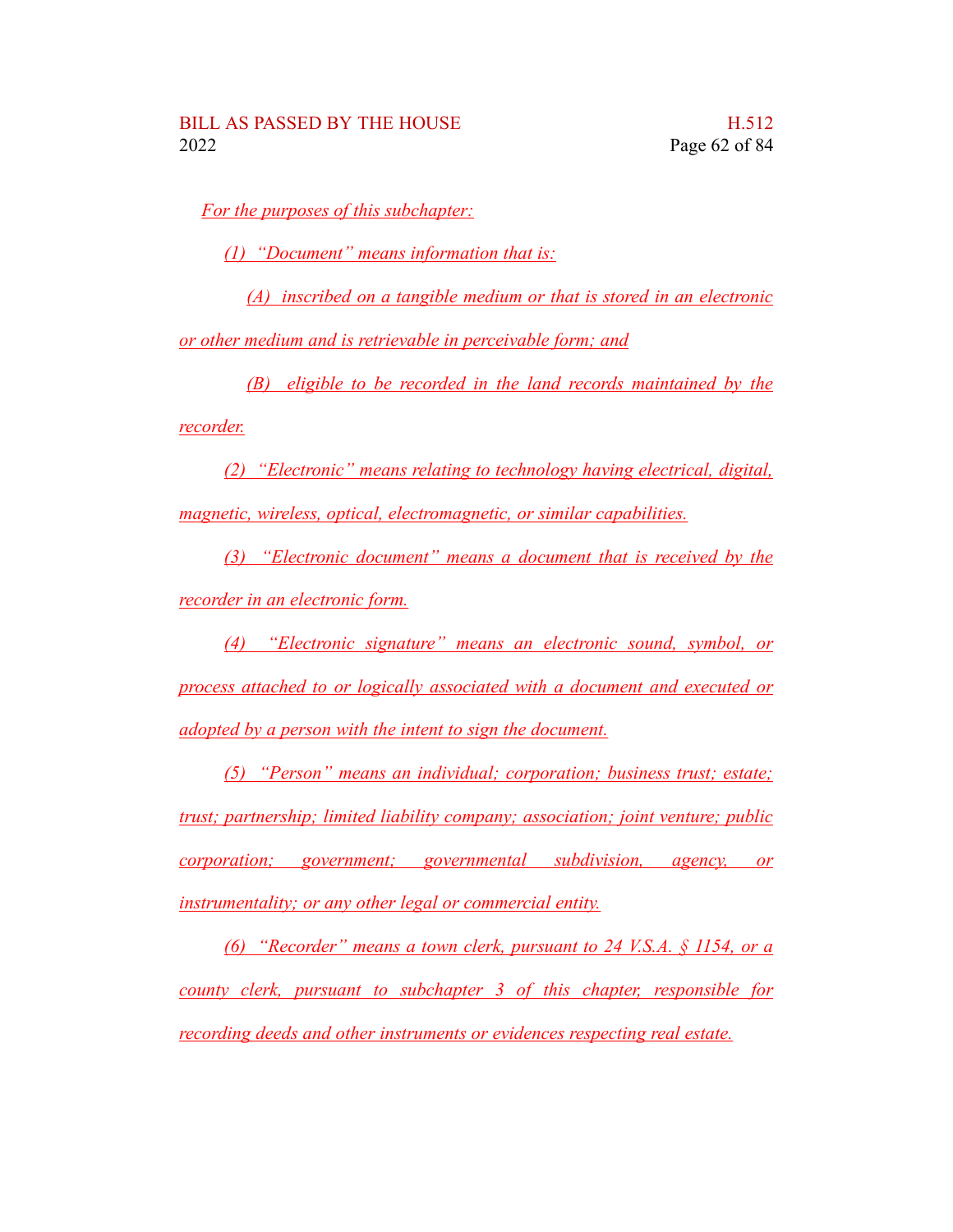*(7) "State" means a state of the United States, the District of Columbia, Puerto Rico, the U.S. Virgin Islands, or any territory or insular possession subject to the jurisdiction of the United States.*

*§ 623. VALIDITY OF ELECTRONIC DOCUMENTS*

*(a) If a law requires, as a condition for recording, that a document be an original, be on paper or another tangible medium, or be in writing, the requirement is satisfied by an electronic document satisfying this subchapter.*

*(b) If a law requires, as a condition for recording, that a document be signed, the requirement is satisfied by an electronic signature.*

*(c) A requirement that a document or a signature associated with a document be notarized, acknowledged, verified, witnessed, or made under oath is satisfied if the electronic signature of the person authorized to perform that act, and all other information required to be included, is attached to or logically associated with the document or signature. A physical or electronic image of a stamp, impression, or seal need not accompany an electronic signature.*

*§ 624. RECORDING OF DOCUMENTS*

*(a) In this section, "paper document" means a document that is received by the recorder in a form that is not electronic.*

*(b) A recorder:*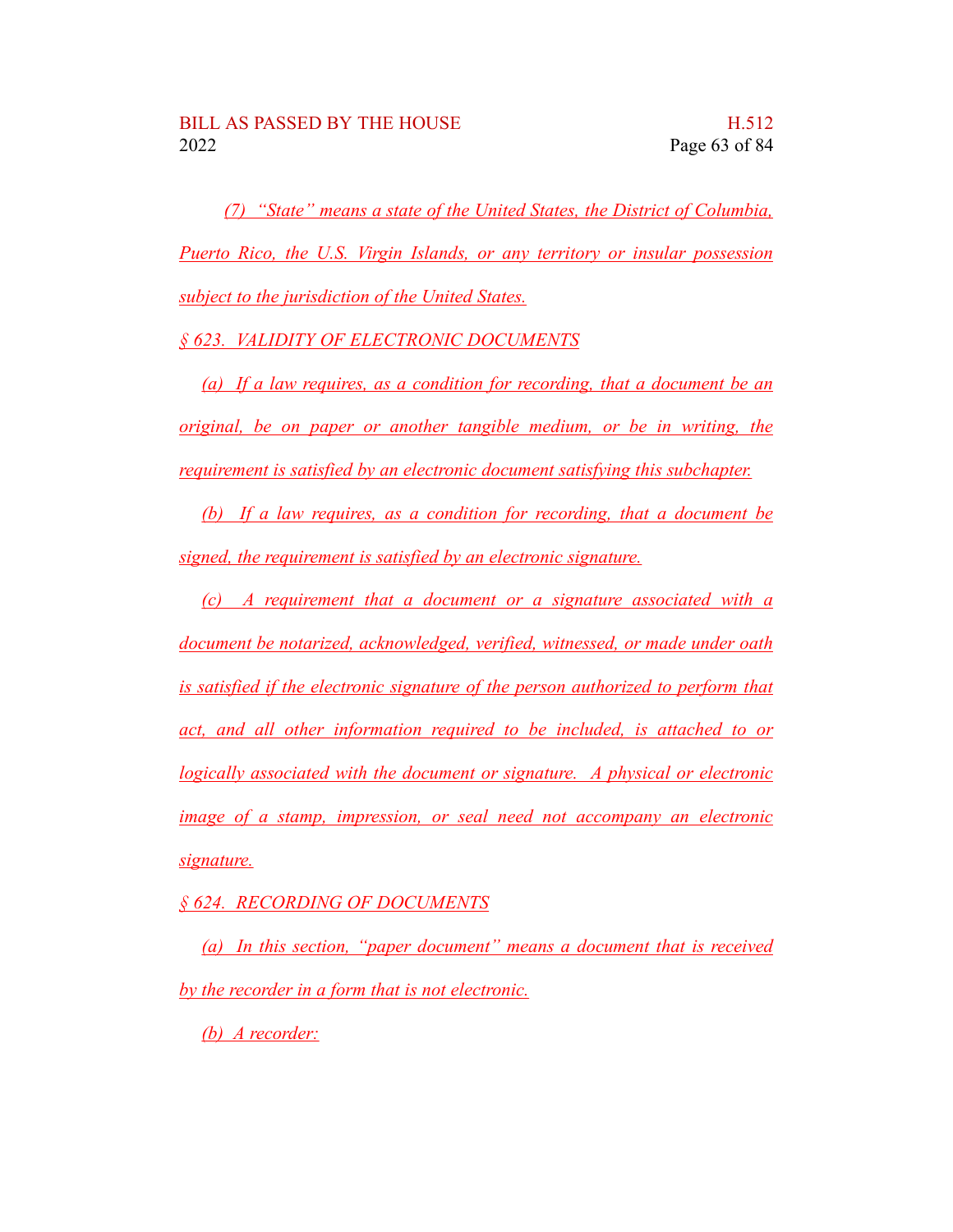*(1) who implements any of the functions listed in this section shall do so in compliance with the most recent standards and best practices;*

*(2) may receive, index, store, transmit, and preserve electronic documents;*

*(3) may provide for access to, and for search and retrieval of, documents and information by electronic means;*

*(4) who accepts electronic documents for recording shall continue to accept paper documents as authorized by State law and shall place entries for both types of documents in the same index;*

*(5) may convert paper documents accepted for recording into electronic form;*

*(6) may convert into electronic form information recorded before the recorder began to record electronic documents;*

*(7) may accept electronically any fee the recorder is authorized to collect; and*

*(8) may agree with other officials of this State or a political subdivision thereof, or of the United States, on procedures or processes to facilitate the electronic satisfaction of prior approvals and conditions precedent to recording and the electronic payment of fees.*

*§ 625. STANDARDS AND BEST PRACTICES*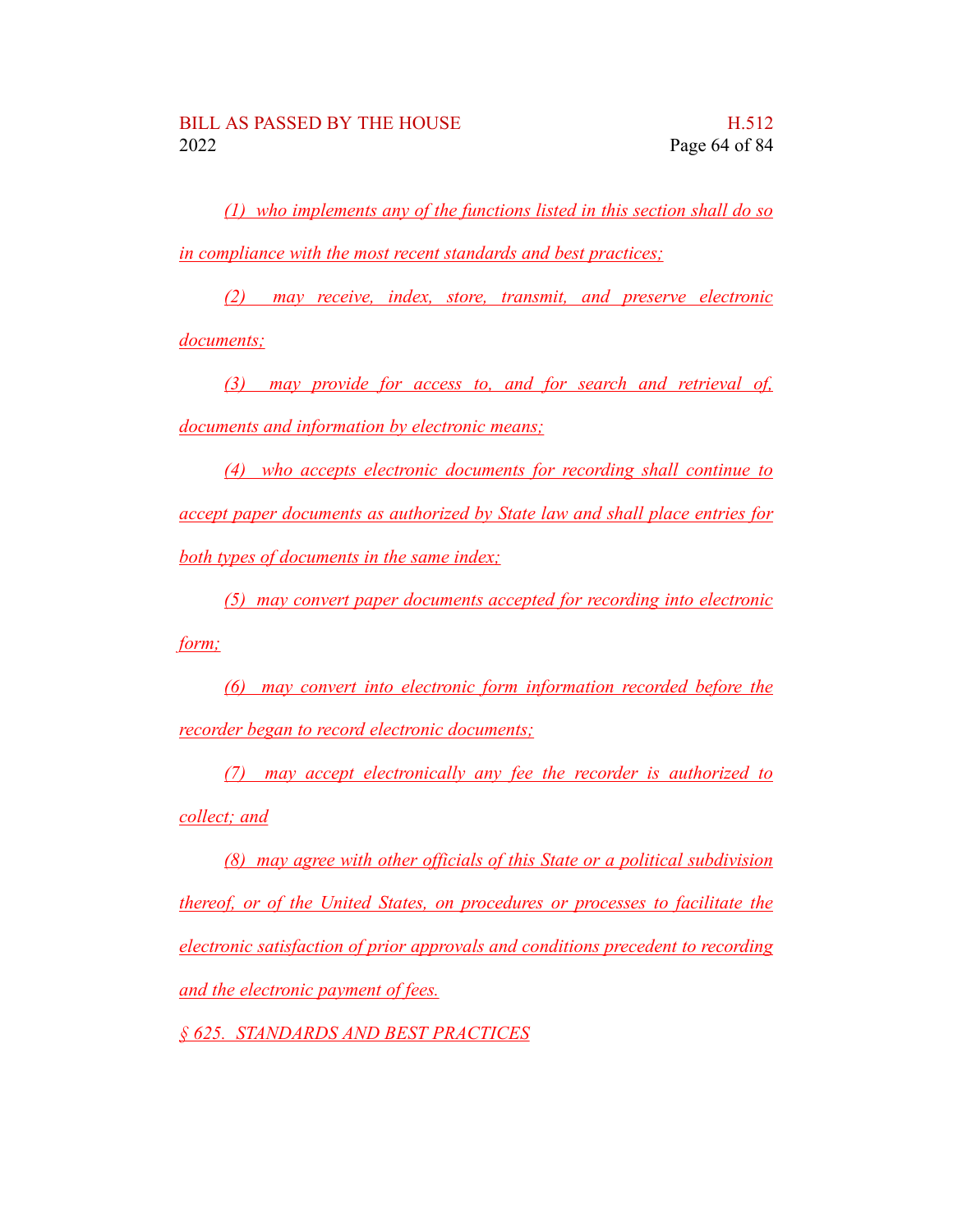*To ensure consistency in the standards and best practices of, and the technologies used by, recorders in this State, recorders shall, so far as is consistent with the purposes, policies, and provisions of this subchapter, seek services from the Vermont State Archives and Records Administration pursuant to 3 V.S.A. § 117.*

*§ 626. RELATION TO ELECTRONIC SIGNATURES IN GLOBAL AND*

#### *NATIONAL COMMERCE ACT*

*This subchapter modifies, limits, and supersedes the federal Electronic Signatures in Global and National Commerce Act (15 U.S.C. § 7001, et seq.) but does not modify, limit, or supersede Section 101(c) of that act (15 U.S.C. § 7001(c)) or authorize electronic delivery of any of the notices described in Section 103(b) of that act (15 U.S.C. § 7003(b)).*

*Sec. 3. VERMONT STATE ARCHIVES AND RECORDS*

#### *ADMINISTRATION; REPORT*

*(a) On or before January 15, 2024, the Vermont State Archives and Records Administration, in consultation with the Joint Fiscal Office, the Vermont League of Cities and Towns, the Vermont Municipal Clerks' and Treasurers' Association, and other interested parties, shall submit a report to the House Committees on Commerce and Economic Development and Government Operations and the Senate Committees on Economic Development, Housing and General Affairs and Government Operations*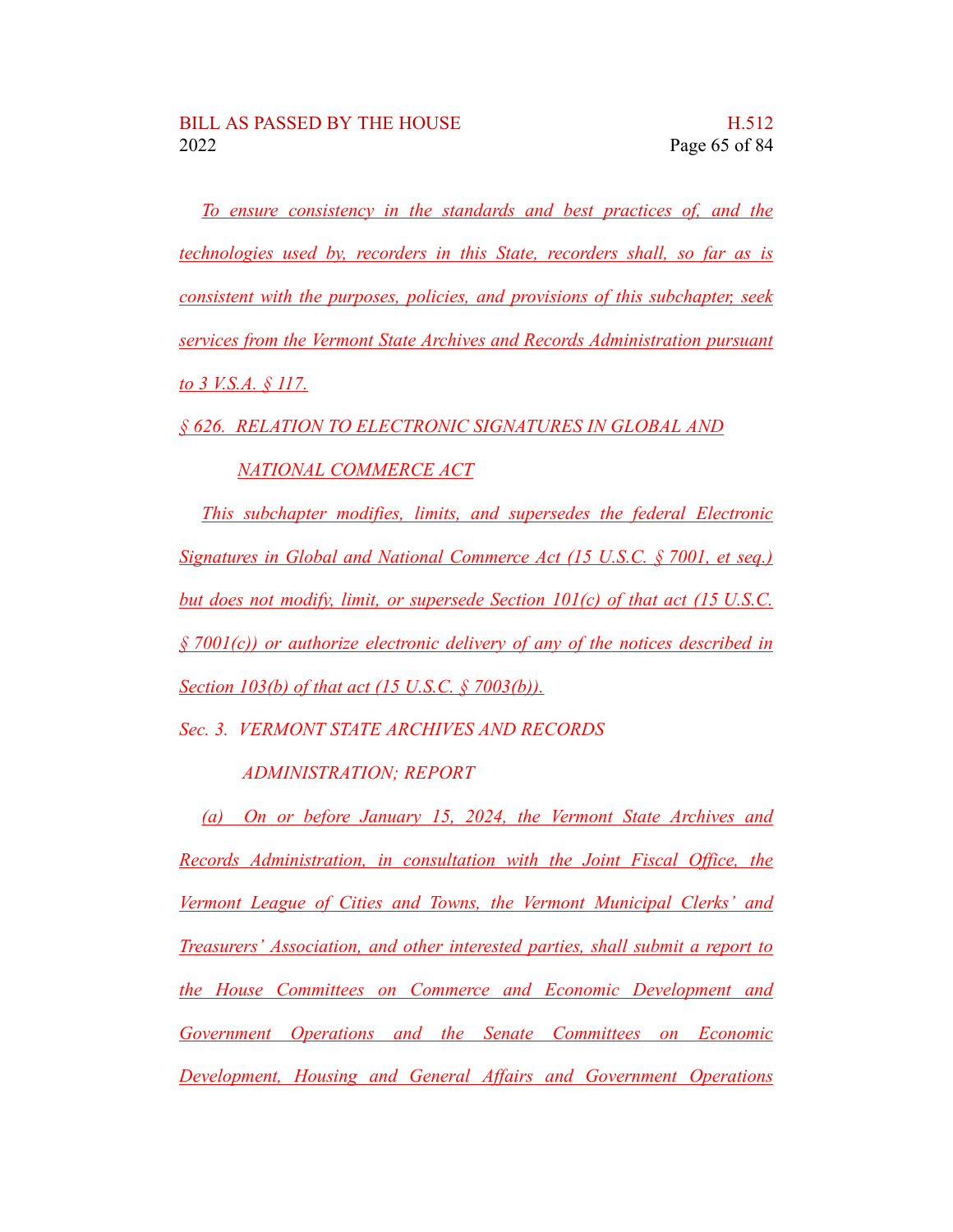*concerning the fiscal, governance, and operational sustainability of uniform approaches to the modernization of the acceptance, recording, and availability of deeds and other property records in electronic form.*

*(b) The report shall be based on analyses of the following:*

*(1) services requested by recorders pursuant to 27 V.S.A. § 625 to achieve consistency and uniformity in standards and best practices;*

*(2) systems currently deployed by recorders and associated costs; and*

*(3) anticipated recorder costs to transition to electronic recording pursuant to 27 V.S.A. chapter 5, subchapter 8.*

*(c) On or before January 15, 2023, the Vermont State Archives and Records Administration shall prepare an interim report concerning the information and analyses required by this section and submit the interim report to the House Committees on Commerce and Economic Development and Government Operations and the Senate Committees on Economic Development, Housing and General Affairs and Government Operations*

*Sec. 4. VERMONT STATE ARCHIVES AND RECORDS*

*ADMINISTRATION; POSITION*

*There is created within Vermont State Archives and Records Administration one new permanent classified position to facilitate and provide the services described in 27 V.S.A. § 625. Any funding necessary to support the position*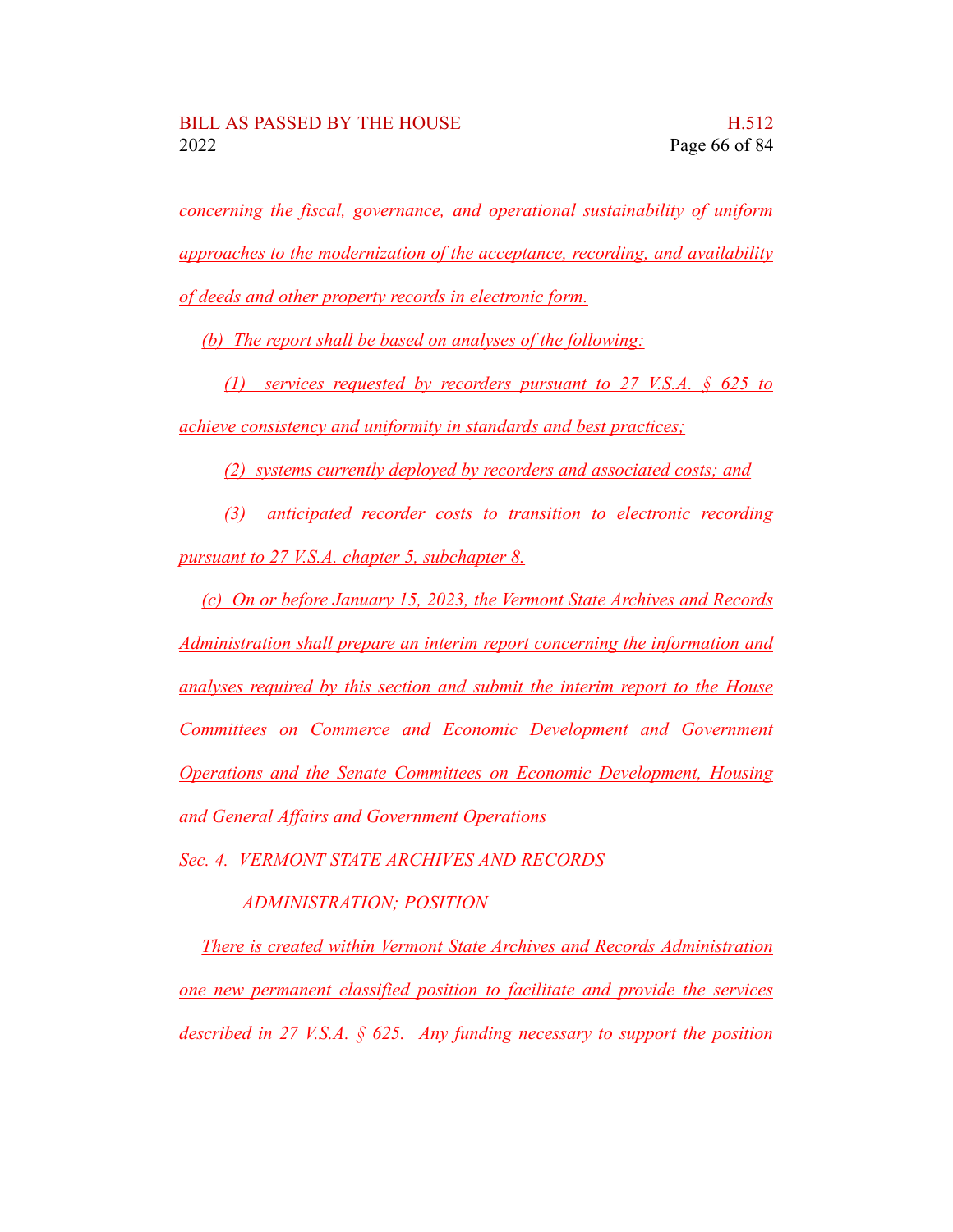#### BILL AS PASSED BY THE HOUSE **HAS** H.512 2022 Page 67 of 84

*created in this section shall be derived from the Secretary of State Services Fund, with no General Fund dollars.*

*Sec. 5. 26 V.S.A. chapter 103 is amended to read:*

*CHAPTER 103. NOTARIES PUBLIC*

*\* \* \**

*§ 5304. DEFINITIONS*

*As used in this chapter:*

*\* \* \**

*(4) "Communication technology" means an electronic device or process operating in accordance with section 5380 of this chapter and any standards adopted by the Office pursuant to section 5323 of this chapter that:*

*(A) allows a notary public and a remotely located individual to communicate with each other simultaneously by sight and sound; and*

*(B) when necessary and consistent with other applicable laws, facilitates communication with a remotely located individual who has a vision, hearing, or speech impairment.*

*(5) "Electronic" means relating to technology having electrical, digital, magnetic, wireless, optical, electromagnetic, or similar capabilities.*

*(5)(6) "Electronic signature" means an electronic symbol, sound, or process attached to or logically associated with a record and executed or adopted by an individual with the intent to sign the record.*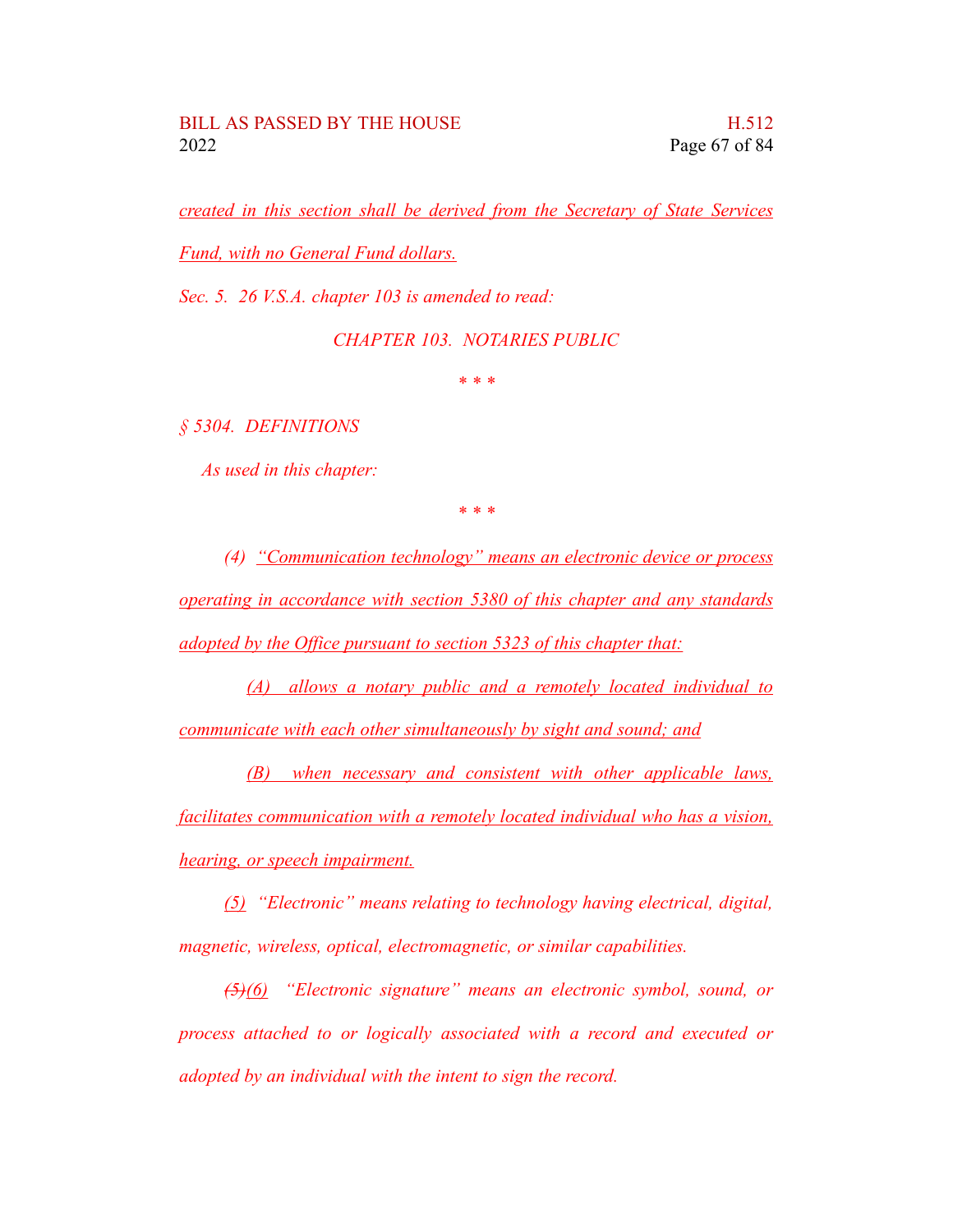*(7) "Foreign state" means a government other than the United States, a state, or a federally recognized Indian tribe.*

*(8) "Identity proofing" means a process or service operating in accordance with section 5380 of this chapter and any standards adopted by the Office pursuant to section 5323 of this chapter by which a third person provides a notary public with a means to verify the identity of a remotely located individual by a review of personal information from public or private data sources.*

*(6)(9) "In a representative capacity" means acting as:*

*\* \* \**

*(7)(10)(A) "Notarial act" means an act, whether performed with respect to a tangible or an electronic record, that a notary public may perform under the law of this State. The term includes taking an acknowledgment, administering an oath or affirmation, taking a verification on oath or affirmation, attesting a signature, certifying or attesting a copy, and noting a protest of a negotiable instrument.*

*\* \* \**

*(8)(11) "Notarial officer" means an individual authorized to perform a notarial act under authority and within the jurisdiction of another state, under authority and within the jurisdiction of a federally recognized Indian tribe, under authority of federal law, under authority and within the jurisdiction of a*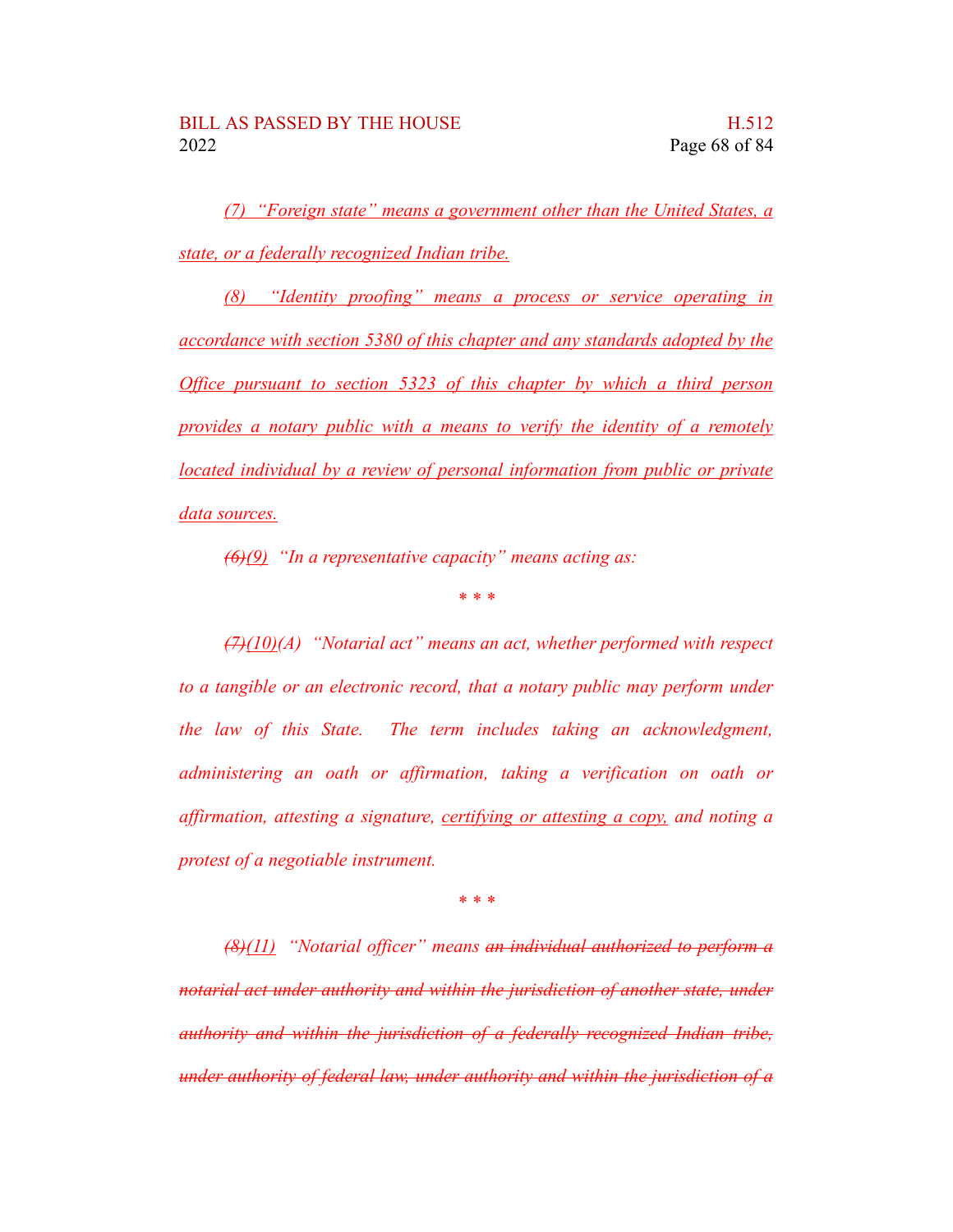*foreign state or constituent unit of the foreign state, or under authority of a multinational or international governmental organization a notary public or other individual authorized to perform a notarial act.*

*(9)(12) "Notary public" means an individual commissioned to perform a notarial act by the Office.*

*(10)(13) "Office" means the Office of Professional Regulation within the Office of the Secretary of State.*

*(11)(14) "Official stamp" means a physical image affixed to or embossed on a tangible record or an electronic process, seal, or image or electronic information attached to or logically associated with an electronic record.*

*(15) "Outside the United States" means a location outside the geographic boundaries of the United States; Puerto Rico; the U.S. Virgin Islands; and any territory, insular possession, or other location subject to the jurisdiction of the United States.*

*(12)(16) "Person" means an individual, corporation, business trust, statutory trust, partnership, limited liability company, association, joint venture, public corporation, government or governmental subdivision, agency, or instrumentality, or any other legal or commercial entity.*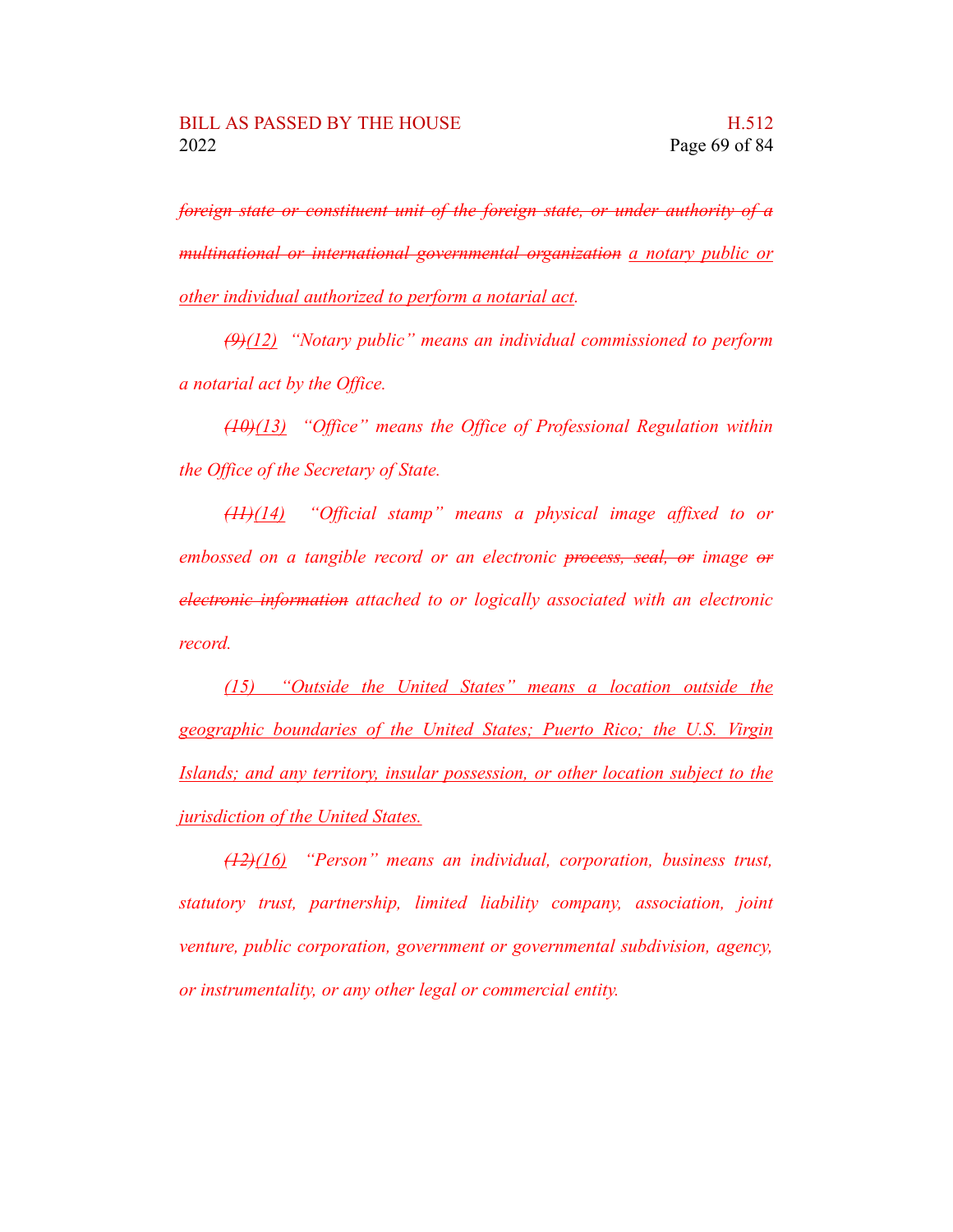*(13)(17) "Record" means information that is inscribed on a tangible medium or that is stored in an electronic or other medium and is retrievable in perceivable form.*

*(18) "Remotely located individual" means an individual who is not in the physical presence of the notary public who performs a notarial act under section 5379 of this chapter.*

*(14)(19) "Sign" means, with present intent to authenticate or adopt a record:*

*\* \* \**

*(15)(20) "Signature" means a tangible symbol or an electronic signature that evidences the signing of a record.*

*(16)(21) "Stamping device" means:*

*\* \* \**

*(17)(22) "State" means a state of the United States, the District of Columbia, Puerto Rico, the U.S. Virgin Islands, or any territory or insular possession subject to the jurisdiction of the United States.*

*(18)(23) "Verification on oath or affirmation" means a declaration, made by an individual on oath or affirmation before a notary public, that a statement in a record is true.*

*\* \* \**

*§ 5323. RULES*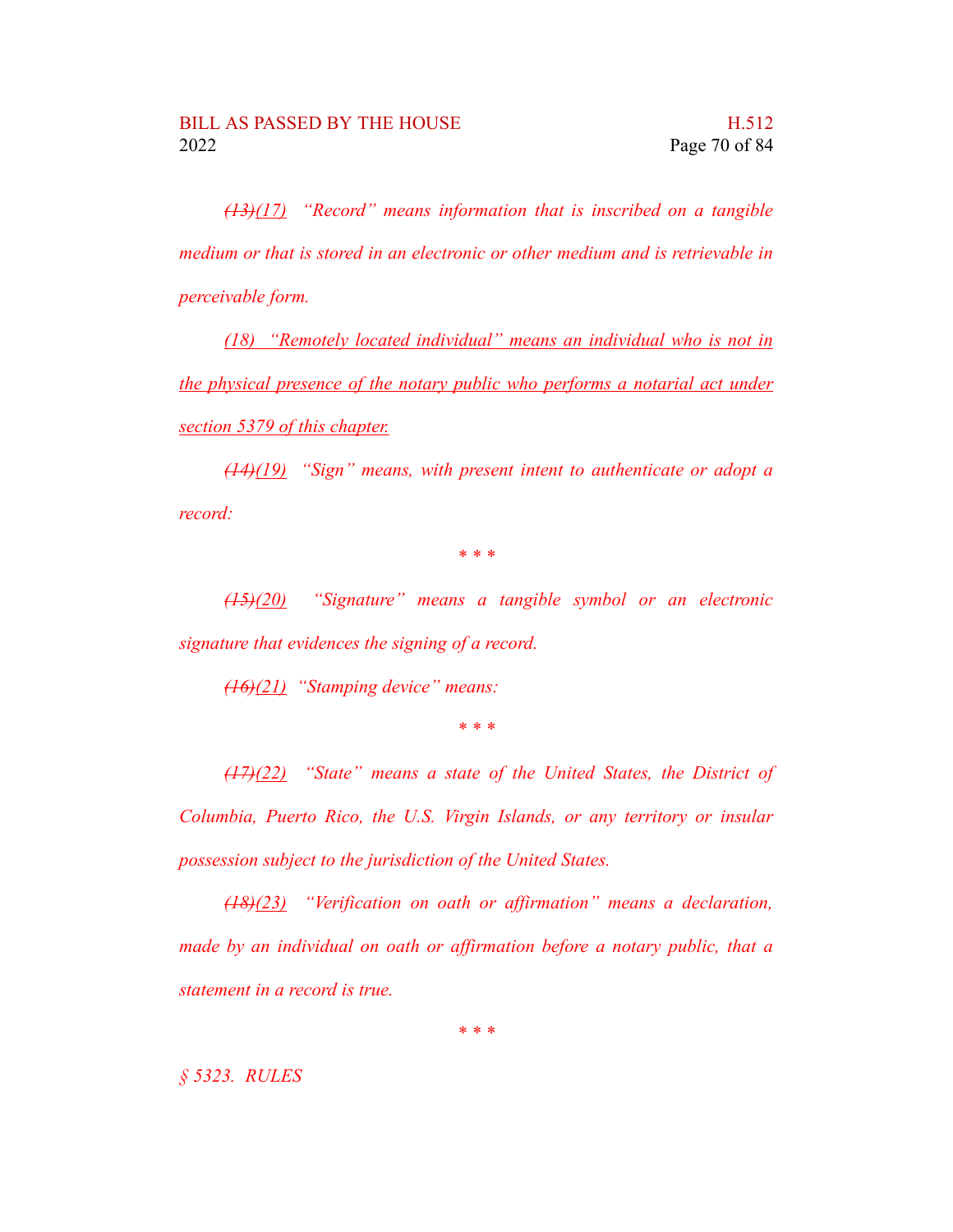*(a) The Office, with the advice of the advisor appointees, may adopt rules to implement this chapter. The rules may:*

*\* \* \**

*(4) prescribe the process of granting, renewing, conditioning, denying, suspending, or revoking the commission or special commission endorsement of or otherwise disciplining a notary public and assuring the trustworthiness of an individual holding a commission or special commission endorsement as notary public;*

*(5) include provisions to prevent fraud or mistake in the performance of notarial acts; and*

*(6) prescribe standards for remote online notarization, including standards for credential analysis, the process through which a third person affirms the identity of an individual, the methods for communicating through a secure communication link, the means by which the remote notarization is certified, and the form of notice to be appended disclosing the fact that the notarization was completed remotely on any document acknowledged through remote online notarization the means of performing a notarial act involving a remotely located individual using communication technology;*

*(7) establish standards for communication technology and identity proofing;*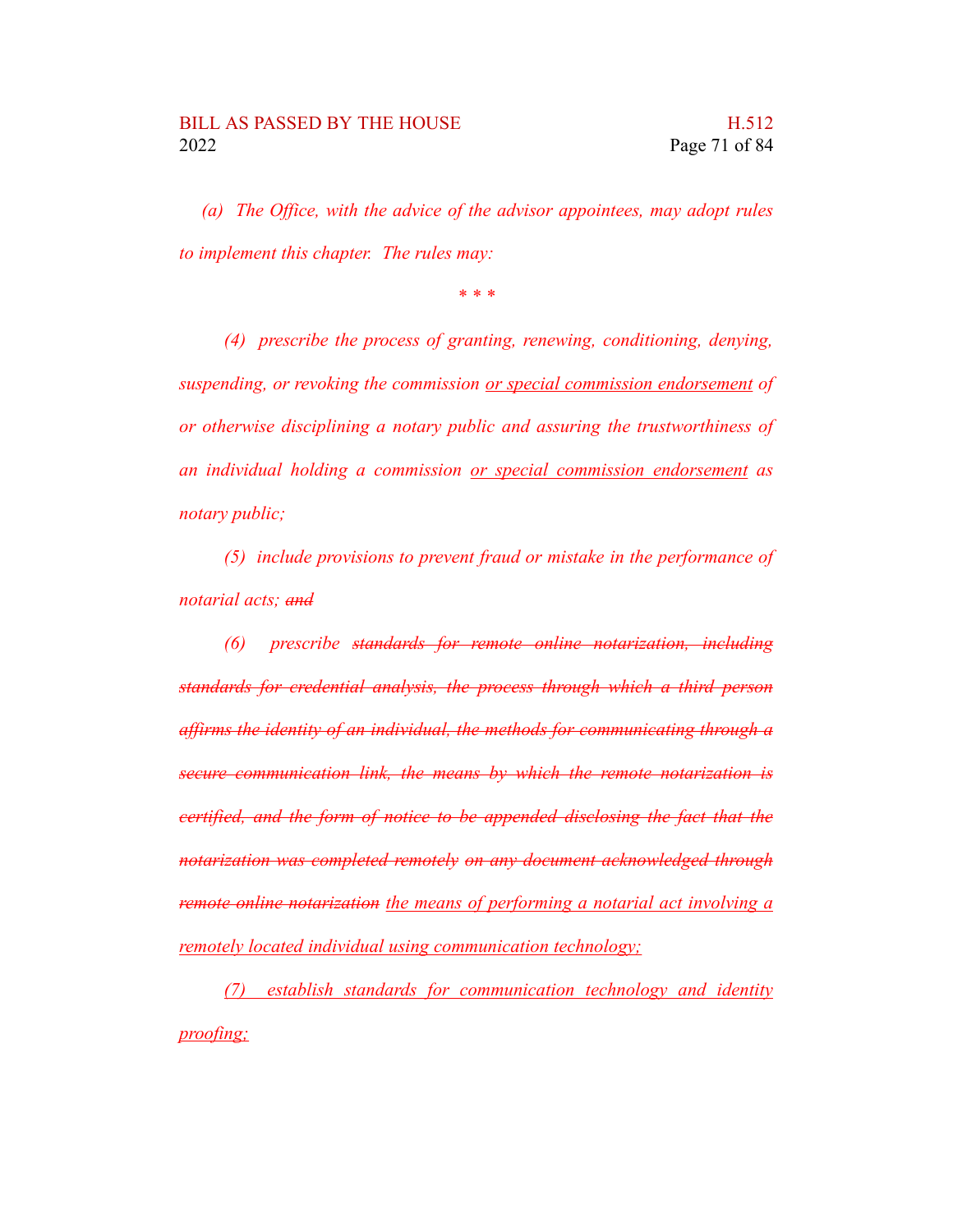*(8) establish standards and a period for the retention of an audiovisual recording created under section 5379 of this chapter; and*

*(9) prescribe methods for a notary public to confirm, under subsections 5379(c) and (d) of this chapter, the identity of a tangible record.*

*(b) Rules adopted regarding the performance of notarial acts with respect to electronic records and remote online notarization may not require, or accord greater legal status or effect to, the implementation or application of a specific technology or technical specification. In adopting, amending, or repealing rules regarding notarial acts with respect to electronic records and remote online notarization, the Office shall consider, as far as is consistent with this chapter:*

*(1) the most recent standards regarding electronic records and remote online notarization promulgated by national bodies, such as the National Association of Secretaries of State;*

*(2) standards, practices, and customs of other jurisdictions that have laws substantially enact similar to this chapter; and*

*\* \* \**

*(c) Neither electronic notarization nor remote online notarization shall be allowed until the Secretary of State has adopted rules and prescribed standards in these areas. [Repealed.]*

*§ 5324. FEES*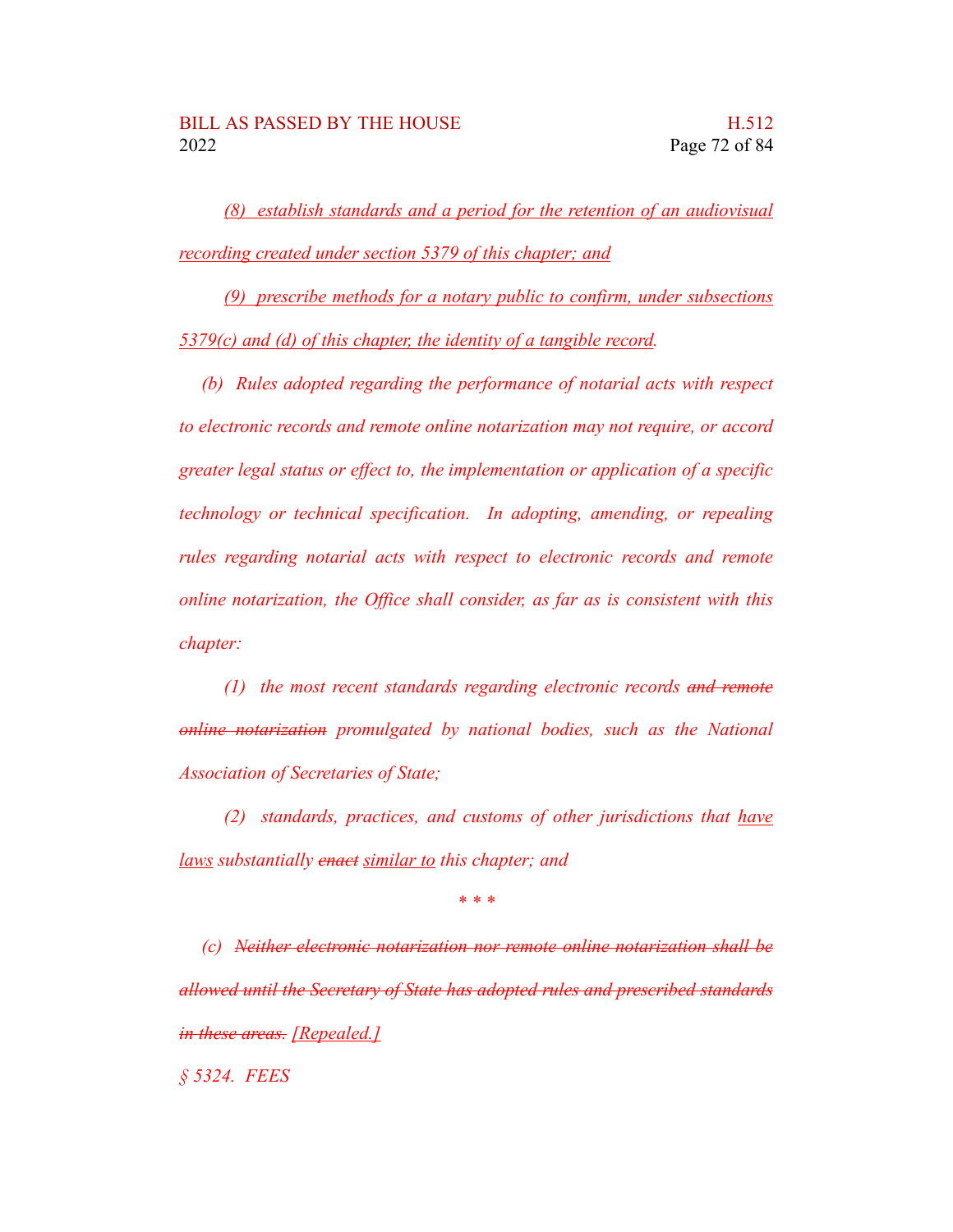*(a) For the issuance of a commission as a notary public, the Office shall collect a fee of \$15.00 \$30.00.*

*(b) For issuance of a special endorsement authorizing the performance of electronic and remote notarial acts in accordance with subsection 5341(d) of this chapter, the Office shall collect a fee of \$30.00.*

*\* \* \**

*§ 5341. COMMISSION AS NOTARY PUBLIC; QUALIFICATIONS; NO IMMUNITY OR BENEFIT*

*\* \* \**

*(d) Upon compliance with this section, the Office shall issue a commission as a notary public to an applicant, which shall be valid through the then current commission term end date A notary public shall not perform a notarial act on an electronic record or for a remotely located individual without obtaining a special endorsement from the Office. A notary public shall hold a notary public commission to be eligible for a special endorsement to perform notarial acts on electronic records and for remotely located individuals. The Office shall adopt rules for obtaining and regulating a special commission endorsement authorizing a notary public to perform notarial acts on electronic records and for remotely located individuals. These rules shall require notaries public performing notarial acts on electronic records and for remotely located individuals to ensure the communication technology and identity*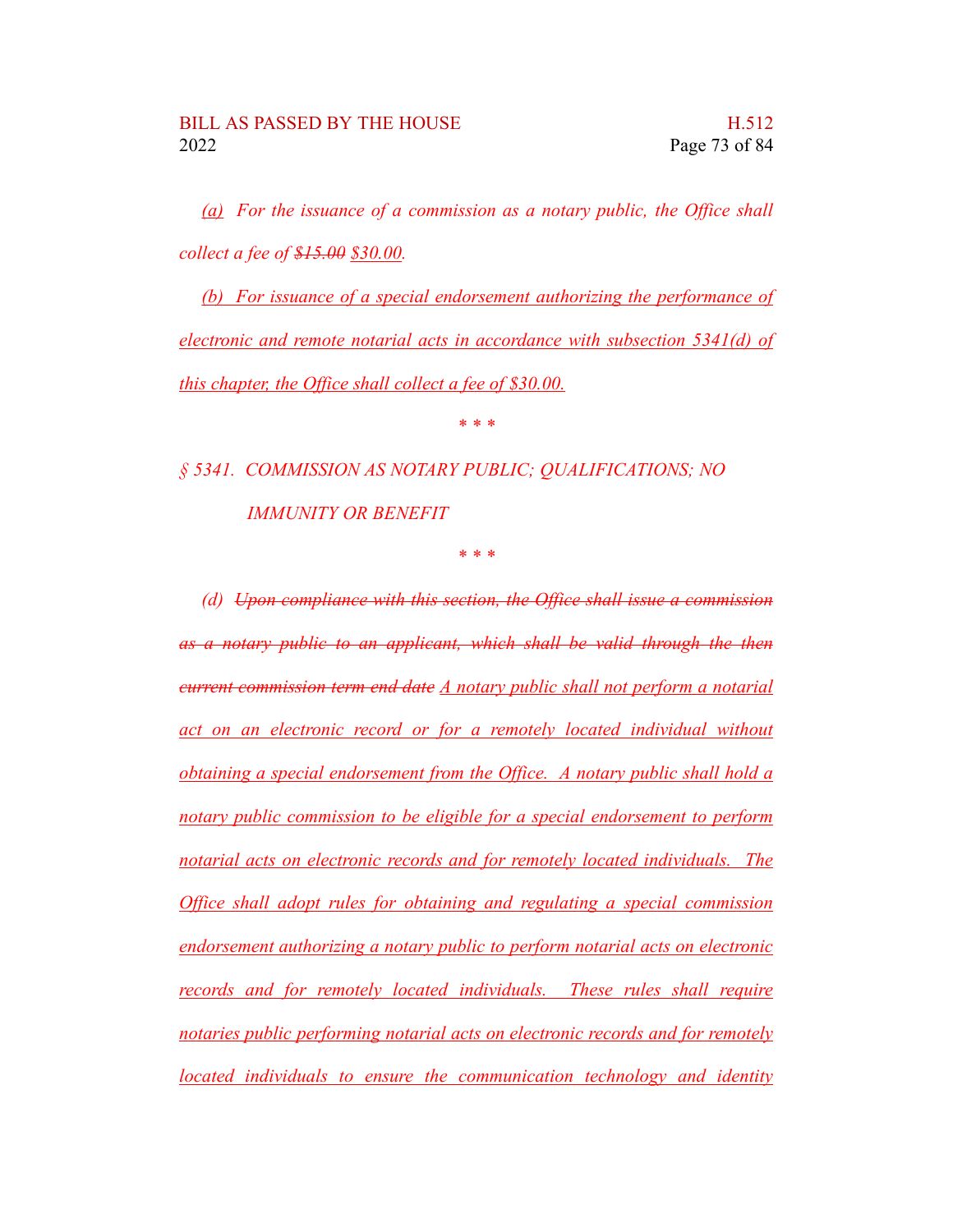*proofing used for the performance of the notarial act on electronic records or for remotely located individuals comply with the requirements of section 5380 of this chapter and any rules adopted by the Office in accordance with section 5323 of this chapter. A notary public shall apply for the special commission endorsement for the performance of notarial acts on electronic records and for remotely located individuals by filing with the Office an application provided by the Office accompanied by the required fees and evidence of eligibility, as required in rules adopted by the Office in accordance with section 5323 of this chapter.*

*(e) A commission to act as a notary public authorizes the notary public to perform notarial acts except for notarial acts on electronic records or for remotely located individuals. A commission with a special endorsement issued under subsection (d) of this section authorizes a notary public to perform notarial acts on electronic records and for remotely located individuals. The commission does not provide the notary public any immunity or benefit conferred by law of this State on public officials or employees.*

*\* \* \**

## *§ 5362. AUTHORIZED NOTARIAL ACTS*

*(a) A notary public may perform a notarial act as authorized by and in accordance with the requirements of this chapter or otherwise by law of this State.*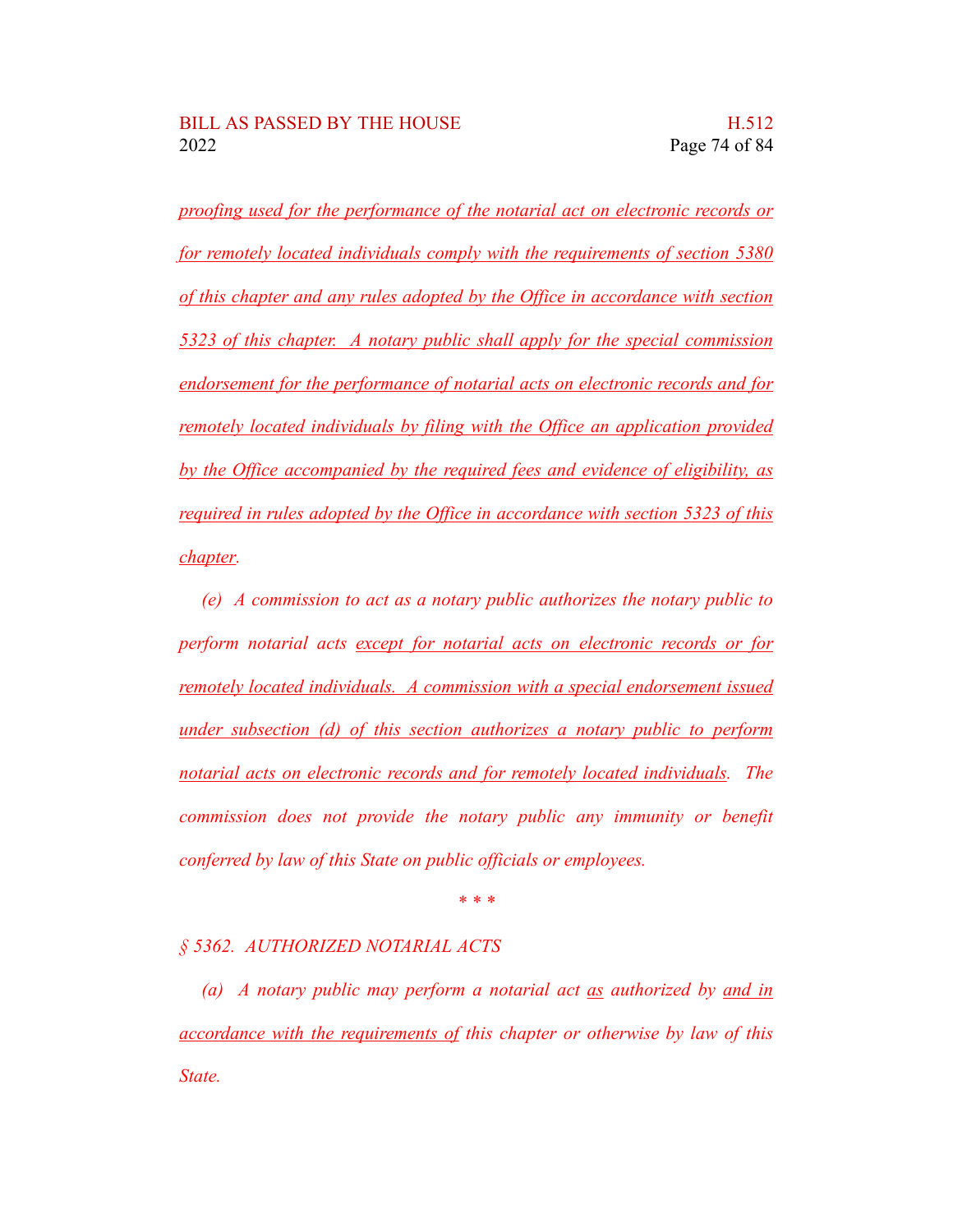*\* \* \**

*(c) A notary public may certify that a tangible copy of an electronic record is an accurate copy of the electronic record.*

*§ 5363. REQUIREMENTS FOR CERTAIN NOTARIAL ACTS*

*\* \* \**

*(e) Copies. A notary public who certifies or attests a copy of a record or an item that was copied shall determine that the copy is a full, true, and accurate transcription or reproduction of the record or item.*

*§ 5364. PERSONAL APPEARANCE REQUIRED*

*(a) If a notarial act relates to a statement made in or a signature executed on a record, the individual making the statement or executing the signature shall appear personally before the notary public.*

*(b) The requirement for a personal appearance is satisfied if:*

*(1) the notary public and the person executing the signature are in the same physical place; or*

*(2) the notary public and the person are communicating through a secure communication link using protocols and standards prescribed in rules adopted by the Secretary of State pursuant to the rulemaking authority set forth in this chapter. [Repealed.]*

*\* \* \**

## *§ 5368. SHORT-FORM CERTIFICATES*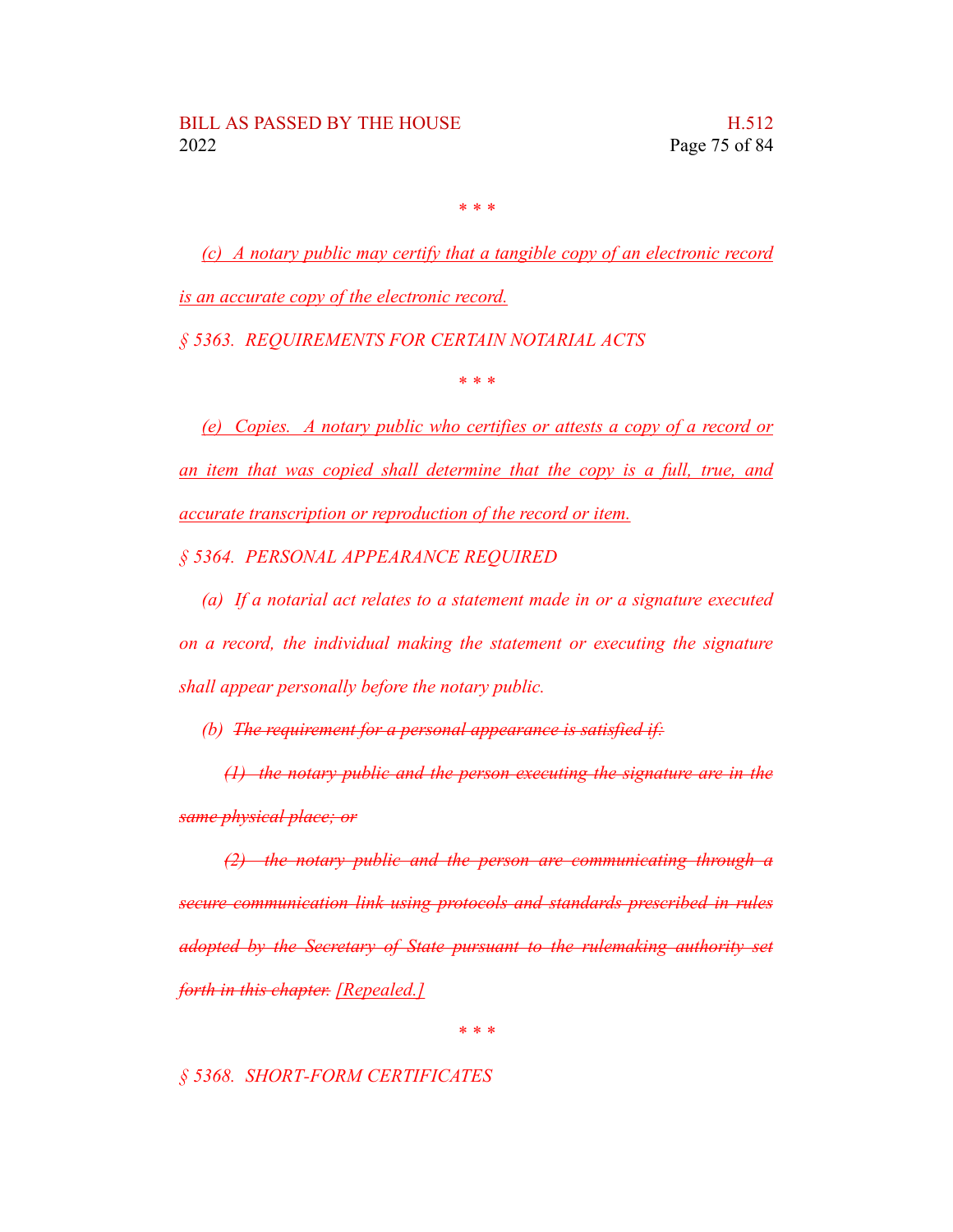*The following short-form certificates of notarial acts shall be sufficient for the purposes indicated, if completed with the information required by subsections 5367(a) and (b) of this chapter:*

*\* \* \**

*(5) For certifying a copy of a record:*

*State of \_\_\_\_\_\_\_\_\_\_\_\_\_\_\_\_\_\_*

*County of \_\_\_\_\_\_\_\_\_\_\_\_\_\_\_\_\_*

*I certify that this is a true and correct copy of a record in the possession of*

*Dated \_\_\_\_\_\_\_\_\_\_\_\_\_\_\_\_\_\_\_\_\_\_\_*

*\_\_\_\_\_\_\_\_\_\_\_\_\_\_\_\_\_\_\_\_\_\_\_\_\_*

*Signature of notarial officer \_\_\_\_\_\_\_\_\_\_\_\_\_\_\_\_\_\_*

*Stamp \_\_\_\_\_\_\_\_\_\_\_\_\_\_\_\_\_\_\_\_\_\_\_\_\_\_\_\_\_\_*

*Title* of office *IMy commission expires: 1* 

*\* \* \**

*§ 5371. NOTIFICATION REGARDING PERFORMANCE OF NOTARIAL*

*ACT ON ELECTRONIC RECORD; SELECTION OF*

## *TECHNOLOGY*

*(a) A notary public holding a special commission endorsement pursuant to subsection 5341(d) of this title and who is thus authorized to perform notarial acts on electronic records may select one or more tamper-evident technologies to perform notarial acts with respect to electronic records from the tamper-*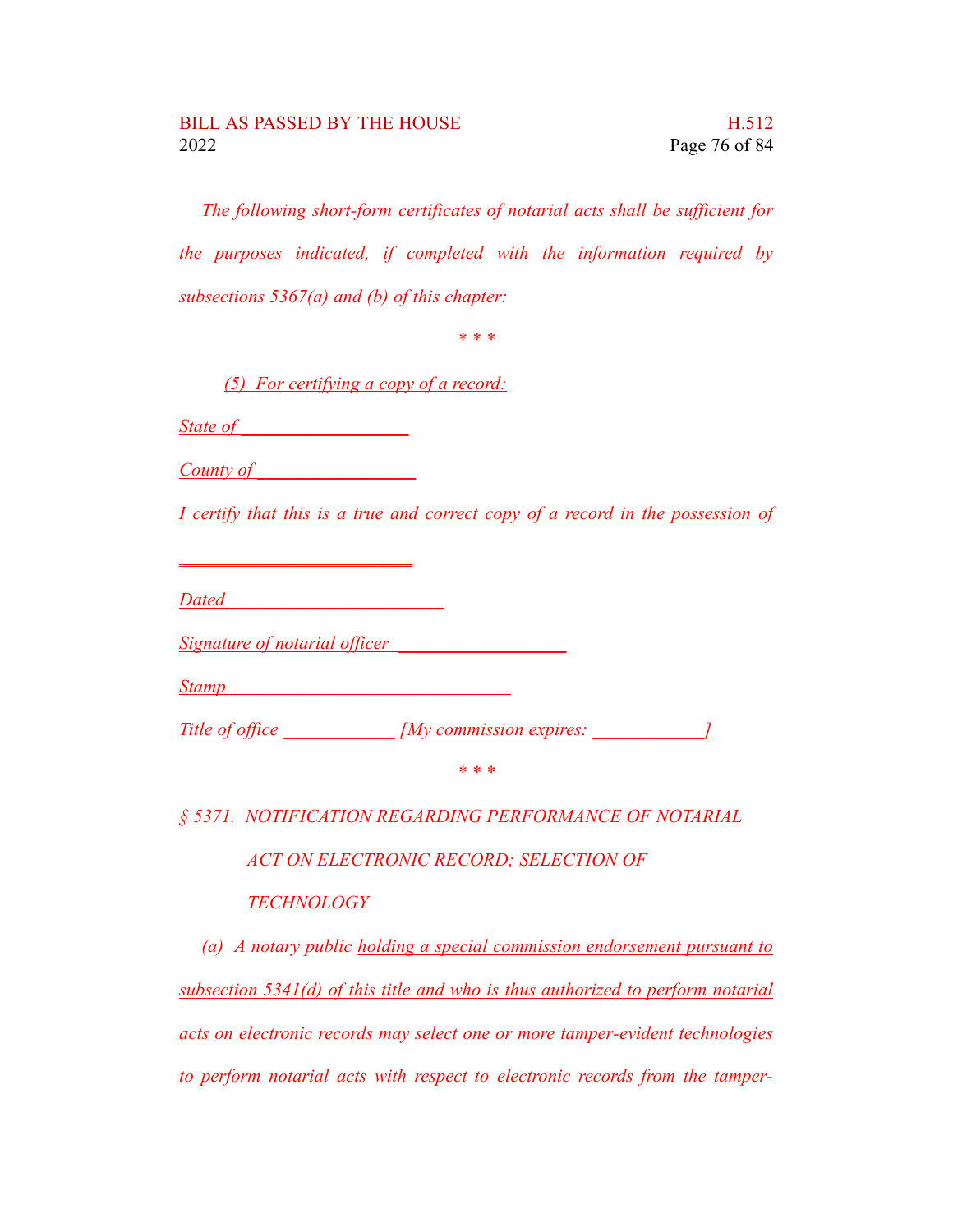*evident technologies approved by the Office by rule. A person shall not require a notary public to perform a notarial act with respect to an electronic record with a technology that the notary public has not selected.*

*(b) Before a notary public performs the notary public's initial notarial act with respect to an electronic record, the notary public shall notify the Office that the notary public will be performing notarial acts with respect to electronic records and identify the technology the notary public intends to use from the list of technologies approved by the Office by rule. If the Office has established standards by rule for approval of technology pursuant to section 5323 of this chapter, the technology shall conform to the standards. If the technology conforms to the standards, the Office shall approve the use of the technology A recorder, as defined in 27 V.S.A. § 622, may accept for recording a tangible copy of an electronic record containing a notarial certificate as satisfying any requirement that a record accepted for recording be an original, if the notary public executing the notarial certificate certifies that the tangible copy is an accurate copy of the electronic record.*

*\* \* \**

*§ 5379. NOTARIAL ACT PERFORMED FOR REMOTELY LOCATED INDIVIDUAL*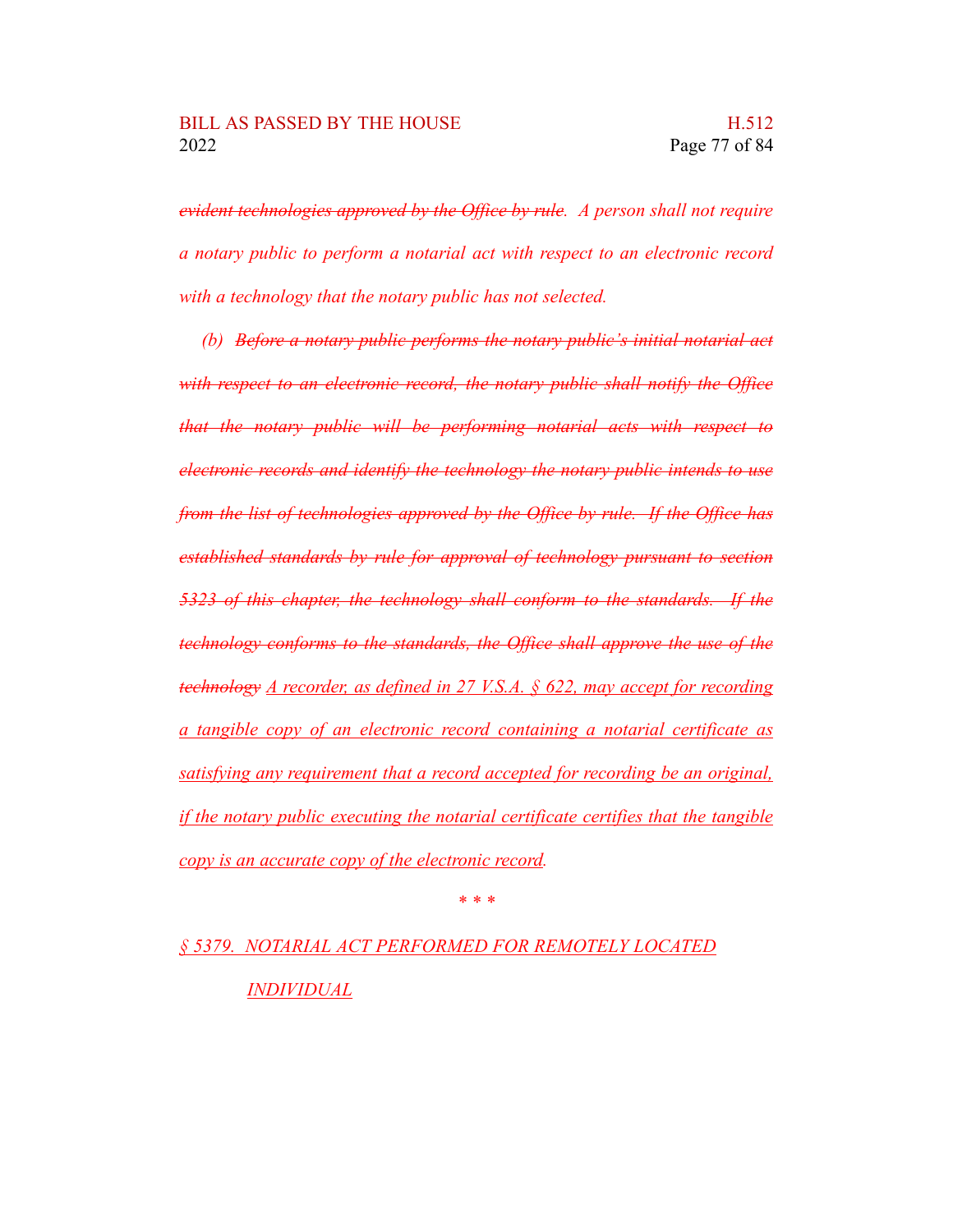*(a) A remotely located individual may comply with section 5364 of this chapter by using communication technology to appear before a notary public with a special commission endorsement.*

*(b) A notary public located in this State may perform a notarial act using communication technology for a remotely located individual if:*

*(1) the notary public holds a special commission endorsement pursuant to subsection 5341(d) of this title;*

*(2) the notary public:*

*(A) has personal knowledge under subsection 5365(a) of this chapter of the identity of the individual;*

*(B) has satisfactory evidence of the identity of the remotely located individual by oath or affirmation from a credible witness appearing before the notary public under subsection 5365(b) of this chapter; or*

*(C) has obtained satisfactory evidence of the identity of the remotely located individual by using at least two different types of identity proofing;*

*(3) the notary public is reasonably able to confirm that a record before the notary public is the same record in which the remotely located individual made a statement or on which the individual executed a signature;*

*(4) the notary public, or a person acting on behalf of the notary public, creates an audiovisual recording of the performance of the notarial act; and*

*(5) for a remotely located individual located outside the United States:*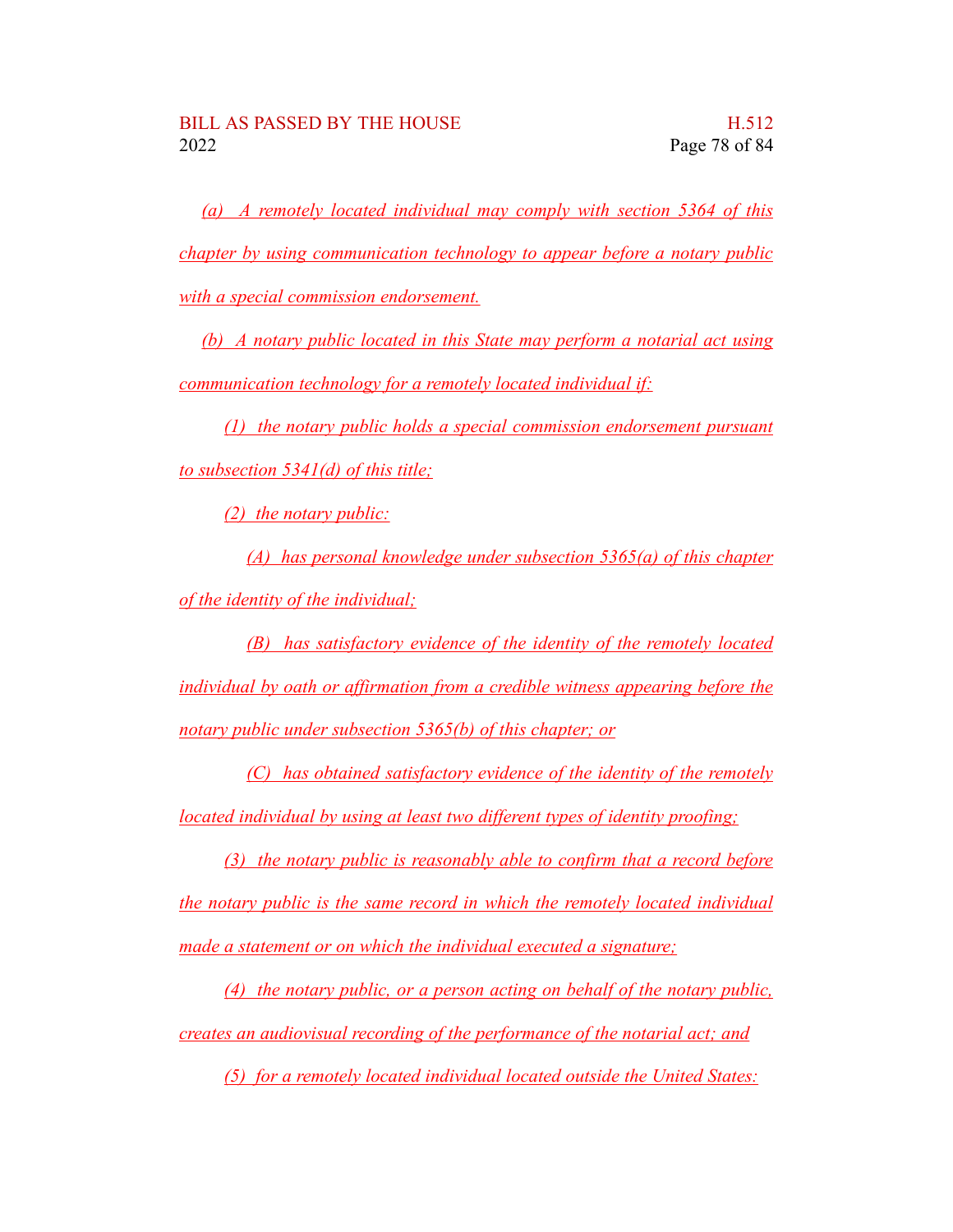*(A) the record:*

*(i) is to be filed with or relates to a matter before a public official or court, governmental entity, or other entity subject to the jurisdiction of the United States; or*

*(ii) involves property located in the territorial jurisdiction of the United States or involves a transaction substantially connected with the United States; and*

*(B) the act of making the statement or signing the record is not prohibited by the foreign state in which the remotely located individual is located.*

*(c) A notary public in this State may use communication technology under subsection (b) of this section to take an acknowledgement of a signature on a tangible record physically present before the notary public if the record is displayed to and identified by the remotely located individual during the audiovisual recording under subdivision (b)(4) of this section.*

*(d) The requirement under subdivision (b)(3) of this section for the performance of a notarial act with respect to a tangible record not physically present before the notary public is satisfied if:*

*(1) the remotely located individual:*

*(A) during the audiovisual recording under subdivision (b)(4) of this section, signs:*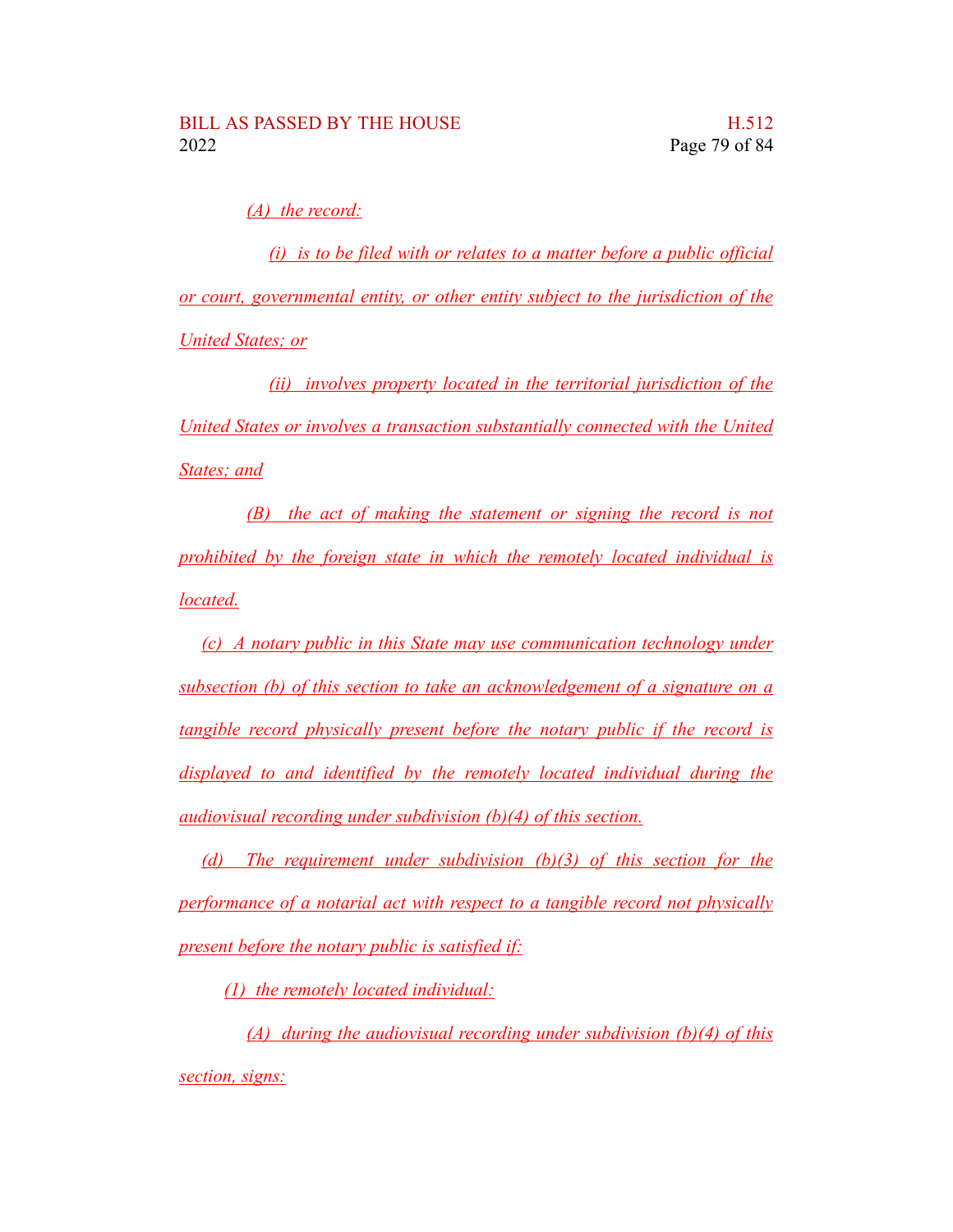*(i) the record; and*

*(ii) a declaration, in substantially the following form, that is part of or securely attached to the record:*

*I declare under penalty of perjury that the record of which this declaration is part or to which it is attached is the same record on which (name of notary public), a notary public, performed a notarial act and before whom I appeared by means of communication technology on*

*\_\_\_\_\_\_\_\_\_\_\_\_\_\_\_ (date).*

*\_\_\_\_\_\_\_\_\_\_\_\_\_\_\_\_\_\_\_\_\_\_*

*Signature of remotely located individual*

*Printed name of remotely located*

*individual\_\_\_\_\_\_\_\_\_\_\_\_\_\_\_\_\_\_\_\_; and*

*(B) sends the record and declaration to the notary public not later than three days after the notarial act was performed; and*

*(2) the notary public:*

*(A) in the audiovisual recording under subdivision (b)(4) of this section, records the individual signing the record and declaration; and*

*(B) after receipt of the record and declaration from the individual, executes a certificate of notarial act under section 5367 of this chapter, which must include a statement in substantially the following form:*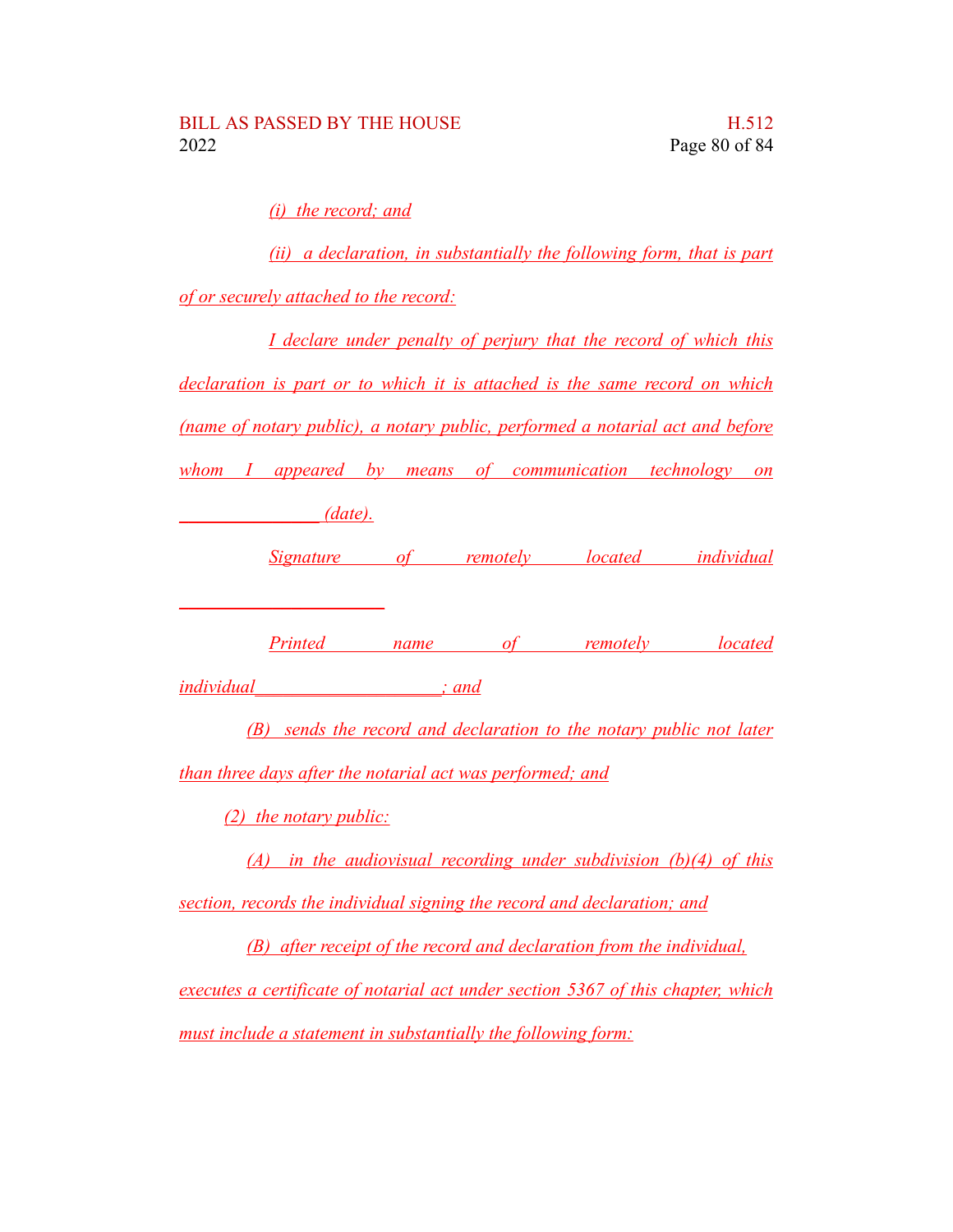*I, (name of notary public), witnessed, by means of communication technology, (name of remotely located individual) sign the attached record and declaration on (date).*

*(e) A notarial act performed in compliance with subsection (d) of this section complies with subdivision 5367(a)(1) of this chapter and is effective on the date the remotely located individual signed the declaration under subdivision (d)(1)(A)(ii) of this section.*

*(f) Subsection (d) of this section does not preclude use of another procedure to satisfy subdivision (b)(3) of this section for a notarial act performed with respect to a tangible record.*

*(g) A notary public located in this State may use communication technology under subsection (b) of this section to administer an oath or affirmation to a remotely located individual if, except as otherwise provided by other law of this State, the notary public:*

*(1) identifies the individual under subdivision (b)(2) of this section;*

*(2) creates or causes the creation under subdivision (b)(4) of this section of an audiovisual recording of the individual taking the oath or affirmation; and*

*(3) retains or causes the retention under subsection (k) of this section of the recording.*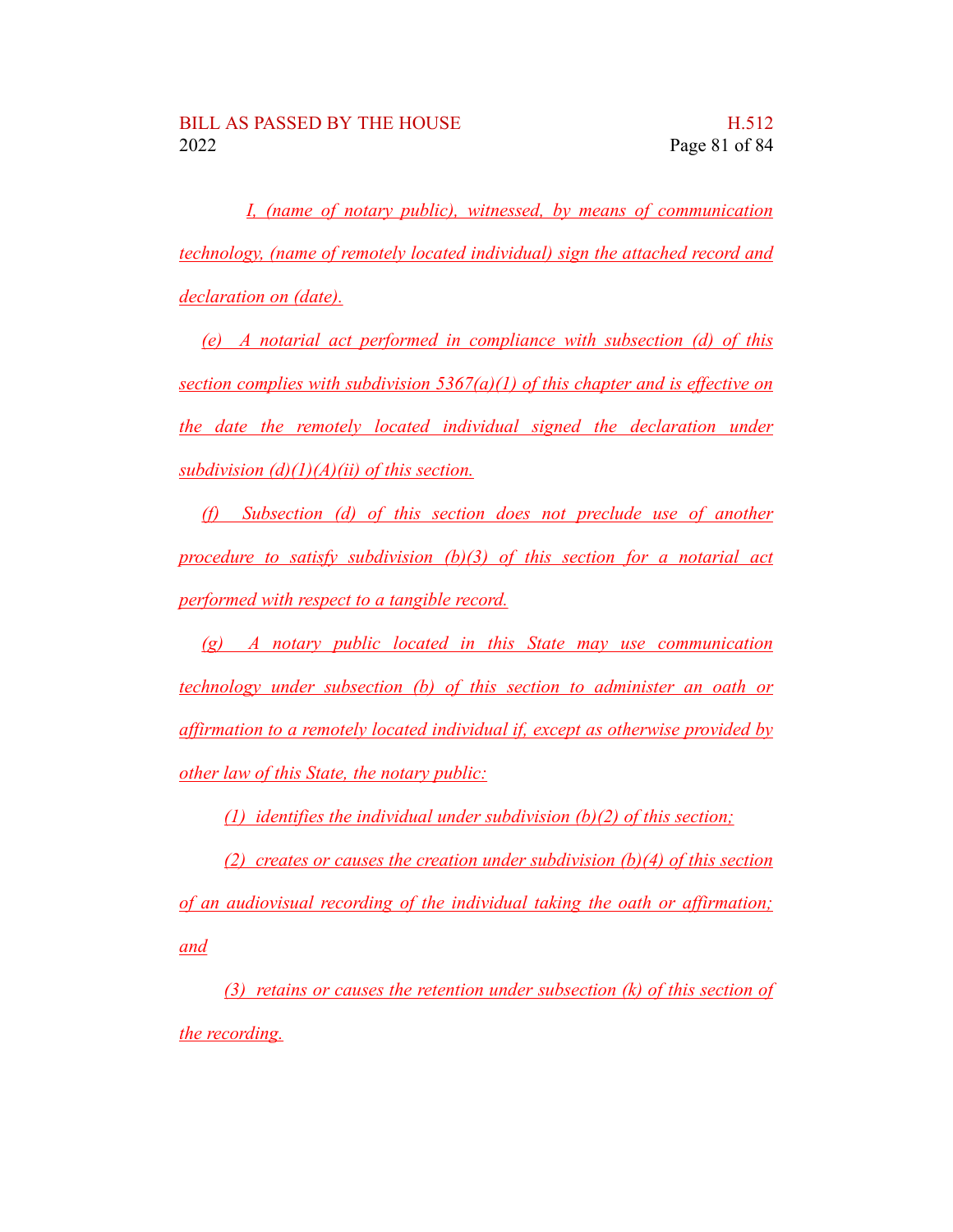*(h) The notary public shall ensure that the communication technology and identity proofing used to perform a notarial act for a remotely located individual complies with section 5380 of this chapter and any standards adopted by the Office in accordance with section 5323 of this chapter.*

*(i) If a notarial act is performed under this section, the certificate of notarial act required by section 5367 of this chapter and the short-form certificate provided in section 5368 of this chapter must indicate that the notarial act was performed using communication technology.*

*(j) A short-form certificate provided in section 5368 of this chapter for a notarial act subject to this section is sufficient if it:*

*(1) complies with rules adopted under section 5323 of this chapter; or*

*(2) is in the form provided in section 5367 of this chapter and contains a statement substantially as follows: "This notarial act involved the use of communication technology."*

*(k) A notary public, guardian, conservator, or agent of a notary public or a personal representative of a deceased notary public shall retain the audiovisual recording created under subdivision (b)(4) of this section or cause the recording to be retained by a repository designated by or on behalf of the person required to retain the recording. Unless a different period is required by rules adopted under section 5323 of this chapter, the recording must be retained for a period of at least 10 years after the recording is made.*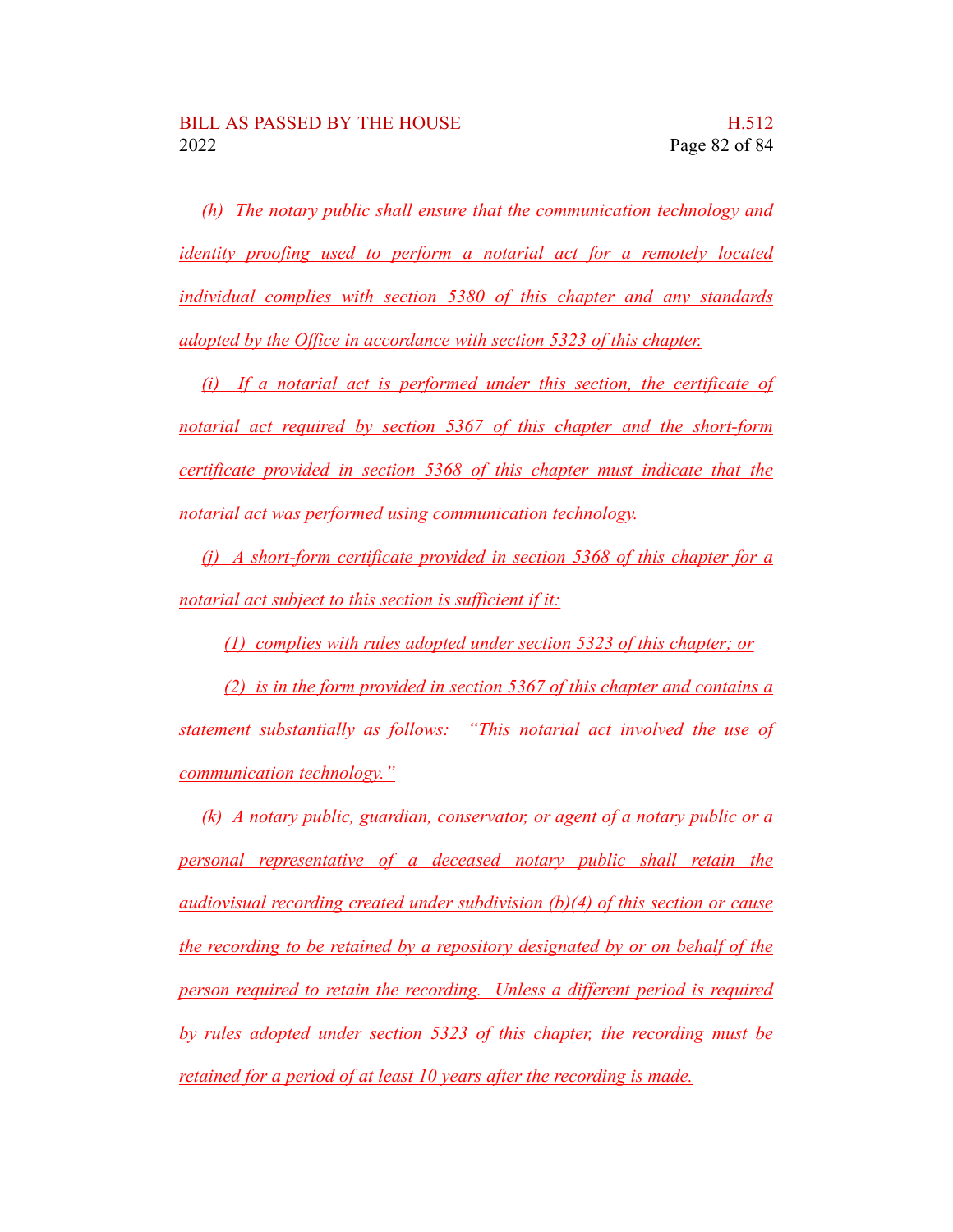*(l) Providers of the communication technologies, identity proofing, or storage must be registered with the Secretary of State to do business in Vermont and, by allowing communication technology or identity proofing to facilitate a notarial act of an electronic record or for a remotely located individual or by providing storage of the audiovisual recording under subdivision (b)(3) of this section, providers of the communication technology, identity proofing, or storage consent and agree that the service or process being provided is in compliance with the requirements set forth in this chapter and with any rules adopted by the Office.*

*§ 5380. COMPUTER TECHNOLOGY AND IDENTITY PROOFING*

## *PROVIDERS; MINIMUM STANDARDS*

*(a) Communication technology and identity proofing providers shall develop, maintain, and implement processes and services that are consistent with the requirements of this chapter and industry standards and best practices for the process or service provided. Providers must also comply with all applicable federal and State regulations, rules, and standards, including:*

*(1) with respect to communication technology, regulations, rules, and standards specific to simultaneous communication by sight and sound and information and communication technology for individuals with physical, sensory, and cognitive disabilities; and*